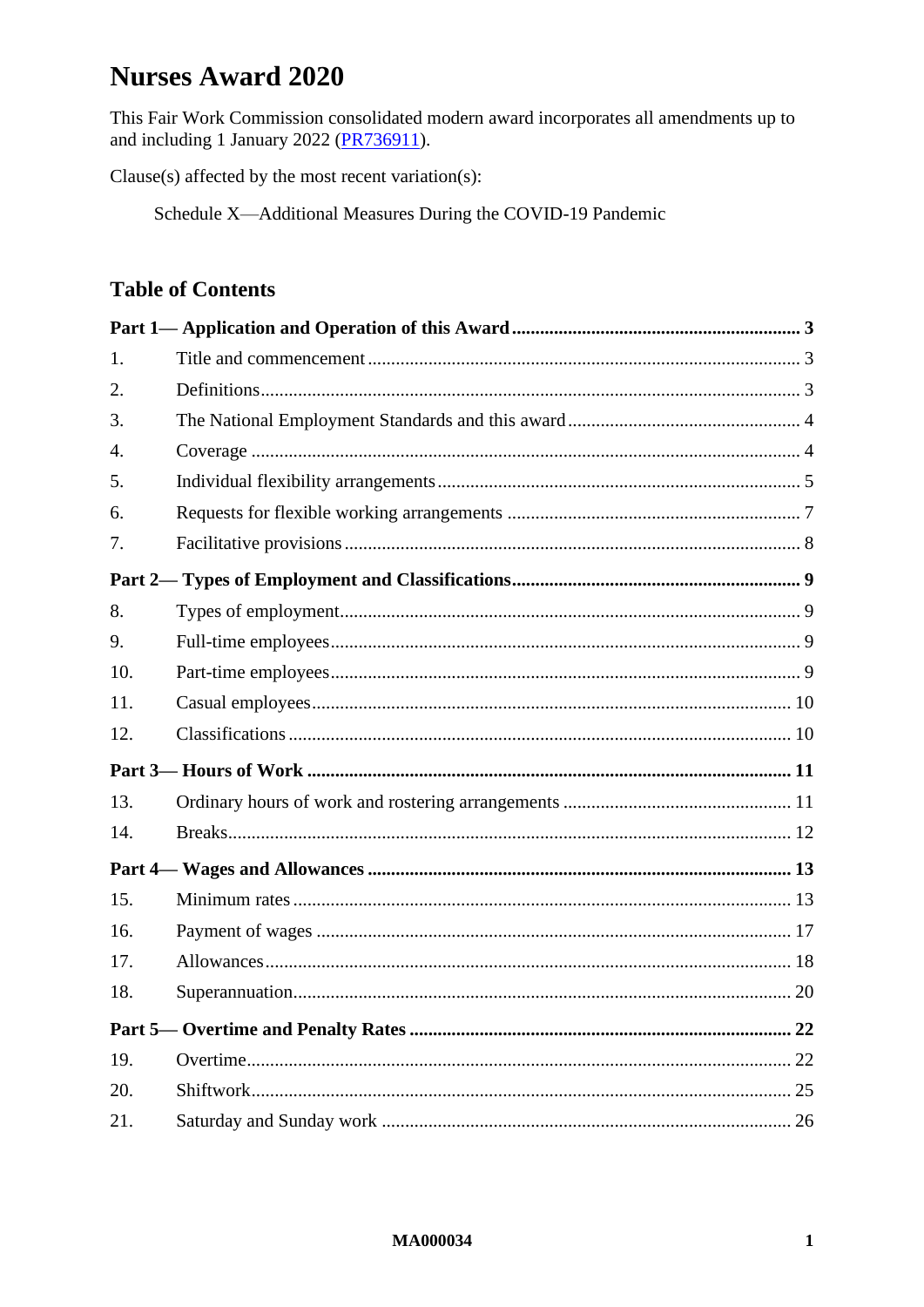| 22. |  |
|-----|--|
| 23. |  |
| 24. |  |
| 25. |  |
| 26. |  |
| 27. |  |
| 28. |  |
|     |  |
| 29. |  |
| 30. |  |
| 31. |  |
|     |  |
| 32. |  |
| 33. |  |
|     |  |
|     |  |
|     |  |
|     |  |
|     |  |
|     |  |
|     |  |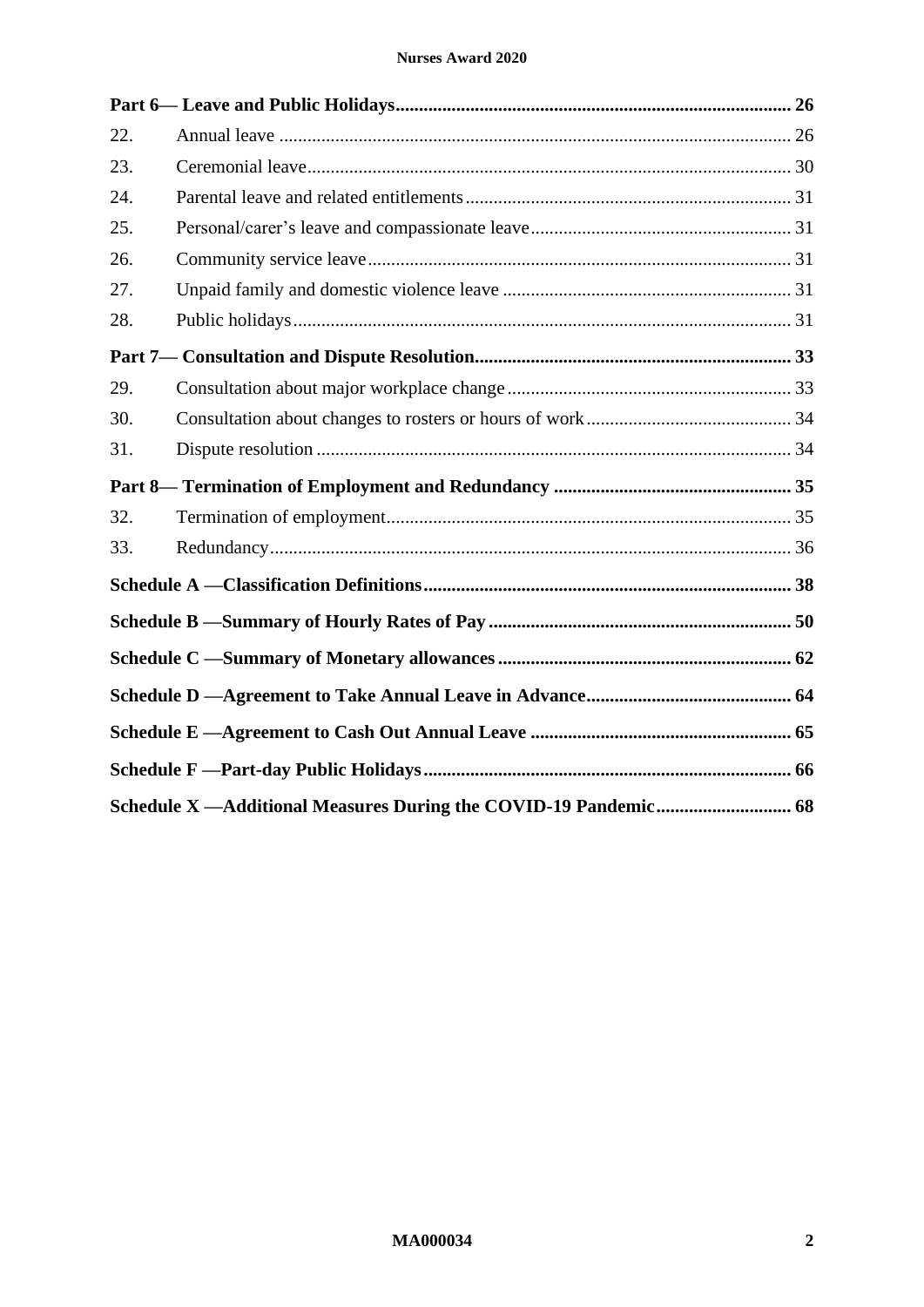# <span id="page-2-1"></span><span id="page-2-0"></span>**Part 1—Application and Operation of this Award**

## **1. Title and commencement**

- **1.1** This award is the *Nurses Award 2020*.
- **1.2** This modern award commenced operation on 1 January 2010. The terms of the award have been varied since that date.
- **1.3** A variation to this award this does not affect any right, privilege, obligation or liability that a person acquired, accrued or incurred under the award as it existed prior to that variation.

## <span id="page-2-4"></span><span id="page-2-2"></span>**2. Definitions**

[Varied b[y PR733887\]](https://www.fwc.gov.au/documents/awardsandorders/html/pr733887.htm)

In this award, unless the contrary intention appears:

**Act** means the *Fair Work Act 2009* (Cth).

**ADO** means accrued day off.

**afternoon shift** means any shift commencing not earlier than 12.00 noon and finishing after 6.00 pm on the same day.

<span id="page-2-3"></span>[Definition of **casual employee** inserted by [PR733887](https://www.fwc.gov.au/documents/awardsandorders/html/pr733887.htm) from 27Sep21]

**casual employee** has the meaning given by section 15A of the [Act.](http://www.legislation.gov.au/Series/C2009A00028)

**casual hourly rate** has the meaning given in clause [11.1.](#page-9-2)

**defined benefit member** has the meaning given by the *Superannuation Guarantee (Administration) Act 1992* (Cth).

**employee** means national system employee within the meaning of the [Act.](http://www.legislation.gov.au/Series/C2009A00028)

**employer** means national system employer within the meaning of the [Act.](http://www.legislation.gov.au/Series/C2009A00028)

**exempt public sector superannuation scheme** has the meaning given by the *Superannuation Industry (Supervision) Act 1993* (Cth).

**health industry** has the meaning given in clause [4.2.](#page-3-2)

**MySuper product** has the meaning given by the *Superannuation Industry (Supervision) Act 1993* (Cth).

**NES** means the National Employment Standards as contained in sections [59 to 131](http://www.fwc.gov.au/awardmod/download/nes.pdf) of the [Act.](http://www.legislation.gov.au/Series/C2009A00028)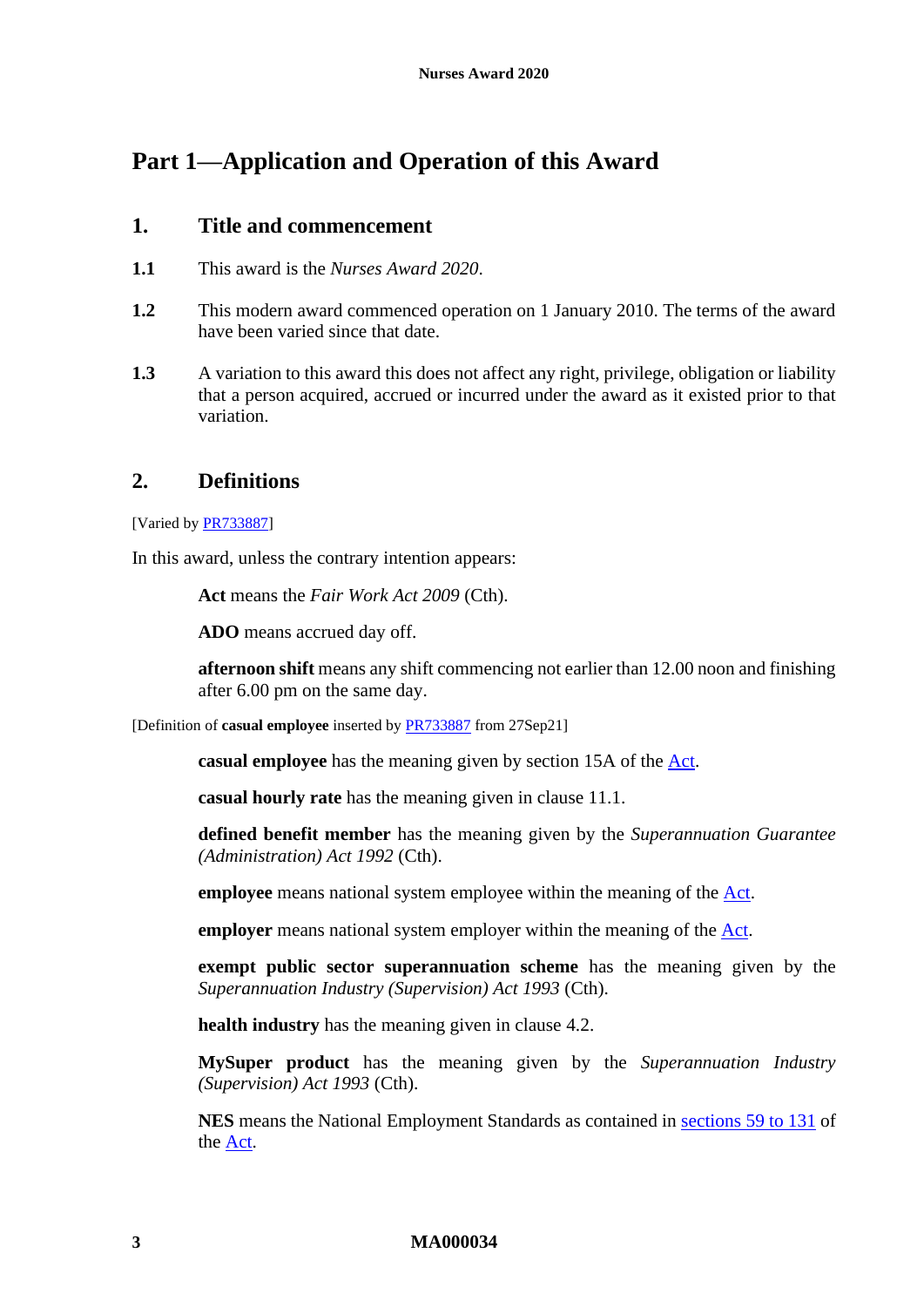**night shift** means any shift commencing on or after 6.00 pm and finishing before 7.30 am on the following day.

**on-hire** means the on-hire of an employee by their employer to a client, where such employee works under the general guidance and instruction of the client or a representative of the client.

**standard rate** means the minimum weekly rate for a Registered nurse—level 1 Pay point 1 in clause [15.4\(a\).](#page-13-0)

**shiftworker** means an employee who is regularly rostered to work their ordinary hours of work outside the span of hours of a day worker as defined in clause [13.1\(a\).](#page-10-2)

# <span id="page-3-0"></span>**3. The National Employment Standards and this award**

- **3.1** The [National Employment Standards](https://www.fwc.gov.au/documents/awardmod/download/nes.pdf) (NES) and this award contain the minimum conditions of employment for employees covered by this award.
- **3.2** Where this award refers to a condition of employment provided for in the [NES,](https://www.fwc.gov.au/documents/awardmod/download/nes.pdf) the [NES](https://www.fwc.gov.au/documents/awardmod/download/nes.pdf) definition applies.
- **3.3** The employer must ensure that copies of this award and the [NES](https://www.fwc.gov.au/documents/awardmod/download/nes.pdf) are available to all employees to whom they apply, either on a notice board which is conveniently located at or near the workplace or through accessible electronic means.

## <span id="page-3-1"></span>**4. Coverage**

- **4.1** This occupational award covers:
	- **(a)** employers throughout Australia in the health industry and their employees in the classifications listed in [Schedule A—Classification Definitions](#page-37-1) to the exclusion of any other modern award; and
	- **(b)** employers who employ a nurse/midwife, principally engaged in nursing/midwifery duties comprehended by the classifications listed in [Schedule](#page-37-1)  [A—Classification Definitions.](#page-37-1)
- <span id="page-3-2"></span>**4.2 Health industry** means employers in the business and/or activity of providing health and medical services and who employ nurses and persons who directly assist nurses in the provision of nursing care and nursing services.
- **4.3** This award does not cover employers who employ nurses in primary or secondary schools.
- <span id="page-3-3"></span>**4.4** This award covers any employer which supplies on-hire employees in classifications set out in [Schedule A—Classification Definitions](#page-37-1) and those on-hire employees, if the employer is not covered by another modern award containing a classification which is more appropriate to the work performed by the employee. Clause [4.4](#page-3-3) operates subject to the exclusions from coverage in this award.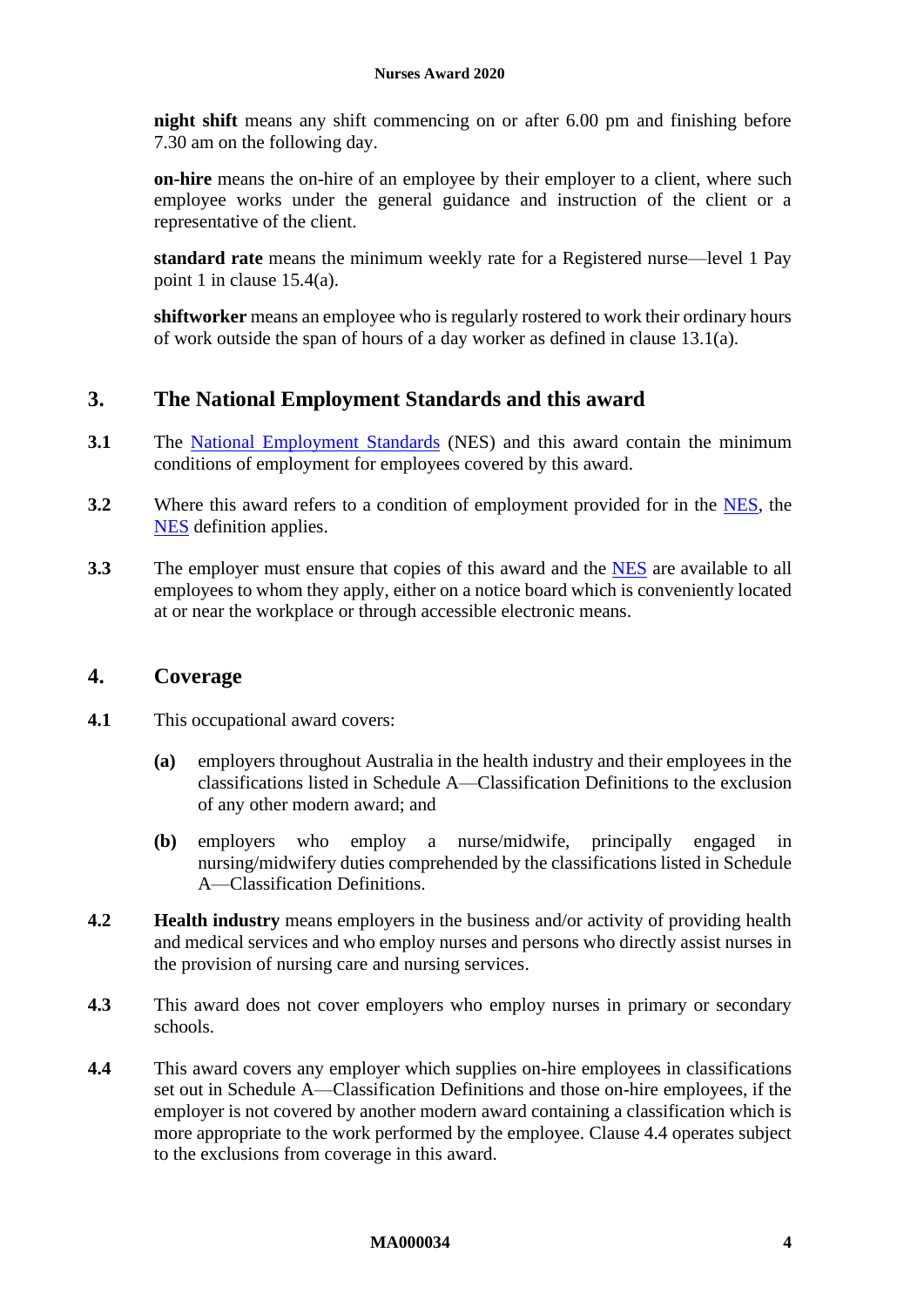#### **Nurses Award 2020**

- <span id="page-4-1"></span>**4.5** This award covers employers which provide group training services for trainees engaged in any of the classifications set out i[n Schedule A—Classification Definitions](#page-37-1) and those trainees engaged by a group training service hosted by a company to perform work at a location where the activities described herein are being performed. Clause [4.5](#page-4-1) operates subject to the exclusions from coverage in this award.
- **4.6** This award does not cover:
	- **(a)** employees excluded from award coverage by the [Act;](http://www.legislation.gov.au/Series/C2009A00028)
	- **(b)** employees who are covered by a modern enterprise award or an enterprise instrument (within the meaning of the *Fair Work (Transitional Provisions and Consequential Amendments) Act 2009* (Cth)), or employers in relation to those employees; or
	- **(c)** employees who are covered by a State reference public sector modern award or a State reference public sector transitional award (within the meaning of the *Fair Work (Transitional Provisions and Consequential Amendments) Act 2009*  (Cth)), or employers in relation to those employees.
- **4.7** Where an employer is covered by more than one award, an employee of that employer is covered by the award classification which is most appropriate to the work performed by the employee and to the environment in which the employee normally performs the work.

## <span id="page-4-2"></span><span id="page-4-0"></span>**5. Individual flexibility arrangements**

- **5.1** Despite anything else in this award, an employer and an individual employee may agree to vary the application of the terms of this award relating to any of the following in order to meet the genuine needs of both the employee and the employer:
	- **(a)** arrangements for when work is performed; or
	- **(b)** overtime rates; or
	- **(c)** penalty rates; or
	- **(d)** allowances; or
	- **(e)** annual leave loading.
- **5.2** An agreement must be one that is genuinely made by the employer and the individual employee without coercion or duress.
- **5.3** An agreement may only be made after the individual employee has commenced employment with the employer.
- **5.4** An employer who wishes to initiate the making of an agreement must:
	- **(a)** give the employee a written proposal; and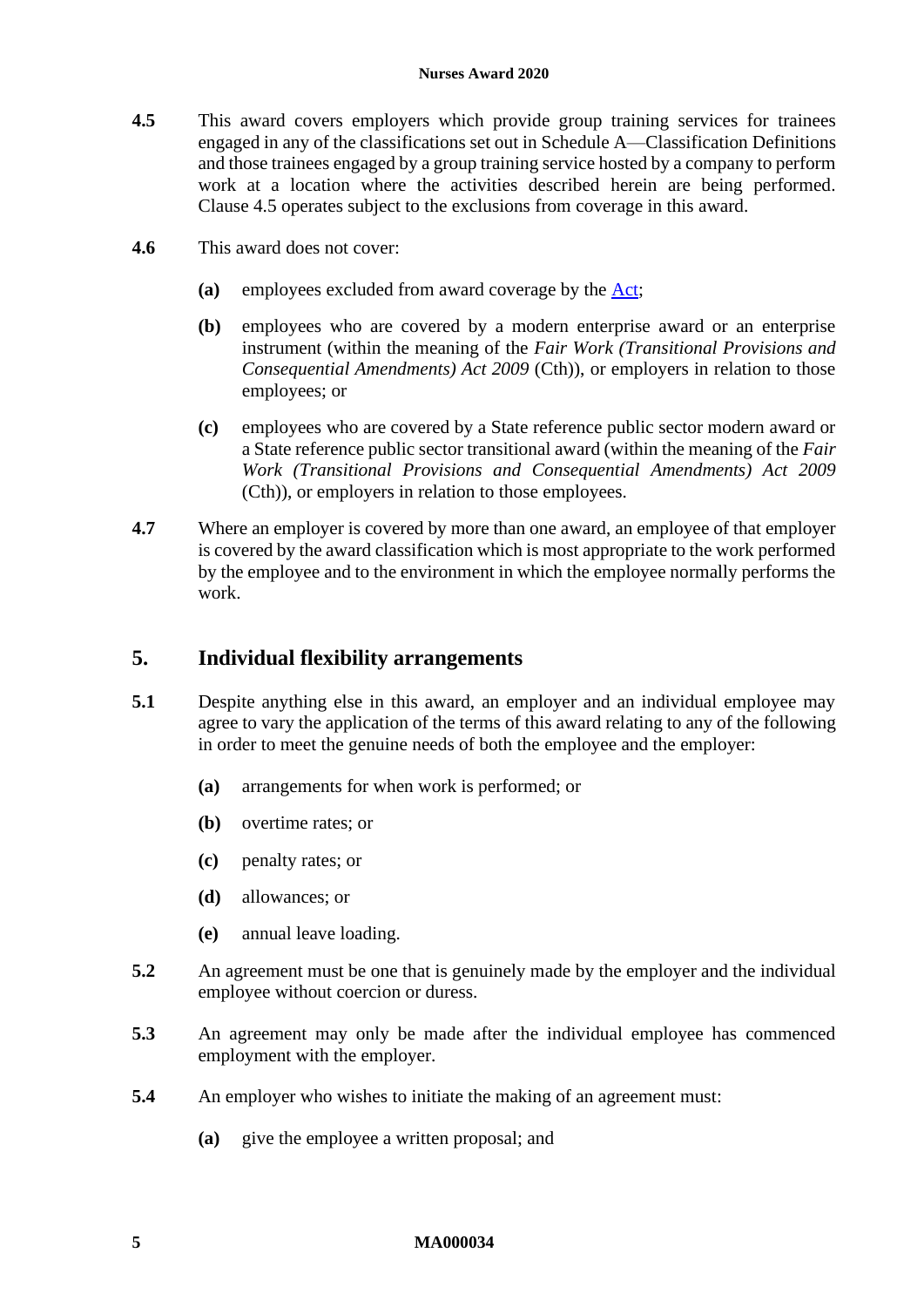#### **Nurses Award 2020**

- **(b)** if the employer is aware that the employee has, or reasonably should be aware that the employee may have, limited understanding of written English, take reasonable steps (including providing a translation in an appropriate language) to ensure that the employee understands the proposal.
- **5.5** An agreement must result in the employee being better off overall at the time the agreement is made than if the agreement had not been made.
- **5.6** An agreement must do all of the following:
	- **(a)** state the names of the employer and the employee; and
	- **(b)** identify the award term, or award terms, the application of which is to be varied; and
	- **(c)** set out how the application of the award term, or each award term, is varied; and
	- **(d)** set out how the agreement results in the employee being better off overall at the time the agreement is made than if the agreement had not been made; and
	- **(e)** state the date the agreement is to start.
- <span id="page-5-0"></span>**5.7** An agreement must be:
	- **(a)** in writing; and
	- **(b)** signed by the employer and the employee and, if the employee is under 18 years of age, by the employee's parent or guardian.
- **5.8** Except as provided in clause [5.7\(b\),](#page-5-0) an agreement must not require the approval or consent of a person other than the employer and the employee.
- **5.9** The employer must keep the agreement as a time and wages record and give a copy to the employee.
- **5.10** The employer and the employee must genuinely agree, without duress or coercion to any variation of an award provided for by an agreement.
- <span id="page-5-1"></span>**5.11** An agreement may be terminated:
	- **(a)** at any time, by written agreement between the employer and the employee; or
	- **(b)** by the employer or employee giving 13 weeks' written notice to the other party (reduced to 4 weeks if the agreement was entered into before the first full pay period starting on or after 4 December 2013).

NOTE: If an employer and employee agree to an arrangement that purports to be an individual flexibility arrangement under this award term and the arrangement does not meet a requirement set out in section 144 then the employee or the employer may terminate the arrangement by giving written notice of not more than 28 days (see section 145 of the [Act\)](http://www.legislation.gov.au/Series/C2009A00028).

**5.12** An agreement terminated as mentioned in clause [5.11\(b\)](#page-5-1) ceases to have effect at the end of the period of notice required under that clause.

#### **MA000034 6**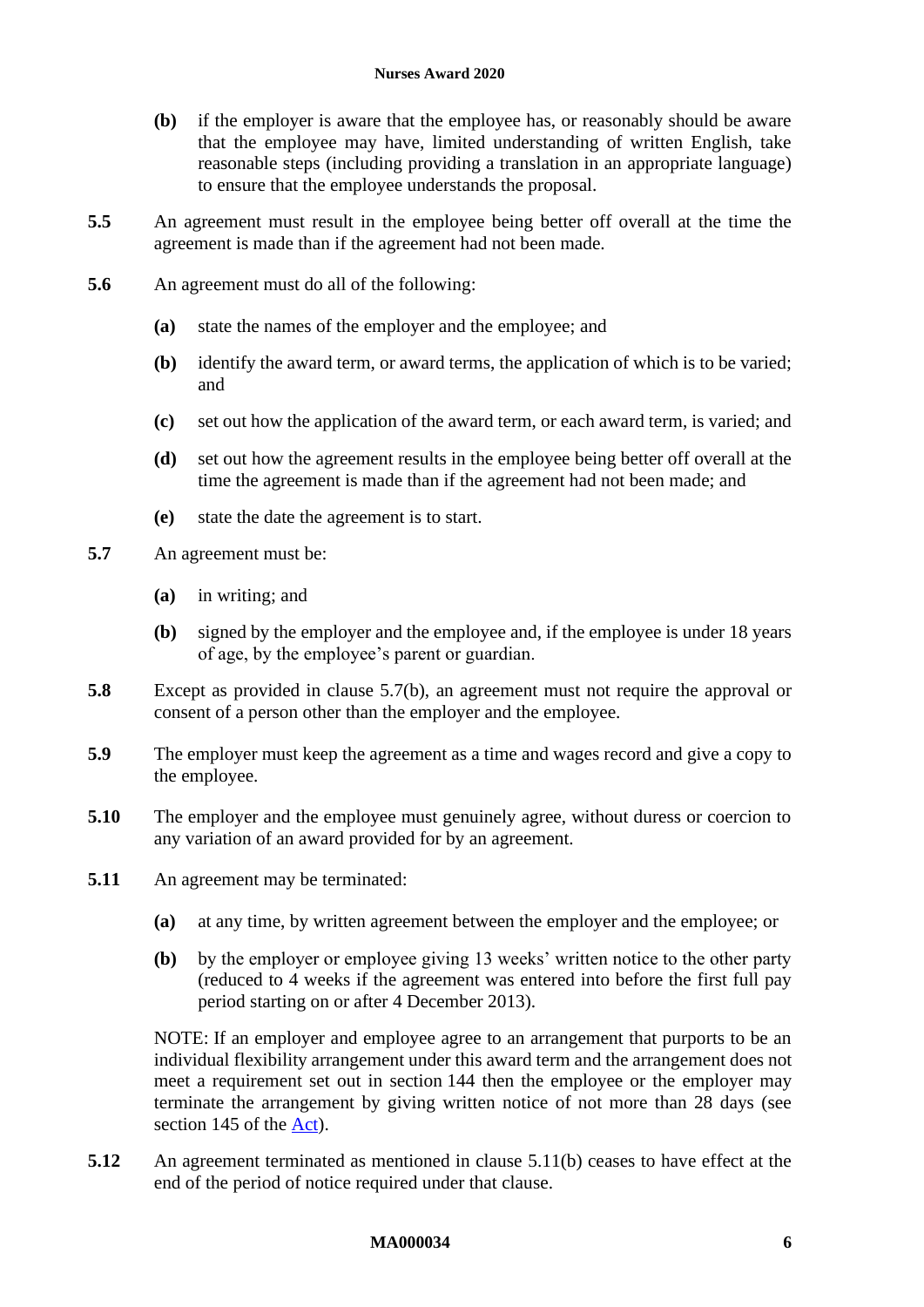**5.13** The right to make an agreement under clause [5](#page-4-2) is additional to, and does not affect, any other term of this award that provides for an agreement between an employer and an individual employee.

# <span id="page-6-1"></span><span id="page-6-0"></span>**6. Requests for flexible working arrangements**

## **6.1 Employee may request change in working arrangements**

Clause [6](#page-6-1) applies where an employee has made a request for a change in working arrangements under section 65 of the [Act.](http://www.legislation.gov.au/Series/C2009A00028)

NOTE 1: Section 65 of the [Act](http://www.legislation.gov.au/Series/C2009A00028) provides for certain employees to request a change in their working arrangements because of their circumstances, as set out in section [6](#page-6-1)5(1A). Clause 6 supplements or deals with matters incidental to the [NES](https://www.fwc.gov.au/documents/awardmod/download/nes.pdf) provisions.

NOTE 2: An employer may only refuse a section 65 request for a change in working arrangements on 'reasonable business grounds' (see section 65(5) and (5A)).

NOTE 3: Clause [6](#page-6-1) is an addition to section 65.

## <span id="page-6-3"></span>**6.2 Responding to the request**

Before responding to a request made under section 65, the employer must discuss the request with the employee and genuinely try to reach agreement on a change in working arrangements that will reasonably accommodate the employee's circumstances having regard to:

- **(a)** the needs of the employee arising from their circumstances;
- **(b)** the consequences for the employee if changes in working arrangements are not made; and
- **(c)** any reasonable business grounds for refusing the request.

NOTE 1: The employer must give the employee a written response to an employee's section 65 request within 21 days, stating whether the employer grants or refuses the request (section 65(4)).

NOTE 2: If the employer refuses the request, then the written response must include details of the reasons for the refusal (section 65(6)).

### <span id="page-6-2"></span>**6.3 What the written response must include if the employer refuses the request**

- **(a)** Clause [6.3](#page-6-2) applies if the employer refuses the request and has not reached an agreement with the employee under clause [6.2.](#page-6-3)
- **(b)** The written response under section 65(4) must include details of the reasons for the refusal, including the business ground or grounds for the refusal and how the ground or grounds apply.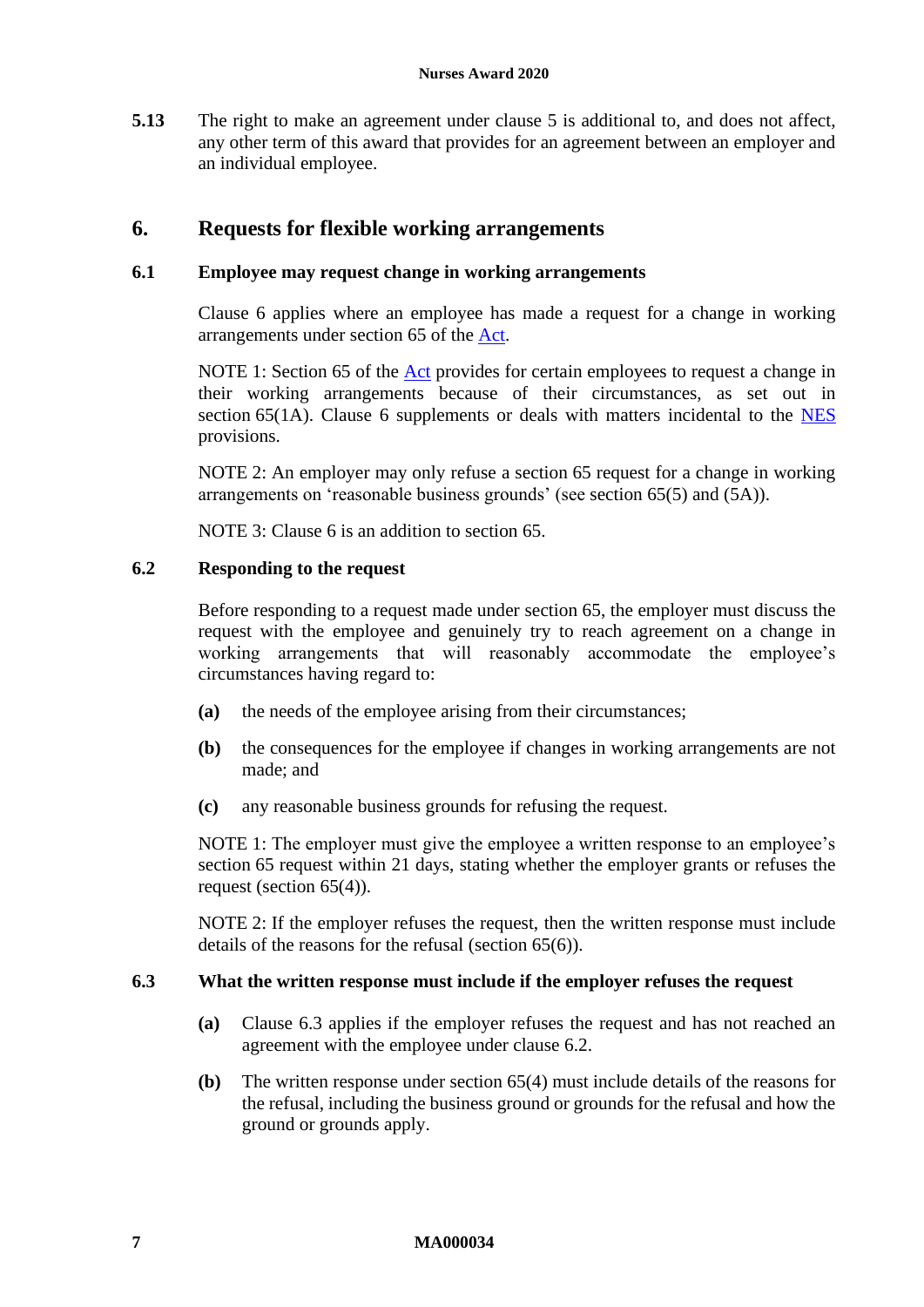- **(c)** If the employer and employee could not agree on a change in working arrangements under clause [6.2,](#page-6-3) then the written response under section 65(4) must:
	- **(i)** state whether or not there are any changes in working arrangements that the employer can offer the employee so as to better accommodate the employee's circumstances; and
	- **(ii)** if the employer can offer the employee such changes in working arrangements, set out those changes in working arrangements.

## **6.4 What the written response must include if a different change in working arrangements is agreed**

If the employer and the employee reached an agreement under clause [6.2](#page-6-3) on a change in working arrangements that differs from that initially requested by the employee, then the employer must provide the employee with a written response to their request setting out the agreed change(s) in working arrangements.

## **6.5 Dispute resolution**

Disputes about whether the employer has discussed the request with the employee and responded to the request in the way required by clause [6,](#page-6-1) can be dealt with under clause [31—Dispute resolution.](#page-33-2)

## <span id="page-7-0"></span>**7. Facilitative provisions**

**7.1** A facilitative provision provides that the standard approach in an award provision may be departed from by agreement between an employer and an individual employee, or an employer and the majority of employees in the enterprise or part of the enterprise concerned.

| <b>Clause</b> | <b>Provision</b>                          | Agreement between an<br>employer and:       |
|---------------|-------------------------------------------|---------------------------------------------|
| 14.2(b)       | Paid tea breaks                           | An individual                               |
| 16            | Payment of wages                          | An individual or a<br>majority of employees |
| 19.3          | Time off instead of payment for overtime. | An individual                               |
| 22.11         | Annual leave in advance                   | An individual                               |
| 22.12         | Cashing out of annual leave               | An individual                               |
| 28.3          | Public holiday substitution               | An individual                               |
| 28.6          | Additional leave days by mutual agreement | An individual                               |

**7.2** Facilitative provisions in this award are contained in the following clauses: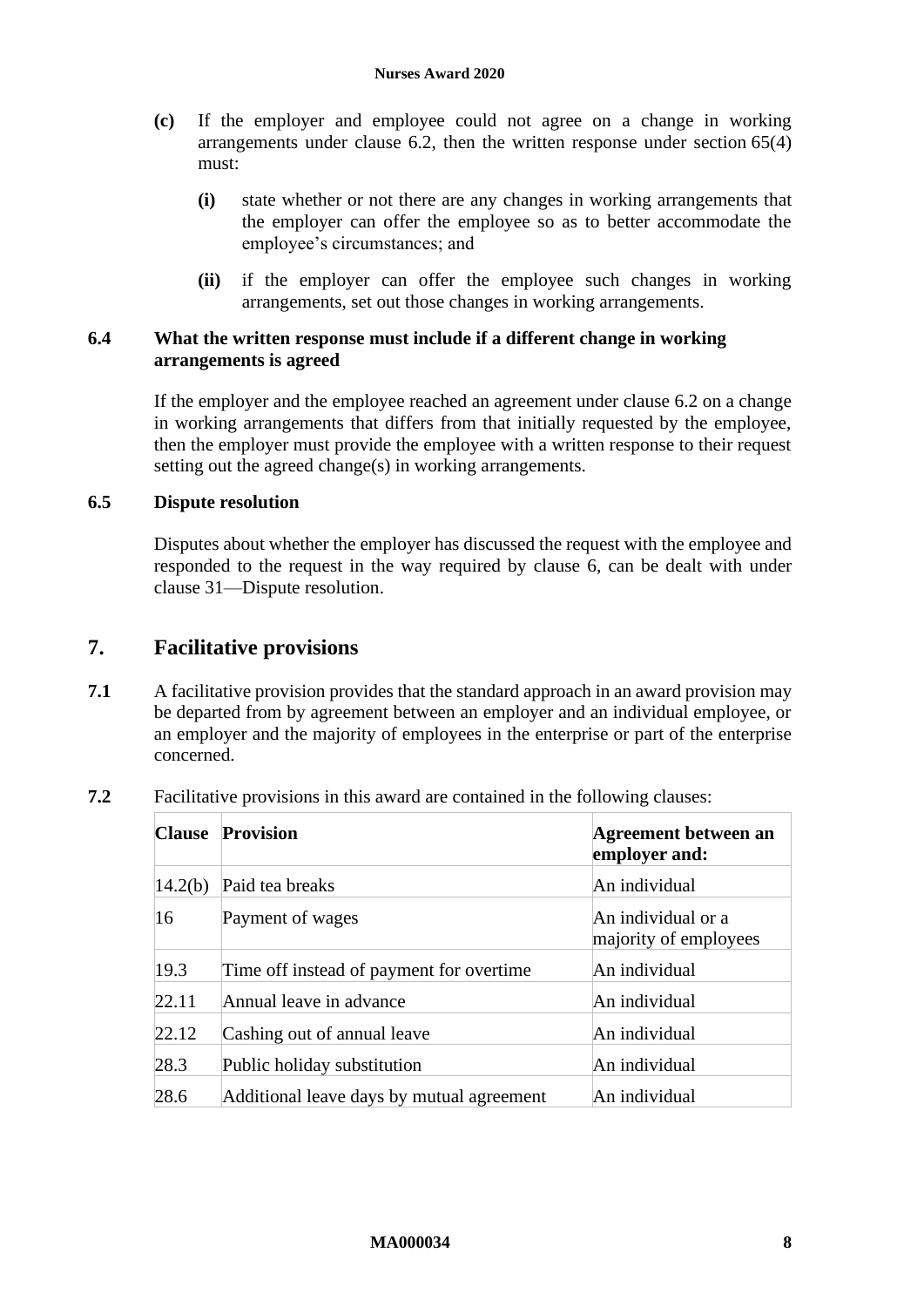# <span id="page-8-0"></span>**Part 2—Types of Employment and Classifications**

# <span id="page-8-1"></span>**8. Types of employment**

- **8.1** Employees under this award will be employed in one of the following categories:
	- **(a)** full-time;
	- **(b)** part-time; or
	- **(c)** casual.
- **8.2** At the time of engagement an employer will inform each employee whether they are to be employed on a full-time, part-time or casual basis. An employer may direct an employee to carry out such duties that are within the limits of the employee's skill, competence and training, consistent with the respective classification.

# <span id="page-8-2"></span>**9. Full-time employees**

- **9.1** A full-time employee is engaged to work:
	- **(a)** 38 hours per week; or
	- **(b)** an average of 38 hours per week in accordance with clause [13.1](#page-10-3) of this award.

## <span id="page-8-3"></span>**10. Part-time employees**

- **10.1** A part-time employee is engaged to work less than an average of 38 ordinary hours per week and has reasonably predictable hours of work.
- <span id="page-8-4"></span>**10.2** Before commencing part-time employment, the employer and employee will agree in writing to the guaranteed minimum number of hours to be worked and the rostering arrangements which will apply to those hours.
- **10.3** The terms of the agreement in clause [10.2](#page-8-4) may be varied by agreement and recorded in writing.
- **10.4** The terms of this award will apply on a pro rata basis to part-time employees on the basis that the ordinary weekly hours for full-time employees are 38.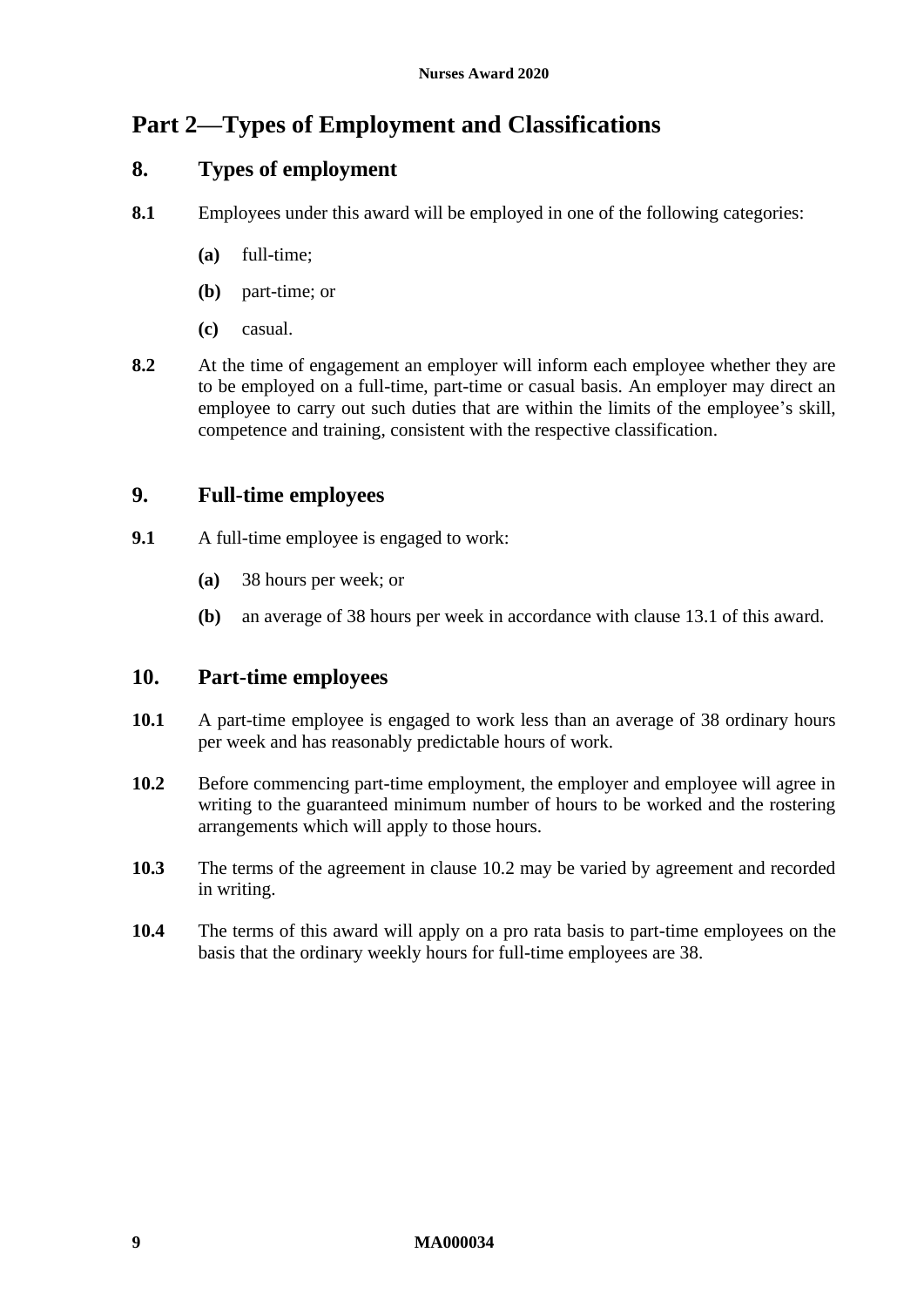## <span id="page-9-0"></span>**11. Casual employees**

[Varied by [PR733887\]](https://www.fwc.gov.au/documents/awardsandorders/html/pr733887.htm)

[11.1 deleted by **PR733887** from 27Sep21]

### <span id="page-9-2"></span>**11.1 Casual loading**

[11.2 renumbered as 11.1 b[y PR733887](https://www.fwc.gov.au/documents/awardsandorders/html/pr733887.htm) from 27Sep21]

For each ordinary hour worked, a casual employee must be paid:

- **(a)** the minimum hourly rate applicable to their classification and pay point; and
- <span id="page-9-3"></span>**(b)** a loading of **25%** of the minimum hourly rate applicable to their classification and pay point,

for the classification in which they are employed.

[11.3 renumbered as 11.2 b[y PR733887](https://www.fwc.gov.au/documents/awardsandorders/html/pr733887.htm) from 27Sep21]

- **11.2** When a casual employee works overtime, they must be paid the overtime rates in clause [19.2.](#page-21-2)
- $[11.4$  renumbered as 11.3 b[y PR733887](https://www.fwc.gov.au/documents/awardsandorders/html/pr733887.htm) from 27Sep21]
- **11.3** A casual employee will be paid a minimum of 2 hours' pay for each engagement.
- [11.5 renumbered as 11.4 by **PR733887** from 27Sep21]
- **11.4** A casual employee will be paid shiftwork loadings prescribed in clause [20—Shiftwork](#page-24-1) calculated on the minimum hourly rate of pay applicable to their classification and pay point (i.e. excluding the casual loading) with the casual loading prescribed in clause [11.1\(b\)](#page-9-3) then added to the penalty rate of pay.

#### **11.5 Right to request casual conversion**

[11.6 renumbered as 11.15 and renamed and substituted by [PR733887](https://www.fwc.gov.au/documents/awardsandorders/html/pr733887.htm) from 27Sep21]

Offers and requests for conversion from casual employment to full-time or part-time employment are provided for in the [NES.](https://www.fwc.gov.au/documents/awardmod/download/nes.pdf)

NOTE: Disputes about offers and requests for casual conversion under the [NES](https://www.fwc.gov.au/documents/awardmod/download/nes.pdf) are to be dealt with under clause [31—Dispute resolution.](#page-33-2)

# <span id="page-9-1"></span>**12. Classifications**

- **12.1** A description of the classifications under this award is set out in [Schedule A—](#page-37-1) [Classification Definitions.](#page-37-1)
- **12.2** Employers must advise their employees in writing of their classification upon commencement and of any subsequent changes to their classification.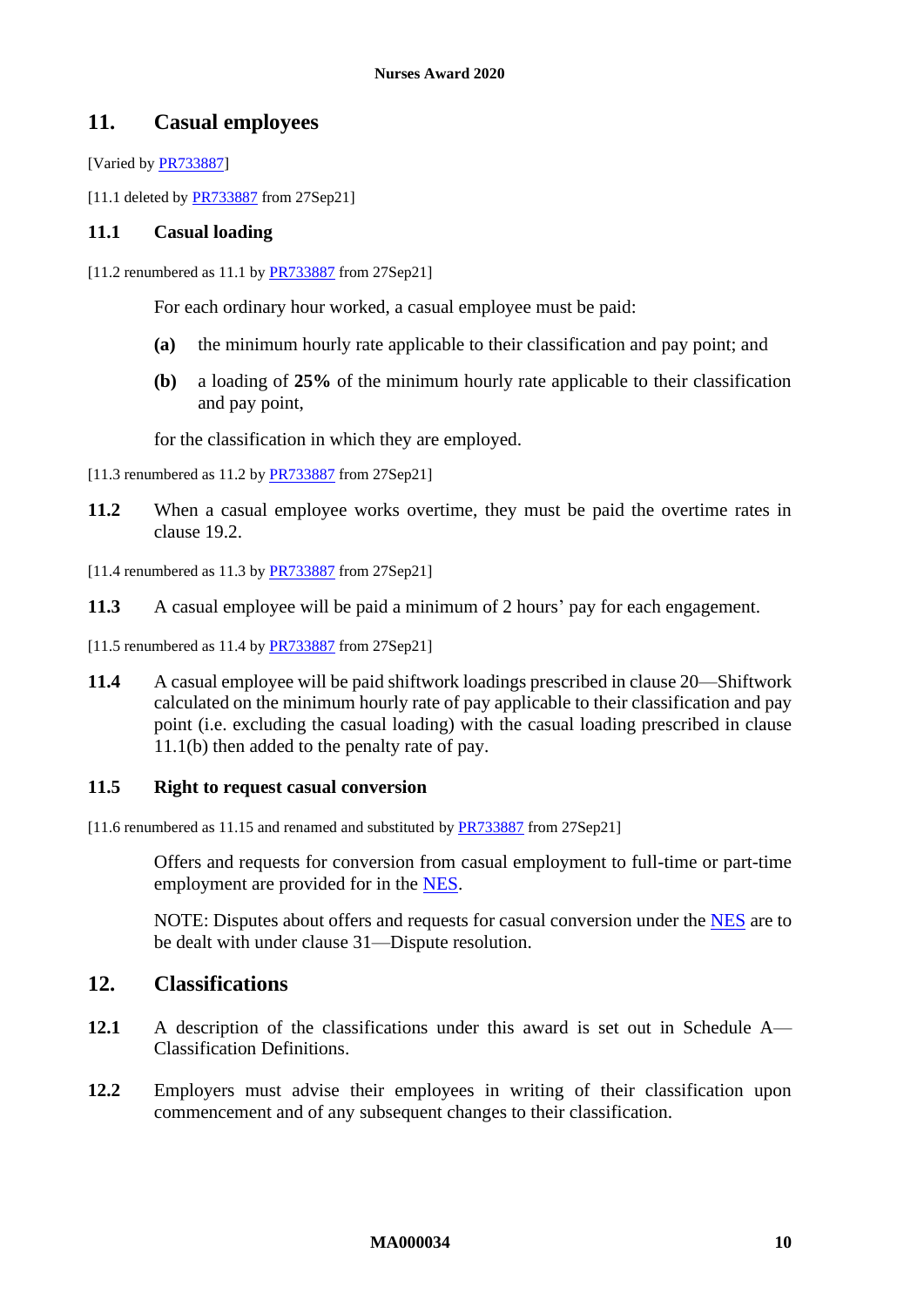# <span id="page-10-6"></span><span id="page-10-1"></span><span id="page-10-0"></span>**Part 3—Hours of Work**

## **13. Ordinary hours of work and rostering arrangements**

### <span id="page-10-3"></span><span id="page-10-2"></span>**13.1 Ordinary hours and roster cycles**

#### **(a) Span of hours—day worker**

Ordinary hours of work for a **day worker** are worked between 6.00 am and 6.00 pm, Monday to Friday.

- **(b)** A **shiftworker** is an employee who is regularly rostered to work their ordinary hours of work outside the span of hours of a day worker as defined in clause [13.1\(a\).](#page-10-2)
- **(c)** The ordinary hours of work for a full-time employee will be:
	- **(i)** 38 hours per week; or
	- **(ii)** 76 hours per fortnight; or
	- **(iii)** 152 hours over 28 days.
- **(d)** The shift length or ordinary hours of work per day will be a maximum of 10 hours exclusive of meal breaks.
- **(e)** An accrued day off (ADO) system of work may be implemented where a fulltime employee works no more than 19 days in a 4 week period of 152 hours.
- <span id="page-10-4"></span>**(f)** Each employee must be free from duty for not less than:
	- **(i)** 2 full days in each week; or
	- **(ii)** 4 full days in each fortnight; or
	- **(iii)** 8 full days in each 28-day cycle.
- <span id="page-10-5"></span>**(g)** Where practicable, days off referred to in clause [13.1\(f\)](#page-10-4) must be consecutive.
- **(h)** For the purposes of clauses [13.1\(f\)](#page-10-4) and [13.1\(g\),](#page-10-5) duty includes time an employee is on-call.
- **(i)** The hours of work will be continuous, except for meal breaks. Except for the regular changeover of shifts, an employee will not be required to work more than one shift in each 24 hours.

### **13.2 Rostering**

- **(a)** Employees will work in accordance with a weekly or fortnightly roster fixed by the employer.
- **(b)** The roster will set out employees' daily ordinary working hours and starting and finishing times.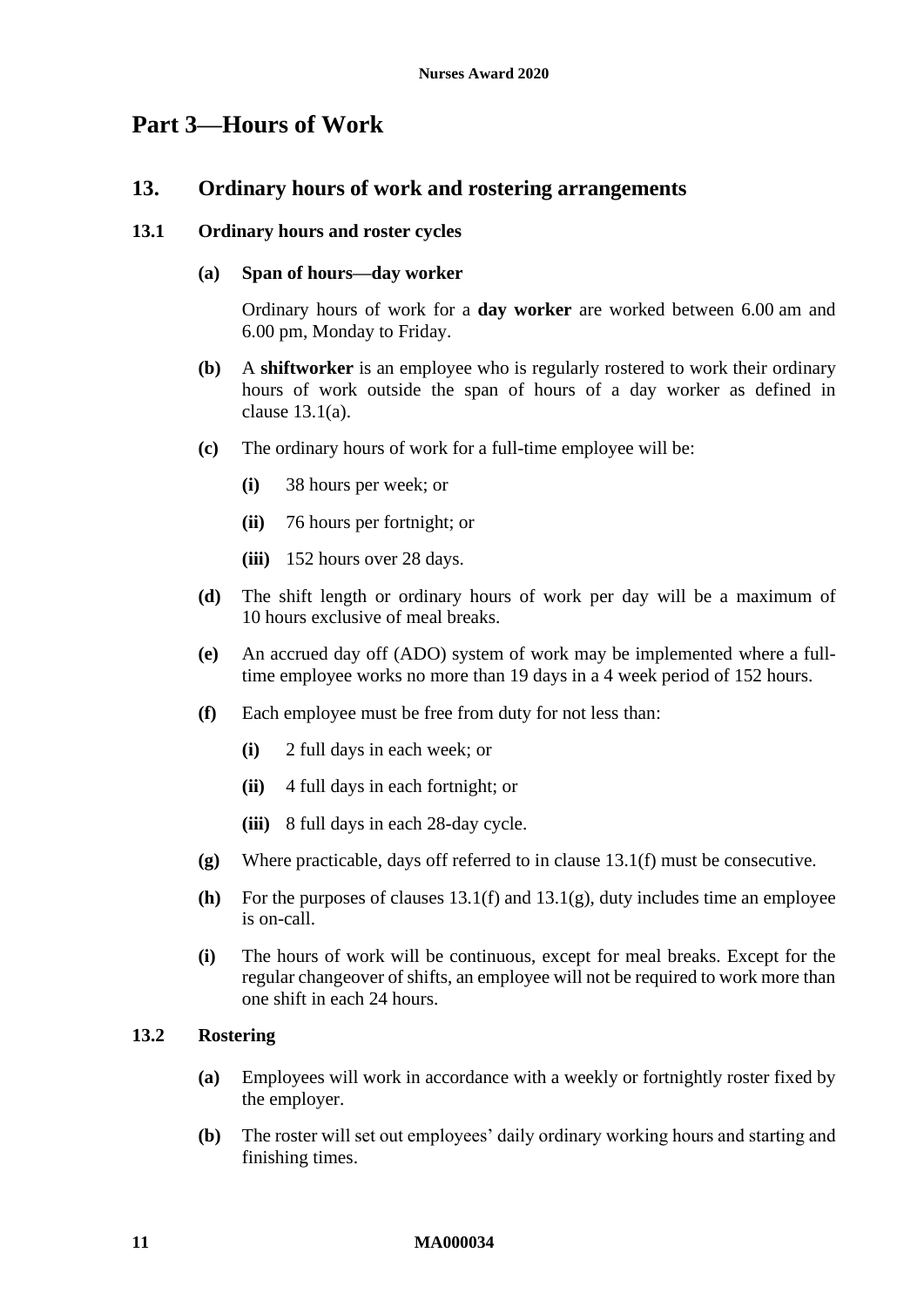- **(c)** The roster will be displayed in a place conveniently accessible to employees at least 7 days before the commencement of the roster period.
- **(d)** Unless the employer otherwise agrees, an employee desiring a roster change will give 7 days' notice except where the employee is ill or in an emergency.
- **(e)** Subject to clause [13.2\(f\),](#page-11-1) 7 days' notice of a change of roster will be given by the employer to an employee.
- <span id="page-11-1"></span>**(f)** The employer may alter a roster at any time to enable the functions of the hospital or facility to be carried out where another employee is absent from work pursuant to clauses [23—Ceremonial leave;](#page-29-2) [25—Personal/carer's leave and](#page-30-5)  [compassionate leave](#page-30-5) and [27—Unpaid family and domestic violence leave,](#page-30-6) or in an emergency. Where any such alteration requires an employee working on a day which would otherwise have been the employee's day off, an alternative day off will be taken at an agreed time.

## **13.3 Accumulation and taking of accrued days off (ADOs)**

- **(a)** Where a full-time employee is entitled to an ADO, in accordance with the arrangement of ordinary hours of work as set out in clause [13,](#page-10-6) the ADO will be taken within 12 months of the date on which the first full ADO accrued.
- **(b)** With the consent of the employer, ADOs may be accumulated up to a maximum of 5 in any one year.
- **(c)** An employee will be paid for any accumulated ADOs, at ordinary rates, on the termination of their employment for any reason.

#### **13.4 Rest breaks between rostered work**

- **(a)** An employee will be allowed a rest break of 10 hours between the completion of one ordinary work period or shift and the commencement of another work period or shift.
- **(b)** By mutual agreement between the employer and employee, the 10 hour rest break may be reduced to 8 hours.
- **(c)** If, on the instruction of the employer, an employee resumes or continues to work without having had 10 consecutive hours off duty, or 8 hours as agreed, they will be paid at the rate of **200%** of the minimum hourly rate applicable to their classification and pay point (or **200%** of the casual hourly rate in the case of a casual employee) until released from duty for such period.

## <span id="page-11-0"></span>**14. Breaks**

## **14.1 Unpaid meal breaks**

**(a)** An employee who works in excess of 5 hours will be entitled to an unpaid meal break of 30 to 60 minutes. Such meal break will be taken between the  $4<sup>th</sup>$  and the 6<sup>th</sup> hour after beginning work, where reasonably practicable. Provided that, by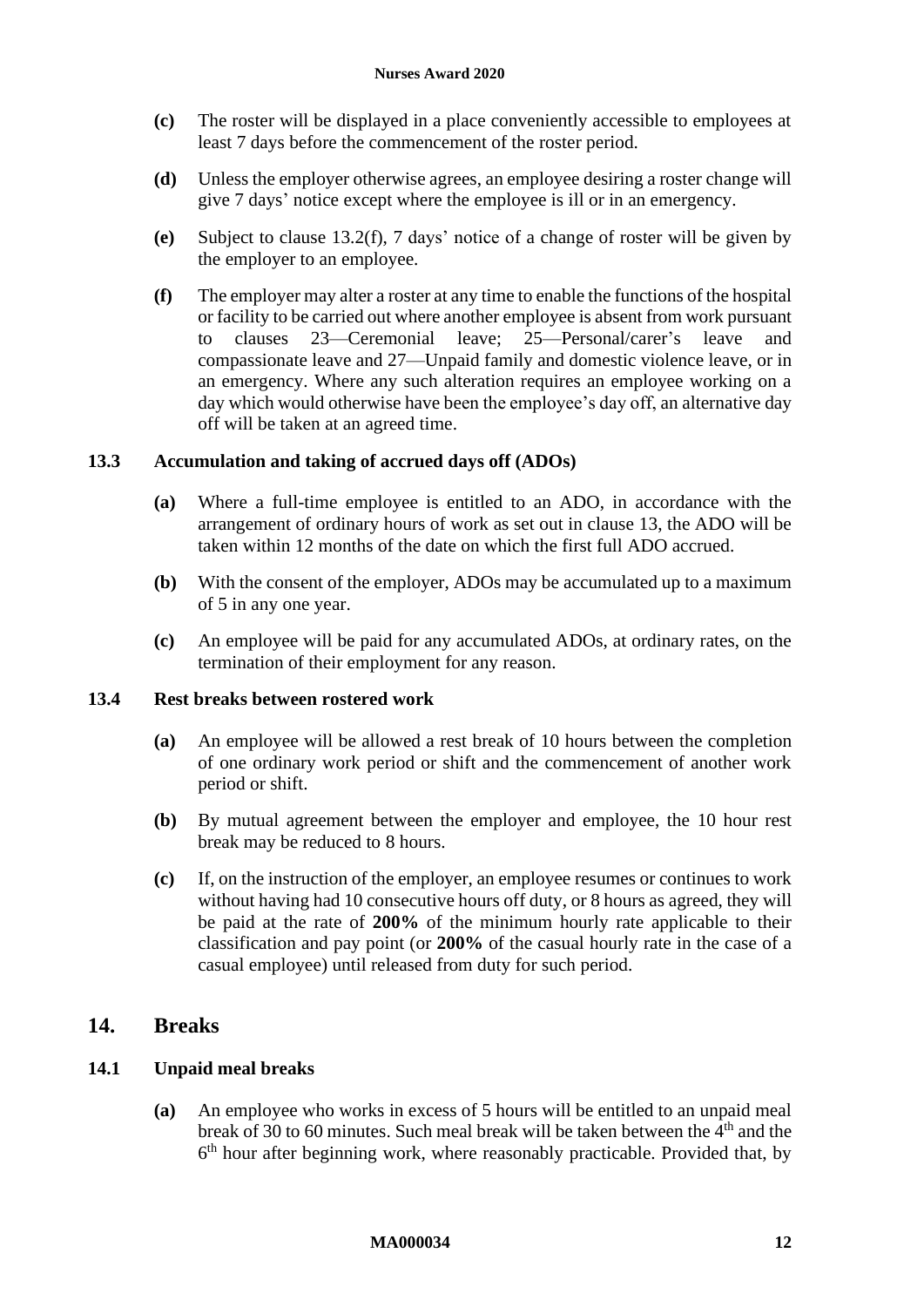agreement of an individual employee, an employee who works shifts of 6 hours or less may forfeit the meal break.

- **(b)** Where an employee is required to be on duty during a meal break, the employee will be paid overtime for all time worked until the meal break is taken.
- **(c)** Where an employee is required by the employer to remain available during a meal break, but is free from duty, the employee will be paid at ordinary rates for a 30 minute meal break. This period will not count as time worked when calculating ordinary hours for the purposes of overtime or penalties. If the employee is recalled to perform duty during this period the employee will be paid overtime for all time worked until the balance of the meal break is taken.

## **14.2 Paid tea breaks**

- **(a)** Every employee will be entitled to a paid 10 minute tea break in each 4 hours worked at a time to be agreed between the employee and employer.
- <span id="page-12-2"></span>**(b)** Subject to agreement between the employer and employee, two 10 minute tea breaks may be taken as one 20 minute tea break.
- **(c)** Tea breaks will count as time worked.

# <span id="page-12-1"></span><span id="page-12-0"></span>**Part 4—Wages and Allowances**

## **15. Minimum rates**

**15.1** An employer must pay employees the following minimum rates for ordinary hours worked by the employee.

#### **15.2 Nursing assistant**

| <b>Employee classification</b>                                          | <b>Minimum</b> weekly<br>rate<br>(full-time employee) | <b>Minimum hourly</b><br>rate |
|-------------------------------------------------------------------------|-------------------------------------------------------|-------------------------------|
|                                                                         | \$                                                    | \$                            |
| 1st year                                                                | 843.40                                                | 22.19                         |
| 2nd year                                                                | 857.20                                                | 22.56                         |
| 3rd year and thereafter                                                 | 871.50                                                | 22.93                         |
| Experienced (the holder of a relevant<br>certificate III qualification) | 899.50                                                | 23.67                         |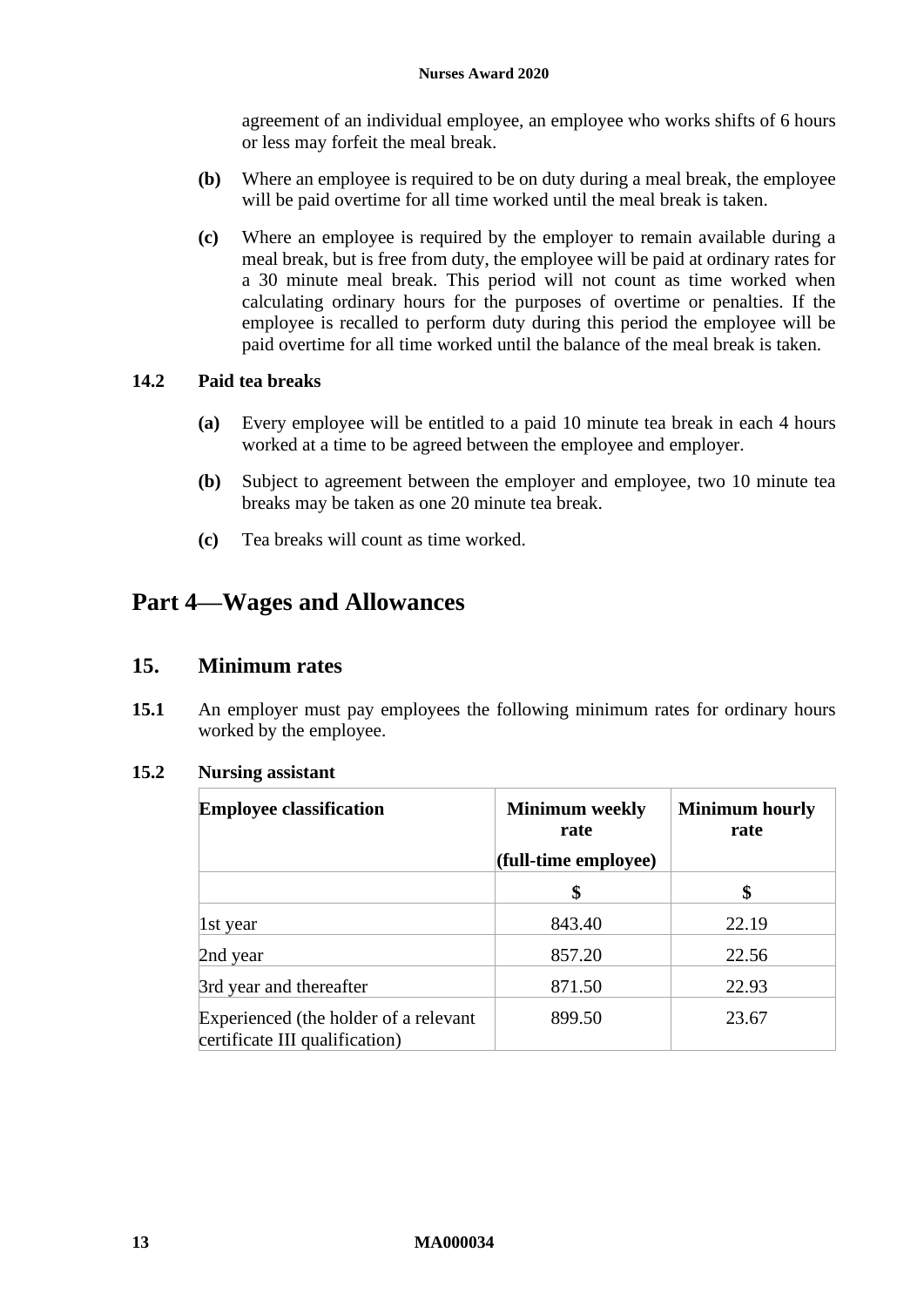## **15.3 Enrolled nurses**

## **(a) Student enrolled nurse**

| <b>Employee classification</b> | <b>Minimum</b> weekly<br>rate | <b>Minimum hourly</b><br>rate |  |
|--------------------------------|-------------------------------|-------------------------------|--|
|                                | (full-time employee)          |                               |  |
|                                |                               |                               |  |
| Less than 21 years of age      | 780.70                        | 20.54                         |  |
| 21 years of age and over       | 821.40                        | 21.62                         |  |

## **(b) Enrolled nurse**

| <b>Employee classification</b> | <b>Minimum</b> weekly<br>rate<br>(full-time employee) | <b>Minimum hourly</b><br>rate |
|--------------------------------|-------------------------------------------------------|-------------------------------|
|                                | \$                                                    | \$                            |
| Pay point 1                    | 916.20                                                | 24.11                         |
| Pay point 2                    | 928.30                                                | 24.43                         |
| Pay point 3                    | 940.60                                                | 24.75                         |
| Pay point 4                    | 954.20                                                | 25.11                         |
| Pay point 5                    | 963.80                                                | 25.36                         |

# <span id="page-13-1"></span><span id="page-13-0"></span>**15.4 Registered nurses**

# **(a) Registered nurse—Levels 1–5**

| <b>Employee classification</b>  | <b>Minimum</b> weekly<br>rate | <b>Minimum hourly</b><br>rate |
|---------------------------------|-------------------------------|-------------------------------|
|                                 | (full-time employee)          |                               |
|                                 | \$                            | \$                            |
| <b>Registered nurse—level 1</b> |                               |                               |
| Pay point 1                     | 980.10                        | 25.79                         |
| Pay point 2                     | 1000.20                       | 26.32                         |
| Pay point 3                     | 1024.80                       | 26.97                         |
| Pay point 4                     | 1052.00                       | 27.68                         |
| Pay point 5                     | 1084.30                       | 28.53                         |
| Pay point 6                     | 1115.70                       | 29.36                         |
| Pay point 7                     | 1148.00                       | 30.21                         |
| Pay point 8 and thereafter      | 1177.80                       | 30.99                         |
| <b>Registered nurse—level 2</b> |                               |                               |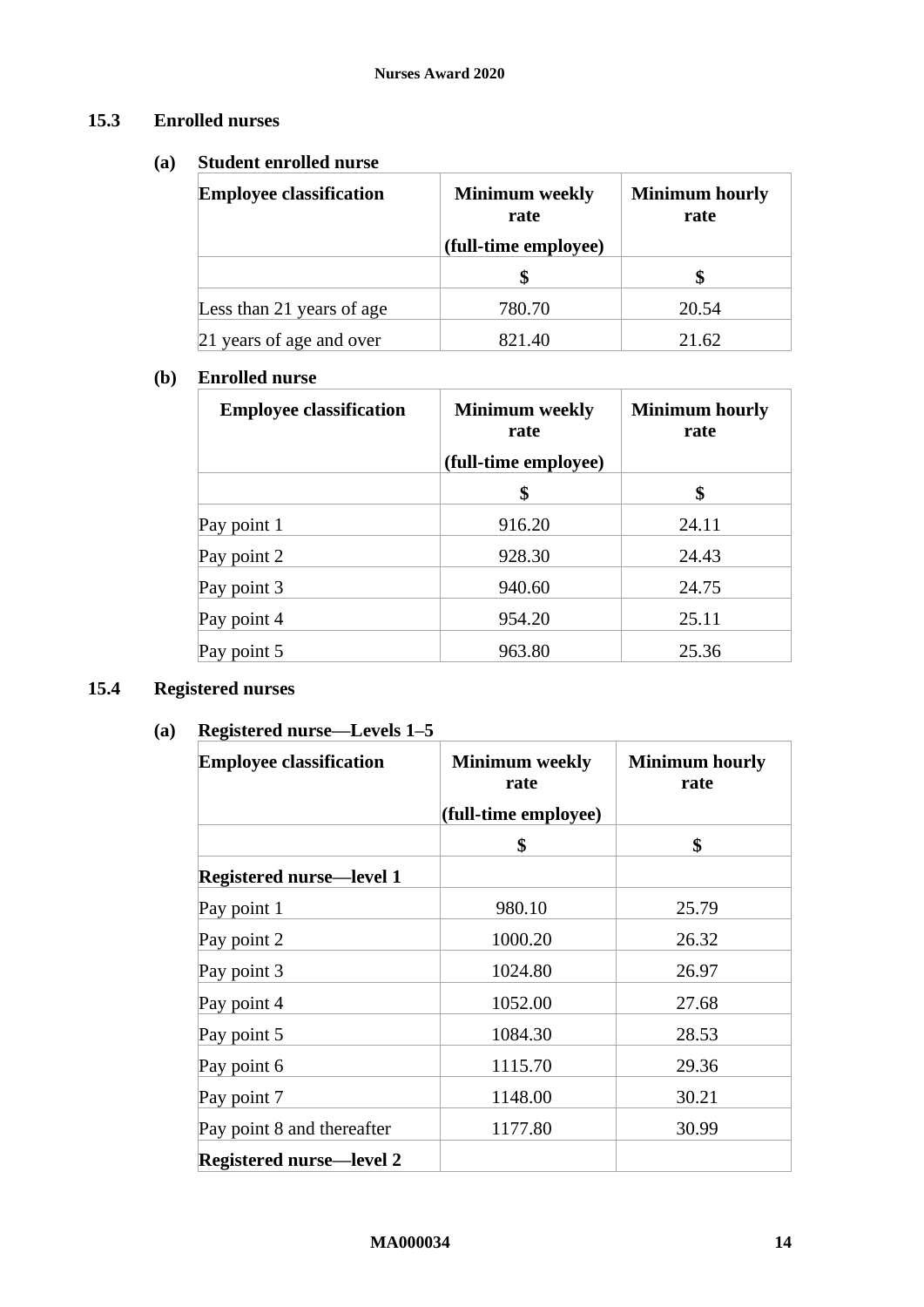| <b>Employee classification</b>  | <b>Minimum</b> weekly<br>rate | <b>Minimum hourly</b><br>rate |
|---------------------------------|-------------------------------|-------------------------------|
|                                 | (full-time employee)          |                               |
|                                 | \$                            | \$                            |
| Pay point 1                     | 1209.10                       | 31.82                         |
| Pay point 2                     | 1228.30                       | 32.32                         |
| Pay point 3                     | 1249.60                       | 32.88                         |
| Pay point 4 and thereafter      | 1270.10                       | 33.42                         |
| <b>Registered nurse-level 3</b> |                               |                               |
| Pay point 1                     | 1311.00                       | 34.50                         |
| Pay point 2                     | 1335.10                       | 35.13                         |
| Pay point 3                     | 1358.10                       | 35.74                         |
| Pay point 4 and thereafter      | 1382.50                       | 36.38                         |
| <b>Registered nurse-level 4</b> |                               |                               |
| Grade 1                         | 1496.30                       | 39.38                         |
| Grade 2                         | 1603.50                       | 42.20                         |
| Grade 3                         | 1697.00                       | 44.66                         |
| <b>Registered nurse—level 5</b> |                               |                               |
| Grade 1                         | 1509.90                       | 39.73                         |
| Grade 2                         | 1590.10                       | 41.84                         |
| Grade 3                         | 1697.00                       | 44.66                         |
| Grade 4                         | 1802.90                       | 47.44                         |
| Grade 5                         | 1988.40                       | 52.33                         |
| Grade 6                         | 2175.60                       | 57.25                         |

# **(b) Minimum entry rate**

| <b>Employee classification</b> | <b>Minimum</b> weekly<br>rate | <b>Minimum hourly</b><br>rate |
|--------------------------------|-------------------------------|-------------------------------|
|                                | (full-time)<br>employee)      |                               |
|                                |                               |                               |
| 4 year degree <sup>1</sup>     | 1023.40                       | 26.93                         |
| Masters degree <sup>1</sup>    | 1058.70                       | 27.86                         |

<sup>1</sup> Progression from these entry rates will be to level 1—Registered nurse pay point 4 and 5 respectively.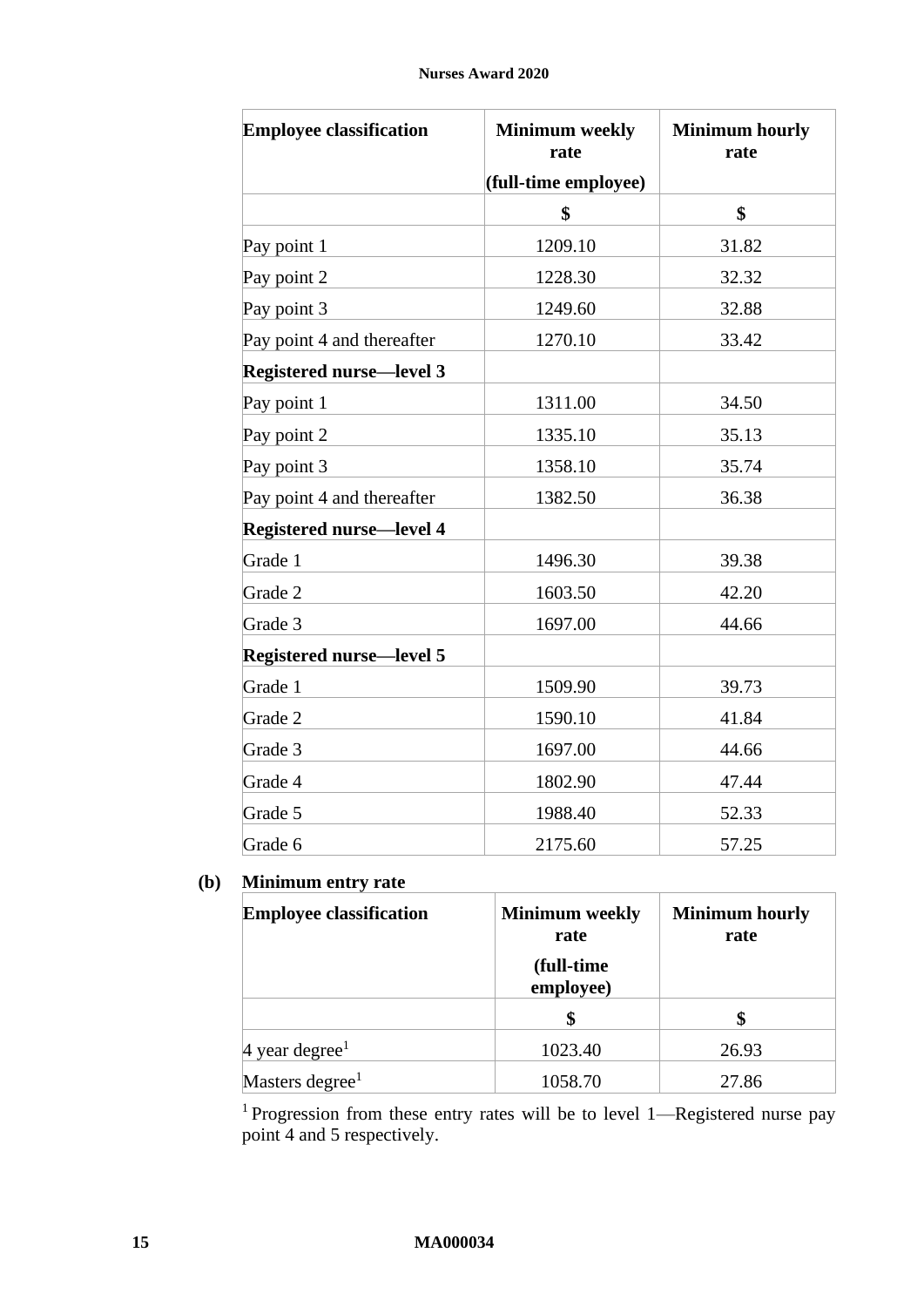# **15.5 Nurse practitioner**

| <b>Employee classification</b> | <b>Minimum</b> weekly<br>rate | <b>Minimum hourly</b><br>rate |
|--------------------------------|-------------------------------|-------------------------------|
|                                | (full-time<br>employee)       |                               |
|                                | \$                            | \$                            |
| 1st year                       | 1508.60                       | 39.70                         |
| 2nd year                       | 1553.40                       | 40.88                         |

## **15.6 Occupational health nurses**

| <b>Employee classification</b>               | <b>Minimum</b> weekly<br>rate<br>(full-time<br>employee) | <b>Minimum hourly</b><br>rate |
|----------------------------------------------|----------------------------------------------------------|-------------------------------|
|                                              | \$                                                       | \$                            |
| Occupational health nurse—level 1            |                                                          |                               |
| Pay point 1                                  | 1052.00                                                  | 27.68                         |
| Pay point 2                                  | 1084.30                                                  | 28.53                         |
| Pay point 3                                  | 1115.70                                                  | 29.36                         |
| Pay point 4                                  | 1148.00                                                  | 30.21                         |
| Pay point 5                                  | 1177.80                                                  | 30.99                         |
| Occupational health nurse-level 2            |                                                          |                               |
| Pay point 1                                  | 1209.10                                                  | 31.82                         |
| Pay point 2                                  | 1228.30                                                  | 32.32                         |
| Pay point 3                                  | 1249.60                                                  | 32.88                         |
| Pay point 4                                  | 1270.10                                                  | 33.42                         |
| Senior occupational health clinical<br>nurse | 1270.10                                                  | 33.42                         |
| Occupational health nurse-level 3            |                                                          |                               |
| Pay point 1                                  | 1311.00                                                  | 34.50                         |
| Pay point 2                                  | 1335.10                                                  | 35.13                         |
| Pay point 3                                  | 1358.10                                                  | 35.74                         |
| Pay point 4 and thereafter                   | 1382.50                                                  | 36.38                         |

NOTE: See [Schedule B—Summary of Hourly Rates of Pay](#page-49-1) for a summary of hourly rates of pay, including overtime and penalty rates.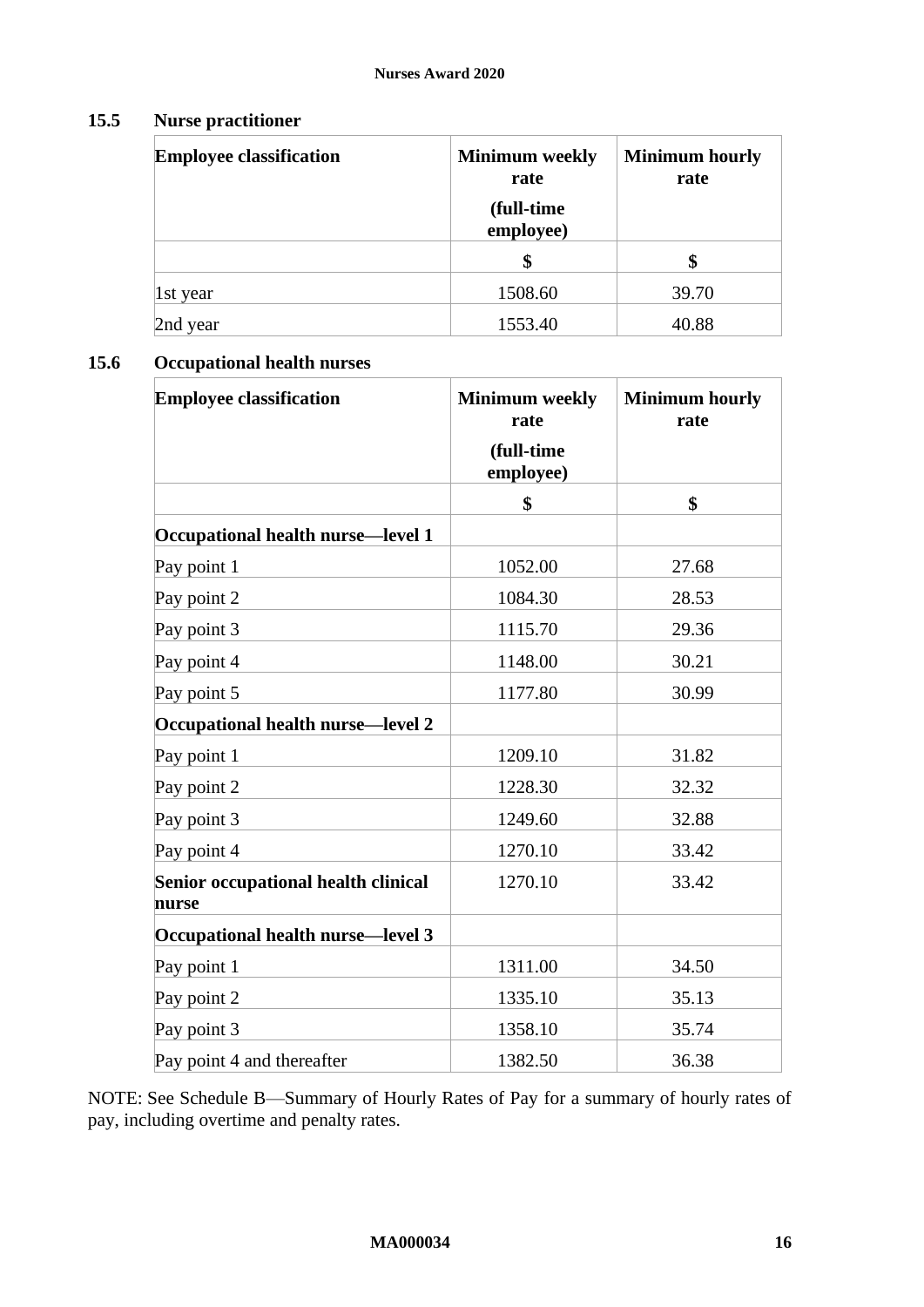## **15.7 Progression through pay points**

- **(a)** Progression will be:
	- **(i)** for full-time employees by annual movement; or
	- **(ii)** for part-time or casual employees 1786 hours of experience.
- **(b)** Progression to the next pay point for all classifications for which there is more than one pay point will have regard to:
	- **(i)** the acquisition and use of skills described in the definitions contained in Schedule A—Classification Definitions: and
	- **(ii)** knowledge gained through experience in the practice settings over such a period.

## **15.8 Higher duties**

- **(a)** An employee, who is required to relieve another employee in a higher classification than the one in which they are ordinarily employed for 3 days or more will be paid at the higher classification rate.
- **(b)** Higher duties allowance does not apply to Registered nurse levels 4 and 5.

## <span id="page-16-1"></span><span id="page-16-0"></span>**16. Payment of wages**

NOTE: Regulations 3.33(3) and 3.46(1)(g) of *Fair Work Regulations 2009* set out the requirements for pay records and the content of payslips including the requirement to separately identify any allowance paid.

- **16.1** Wages must be paid fortnightly unless otherwise mutually agreed up to a monthly maximum period.
- **16.2** Employees will be paid by cash, cheque or electronic funds transfer, as determined by the employer, into the bank or financial institution account nominated by the employee.

#### <span id="page-16-2"></span>**16.3 Payment on termination of employment**

- **(a)** The employer must pay an employee no later than 7 days after the day on which the employee's employment terminates:
	- **(i)** the employee's wages owing for any complete or incomplete pay period up to the end of the day of termination; and
	- **(ii)** all other amounts that are due to the employee, including under this award and the [NES.](https://www.fwc.gov.au/documents/awardmod/download/nes.pdf)
- <span id="page-16-3"></span>**(b)** The requirement to pay wages and other amounts under clause [16.3\(a\)](#page-16-2) is subject to further order of the Commission and the employer making deductions authorised by this award or the [Act.](http://www.legislation.gov.au/Series/C2009A00028)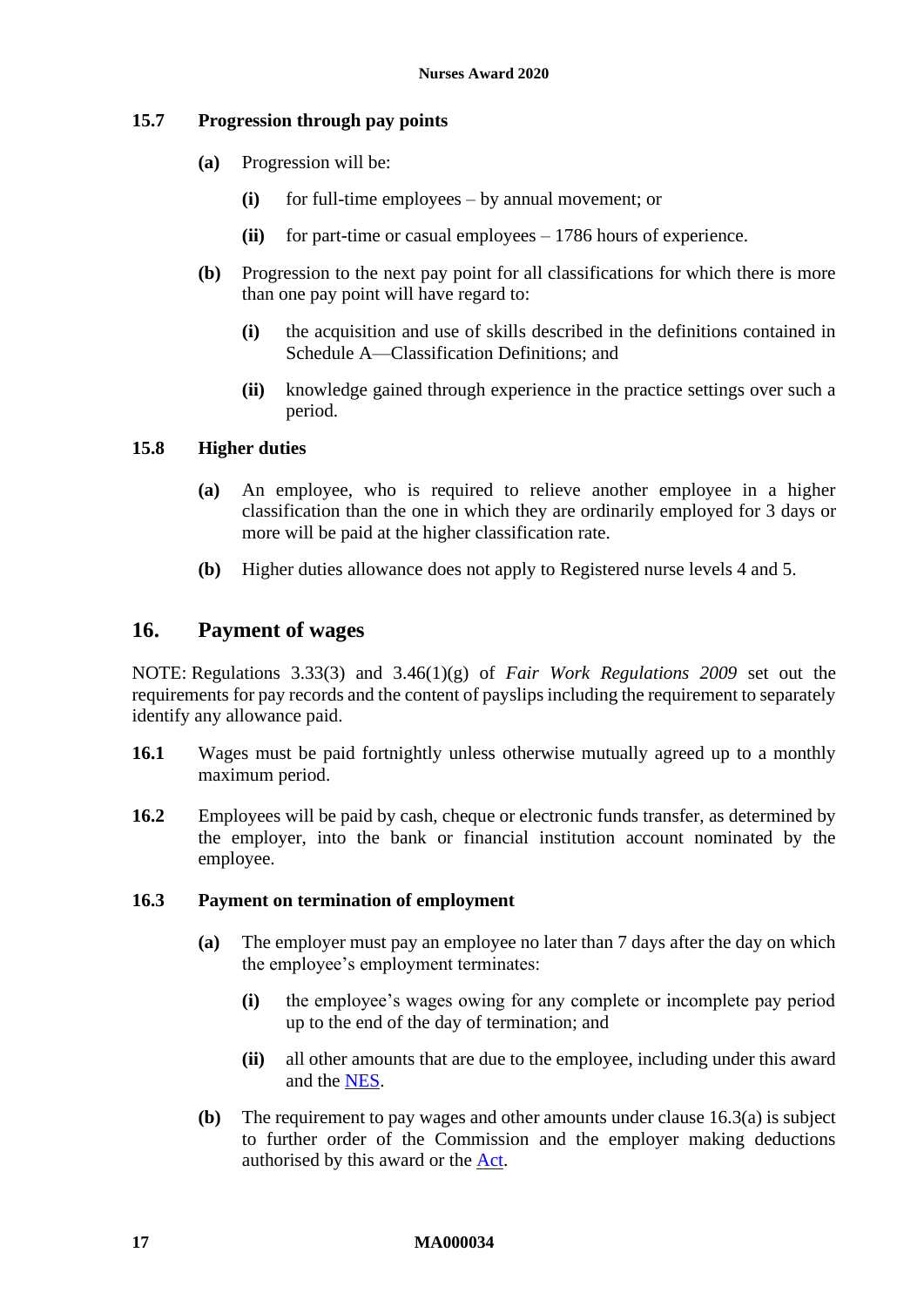NOTE 1: Section 117(2) of the [Act](http://www.legislation.gov.au/Series/C2009A00028) provides that an employer must not terminate an employee's employment unless the employer has given the employee the required minimum period of notice or "has paid" to the employee payment instead of giving notice.

NOTE 2: Clause [16.3\(b\)](#page-16-3) allows the Commission to make an order delaying the requirement to make a payment under this clause. For example, the Commission could make an order delaying the requirement to pay redundancy pay if an employer makes an application under section 120 of the [Act](http://www.legislation.gov.au/Series/C2009A00028) for the Commission to reduce the amount of redundancy pay an employee is entitled to under the [NES.](https://www.fwc.gov.au/documents/awardmod/download/nes.pdf)

NOTE 3: State and Territory long service leave laws or long service leave entitlements under section 113 of the [Act,](http://www.legislation.gov.au/Series/C2009A00028) may require an employer to pay an employee for accrued long service leave on the day on which the employee's employment terminates or shortly after.

# <span id="page-17-1"></span><span id="page-17-0"></span>**17. Allowances**

NOTE: Regulations 3.33(3) and 3.46(1)(g) of *Fair Work Regulations 2009* set out the requirements for pay records and the content of payslips including the requirement to separately identify any allowance paid.

**17.1** Employers must pay to an employee the allowances the employee is entitled to under clause [17.](#page-17-1)

Allowances under clause [17](#page-17-1) do not apply to employees classified at Registered nurse levels 4 or 5.

NOTE: See [Schedule C—Summary of Monetary allowances](#page-61-1) for a summary of monetary allowances and method of adjustment.

## <span id="page-17-2"></span>**17.2 Wage-related allowances**

## **(a) On-call allowance**

**(i)** An on-call allowance is paid to an employee who is required by the employer to be on-call at their private residence, or at any other mutually agreed place. The employee is entitled to receive the following additional amounts:

| <b>Between rostered shifts or ordinary</b><br>hours on: | \$ per 24-hour period or<br>part thereof |
|---------------------------------------------------------|------------------------------------------|
| Monday to Friday inclusive                              | 23.03                                    |
| Saturday                                                | 34.70                                    |
| Sunday, public holiday or non-rostered<br>day           | 40.48                                    |

**(ii)** For the purpose of clause [17.2\(a\)](#page-17-2) the whole of the on-call period is calculated according to the day on which the major portion of the on-call period falls.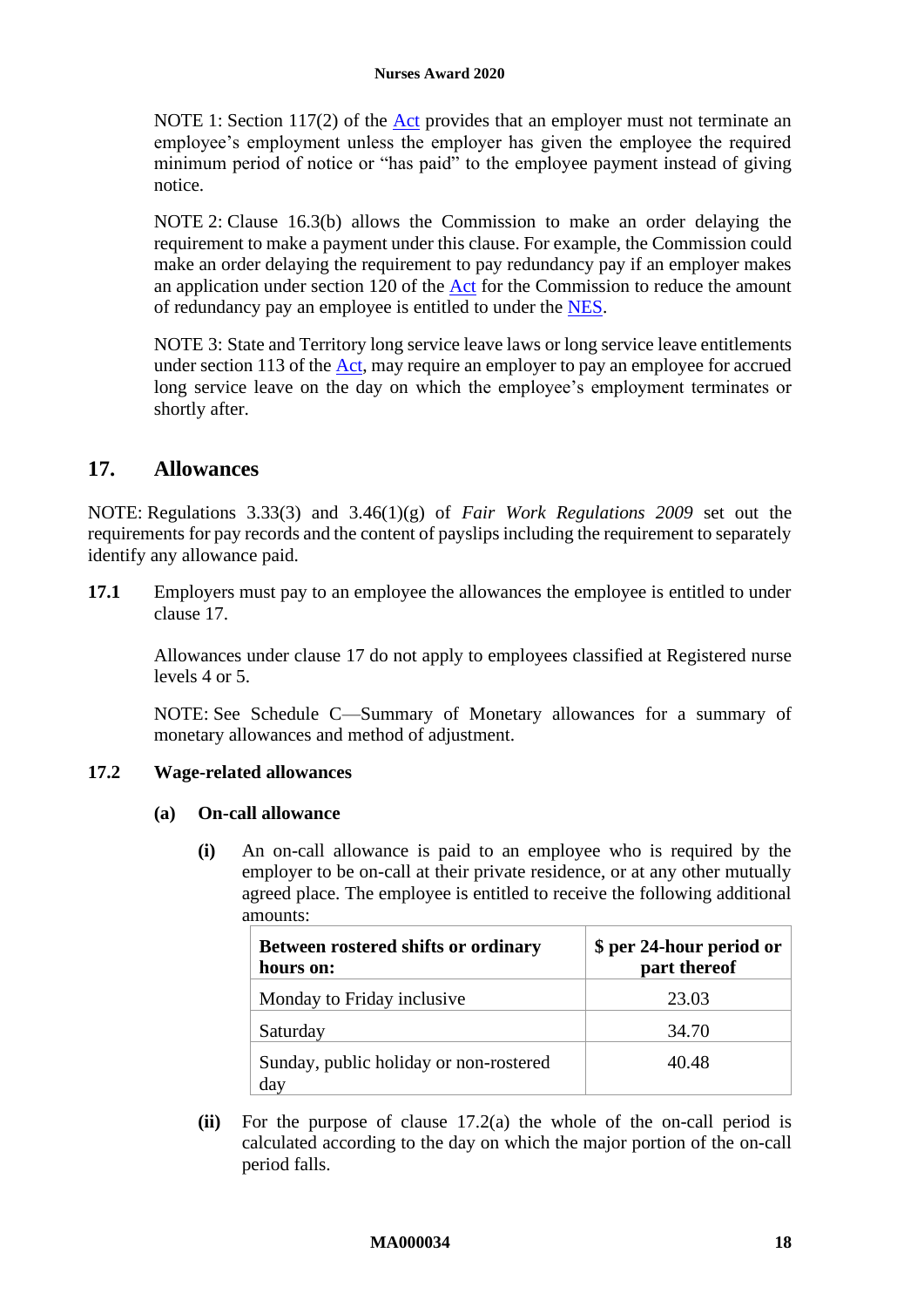## <span id="page-18-2"></span>**17.3 Expense-related allowances**

#### **(a) Clothing and equipment**

**(i)** Employees required by the employer to wear uniforms will be supplied with an adequate number of uniforms appropriate to the occupation free of cost. Uniforms are to remain the property of the employer and be laundered and maintained by the employer free of cost to the employee.

## **(ii) Uniform allowance**

Instead of the provision of such uniforms, the employer may pay an employee a uniform allowance of:

- \$1.23 per shift or part thereof on duty; or
- **\$6.24** per week,

whichever is the lesser amount.

## **(iii) Laundry allowance**

Where an employee's uniforms are not laundered by or at the expense of the employer, the employee will be paid a laundry allowance of:

- **\$0.32** per shift or part thereof on duty; or
- **\$1.49** per week,

whichever is the lesser amount.

**(iv)** The uniform allowance, but not the laundry allowance, will be paid during all absences on paid leave, except absences on long service leave and absence on personal/carer's leave beyond 21 days. Where, prior to the taking of leave, an employee was paid a uniform allowance other than at the weekly rate, the rate to be paid during absence on leave will be the average of the allowance paid during the 4 weeks immediately preceding the taking of leave.

#### <span id="page-18-0"></span>**(b) Meal allowances**

- **(i)** When required to work overtime after the usual finishing hour of work beyond one hour or, in the case of shiftworkers, when the overtime work on any shift exceeds one hour, an employee will be:
	- supplied with an adequate meal where an employer has adequate cooking and dining facilities; or
	- paid a meal allowance of **\$13.78**.
- <span id="page-18-1"></span>**(ii)** In addition to the allowance provided for in clause [17.3\(b\)\(i\),](#page-18-0) where overtime work exceeds 4 hours a further meal allowance of **\$12.42** will be paid.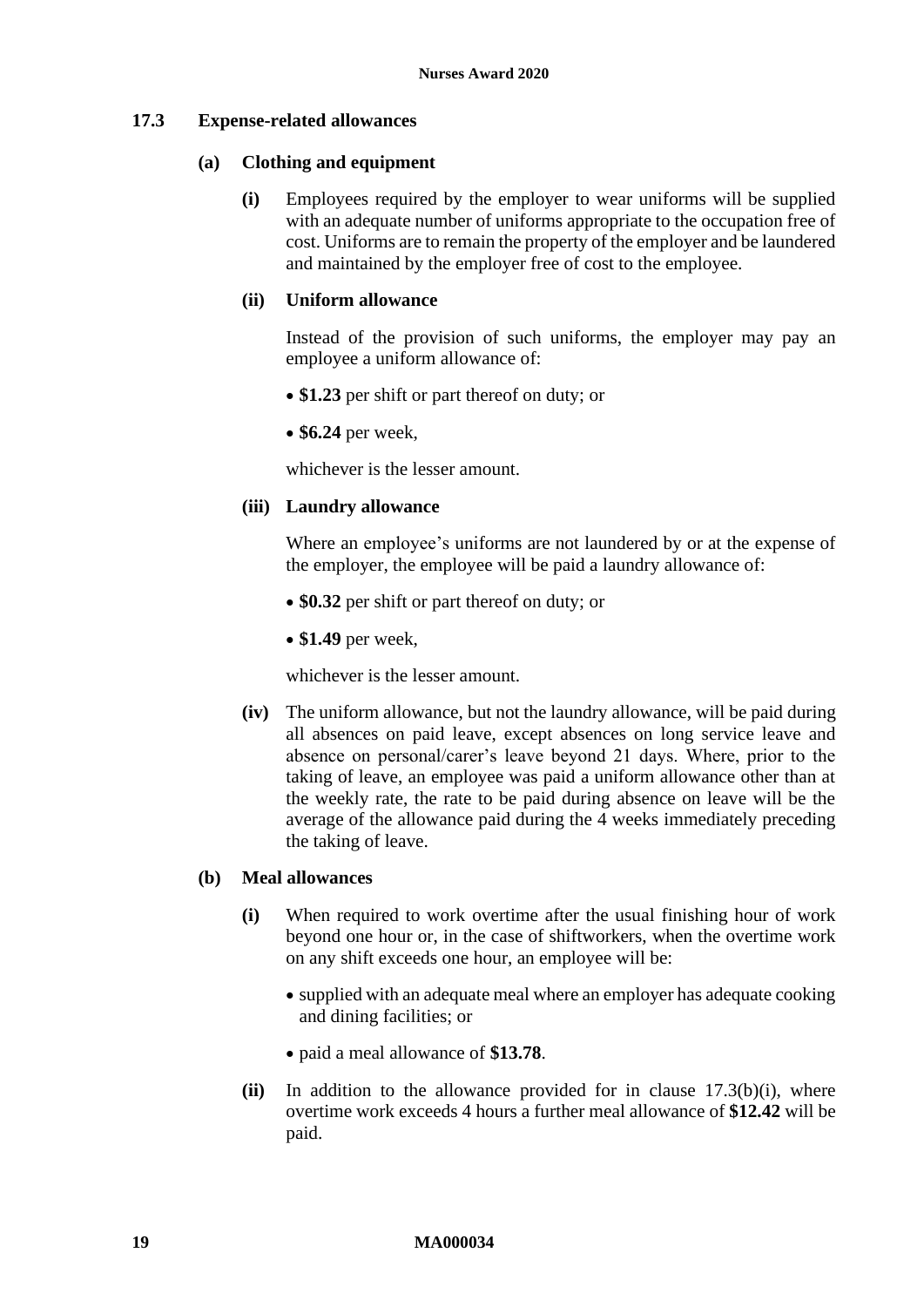- **(iii)** Clauses [17.3\(b\)\(i\)](#page-18-0) and [17.3\(b\)\(ii\)](#page-18-1) will not apply when an employee could reasonably return home for a meal within the meal break.
- **(iv)** On request the meal allowance will be paid on the same day as overtime is worked.

## **(c) Travelling, transport and fares**

- **(i)** An employee required and authorised to use their own motor vehicle in the course of their duties will be paid an allowance of not less than **\$0.80** per kilometre.
- <span id="page-19-1"></span>**(ii)** When an employee is involved in travelling on duty, and the employer cannot provide the appropriate transport, all reasonably incurred expenses in respect to fares, meals and accommodation will be met by the employer on production of receipted account(s) or other evidence acceptable to the employer.
- **(iii)** The employee will not be entitled to reimbursement for expenses referred to in clause [17.3\(c\)\(ii\)](#page-19-1) which exceed the mode of transport, meals or the standard of accommodation agreed with the employer for these purposes.

## <span id="page-19-0"></span>**18. Superannuation**

## **18.1 Superannuation legislation**

- **(a)** Superannuation legislation, including the *Superannuation Guarantee (Administration) Act 1992* (Cth), the *Superannuation Guarantee Charge Act 1992* (Cth), the *Superannuation Industry (Supervision) Act 1993* (Cth) and the *Superannuation (Resolution of Complaints) Act 1993* (Cth), deals with the superannuation rights and obligations of employers and employees. Under superannuation legislation individual employees generally have the opportunity to choose their own superannuation fund. If an employee does not choose a superannuation fund, any superannuation fund nominated in the award covering the employee applies.
- **(b)** The rights and obligations in these clauses supplement those in superannuation legislation.

#### <span id="page-19-2"></span>**18.2 Employer contributions**

An employer must make such superannuation contributions to a superannuation fund for the benefit of an employee as will avoid the employer being required to pay the superannuation guarantee charge under superannuation legislation with respect to that employee.

#### <span id="page-19-3"></span>**18.3 Voluntary employee contributions**

**(a)** Subject to the governing rules of the relevant superannuation fund, an employee may, in writing, authorise their employer to pay on behalf of the employee a specified amount from the post-taxation wages of the employee into the same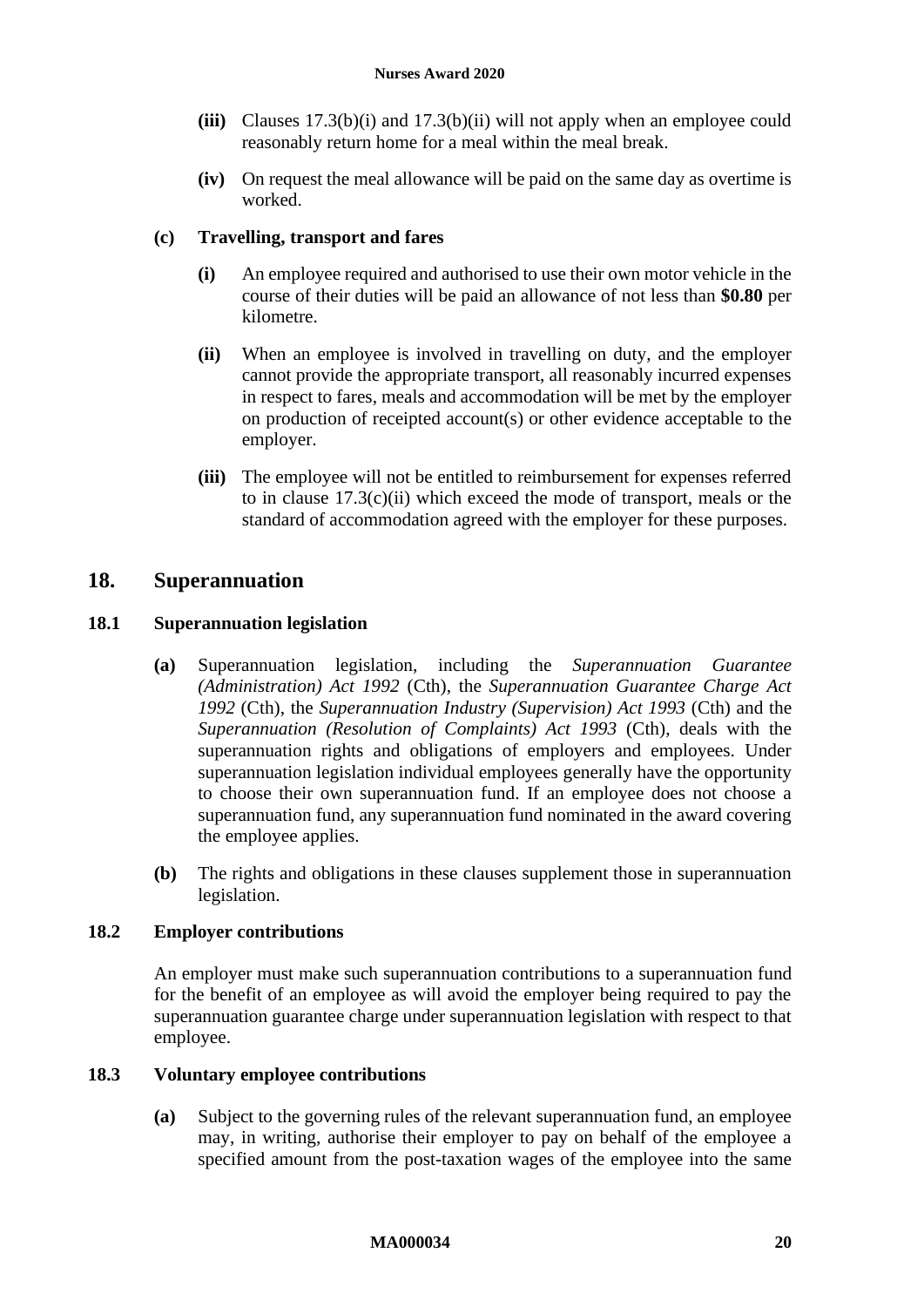superannuation fund as the employer makes the superannuation contributions provided for in clause [18.2.](#page-19-2)

- <span id="page-20-0"></span>**(b)** An employee may adjust the amount the employee has authorised their employer to pay from the wages of the employee from the first of the month following the giving of three months' written notice to their employer.
- **(c)** The employer must pay the amount authorised under clauses [18.3\(a\)](#page-19-3) or [18.3\(b\)](#page-20-0) no later than 28 days after the end of the month in which the deduction authorised under clauses [18.3\(a\)](#page-19-3) or [18.3\(b\)](#page-20-0) was made.

## **18.4 Superannuation fund**

Unless, to comply with superannuation legislation, the employer is required to make the superannuation contributions provided for in claus[e 18.2](#page-19-2) to another superannuation fund that is chosen by the employee, the employer must make the superannuation contributions provided for in clause [18.2](#page-19-2) and pay the amount authorised under clauses [18.3\(a\)](#page-19-3) or [18.3\(b\)](#page-20-0) to one of the following superannuation funds or its successor:

- **(a)** First State Super;
- **(b)** Health Industry Plan (HIP);
- **(c)** Health Employees Superannuation Trust of Australia (HESTA);
- **(d)** Catholic Super (CSF);
- **(e)** Mercy Super;
- **(f)** Sunsuper;
- **(g)** Tasplan;
- **(h)** CareSuper;
- **(i)** NGS Super;
- **(j)** any superannuation fund to which the employer was making superannuation contributions for the benefit of its employees before 12 September 2008, provided the superannuation fund is an eligible choice fund and is a fund that offers a MySuper product or is an exempt public sector superannuation scheme; or
- **(k)** a superannuation fund or scheme which the employee is a defined benefit member of.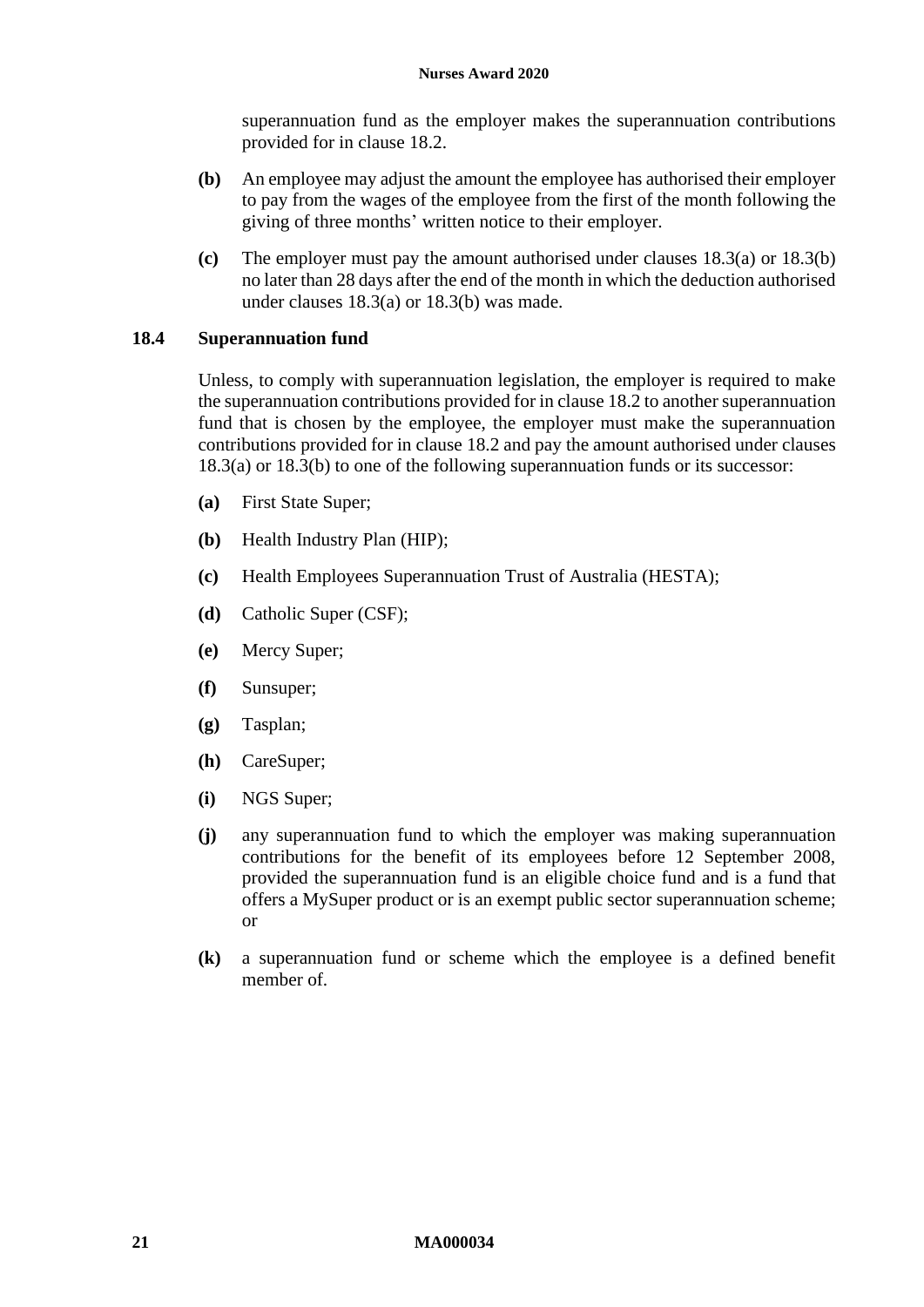# <span id="page-21-4"></span><span id="page-21-1"></span><span id="page-21-0"></span>**Part 5—Overtime and Penalty Rates**

## **19. Overtime**

#### [Varied by [PR734867\]](https://www.fwc.gov.au/documents/awardsandorders/html/pr734867.htm)

#### <span id="page-21-3"></span>**19.1 Overtime rates—full-time and part-time employees**

- **(a)** Hours worked by full-time and part-time employees in excess of the ordinary hours on any day or shift prescribed in clause [13](#page-10-6)—[Ordinary hours of work](#page-10-6) are to be paid as follows:
	- **(i)** Monday to Saturday (inclusive)—**150%** of the minimum hourly rate applicable to their classification and pay point for the first 2 hours and **200%** after 2 hours;
	- **(ii)** Sunday—**200%** of the minimum hourly rate applicable to their classification and pay point; and
	- **(iii)** Public holidays—**250%** of the minimum hourly rate applicable to their classification and pay point.
- <span id="page-21-6"></span>**(b)** Overtime rates as prescribed in clause [19.1\(a\)](#page-21-3) do not apply to Registered nurse levels 4 and 5.
- **(c)** Overtime rates under clause [19](#page-21-4) will be in substitution for and not cumulative upon the shiftwork loadings and weekend penalty rates prescribed in clause [20—](#page-24-1) [Shiftwork](#page-24-1) and clause [21—Saturday and Sunday](#page-25-3) work.

#### **(d) Part-time employees**

All time worked by part-time employees in excess of the rostered daily ordinary full-time hours will be overtime and will be paid as prescribed in clause [19.1\(a\).](#page-21-3)

### <span id="page-21-5"></span><span id="page-21-2"></span>**19.2 Overtime rates—casual employees**

- **(a)** Hours worked by casual employees in excess of the ordinary hours on any day or shift prescribed in clause [13](#page-10-6)—[Ordinary hours of work](#page-10-6) are to be paid as follows:
	- **(i)** Monday to Saturday (inclusive)—**150%** of the casual hourly rate for the first 2 hours and **200%** after 2 hours;
	- **(ii)** Sunday—**200%** of the casual hourly rate; and
	- **(iii)** Public holidays—**250%** of the casual hourly rate.

[19.2(b) varied by **PR734867** ppc 14Oct21]

**(b)** Overtime rates as prescribed in clause [19.2\(a\)](#page-21-5) do not apply to Registered nurse levels 4 and 5.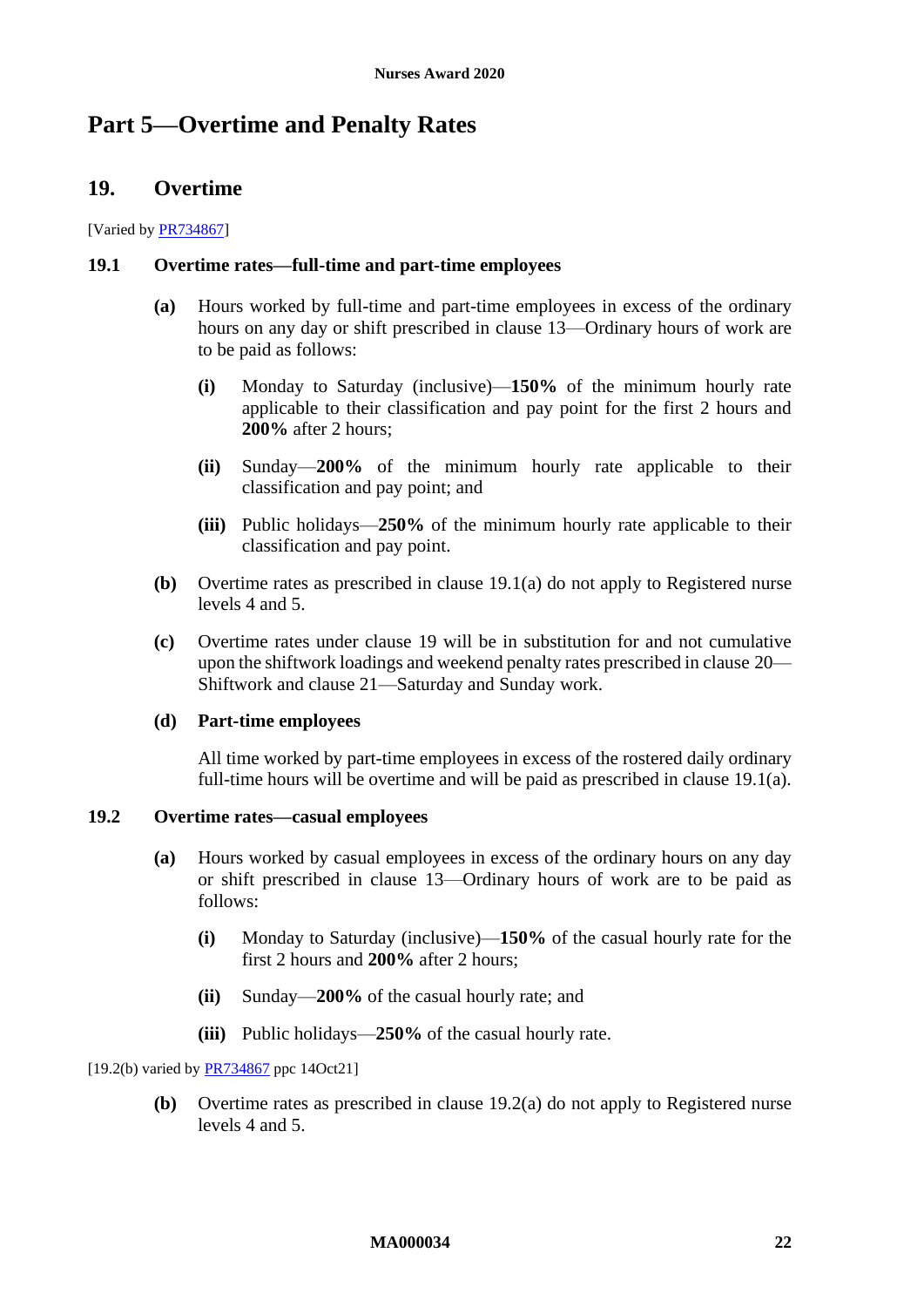**(c)** Overtime rates under clause [19](#page-21-4) will be in substitution for and not cumulative upon the shiftwork loadings and weekend penalty rates prescribed in clause [20—](#page-24-1) [Shiftwork](#page-24-1) and clause [21—Saturday and Sunday](#page-25-3) work.

## <span id="page-22-0"></span>**19.3 Time off instead of payment for overtime**

- **(a)** An employee and employer may agree to the employee taking time off instead of being paid for a particular amount of overtime that has been worked by the employee.
- **(b)** The period of time off that an employee is entitled to take is equivalent to the overtime payment that would have been made.

EXAMPLE: By making an agreement under clause [19.3](#page-22-0) an employee who worked 2 overtime hours at **150%** of the minimum hourly rate applicable to their classification and pay point (**150%** of the casual hourly rate in the case of a casual employee) is entitled to 3 hours' time off.

- <span id="page-22-1"></span>**(c)** Time off must be taken:
	- **(i)** within the period of 6 months after the overtime is worked; and
	- **(ii)** at a time or times within that period of 6 months agreed by the employee and employer.
- **(d)** If the employee requests at any time, to be paid for overtime covered by an agreement under clause [19.3](#page-22-0) but not taken as time off, the employer must pay the employee for the overtime, in the next pay period following the request, at the overtime rate applicable to the overtime when worked.
- **(e)** If time off for overtime that has been worked is not taken within the period of 6 months mentioned in clause [19.3\(c\),](#page-22-1) the employer must pay the employee for the overtime, in the next pay period following those 6 months, at the overtime rate applicable to the overtime when worked.
- **(f)** An employer must not exert undue influence or undue pressure on an employee in relation to a decision by the employee to make, or not make, an agreement to take time off instead of payment for overtime.
- **(g)** An employee may, under section 65 of the [Act,](http://www.legislation.gov.au/Series/C2009A00028) request to take time off, at a time or times specified in the request or to be subsequently agreed by the employer and the employee, instead of being paid for overtime worked by the employee. If the employer agrees to the request then clause [19.3](#page-22-0) will apply for overtime that has been worked.

NOTE: If an employee makes a request under section 65 of the [Act](http://www.legislation.gov.au/Series/C2009A00028) for a change in working arrangements, the employer may only refuse that request on reasonable business grounds (see section 65(5) of the [Act\)](http://www.legislation.gov.au/Series/C2009A00028).

**(h)** If, on the termination of the employee's employment, time off for overtime worked by the employee to which clause [19.3](#page-22-0) applies has not been taken, the employer must pay the employee for the overtime at the overtime rate applicable to the overtime when worked.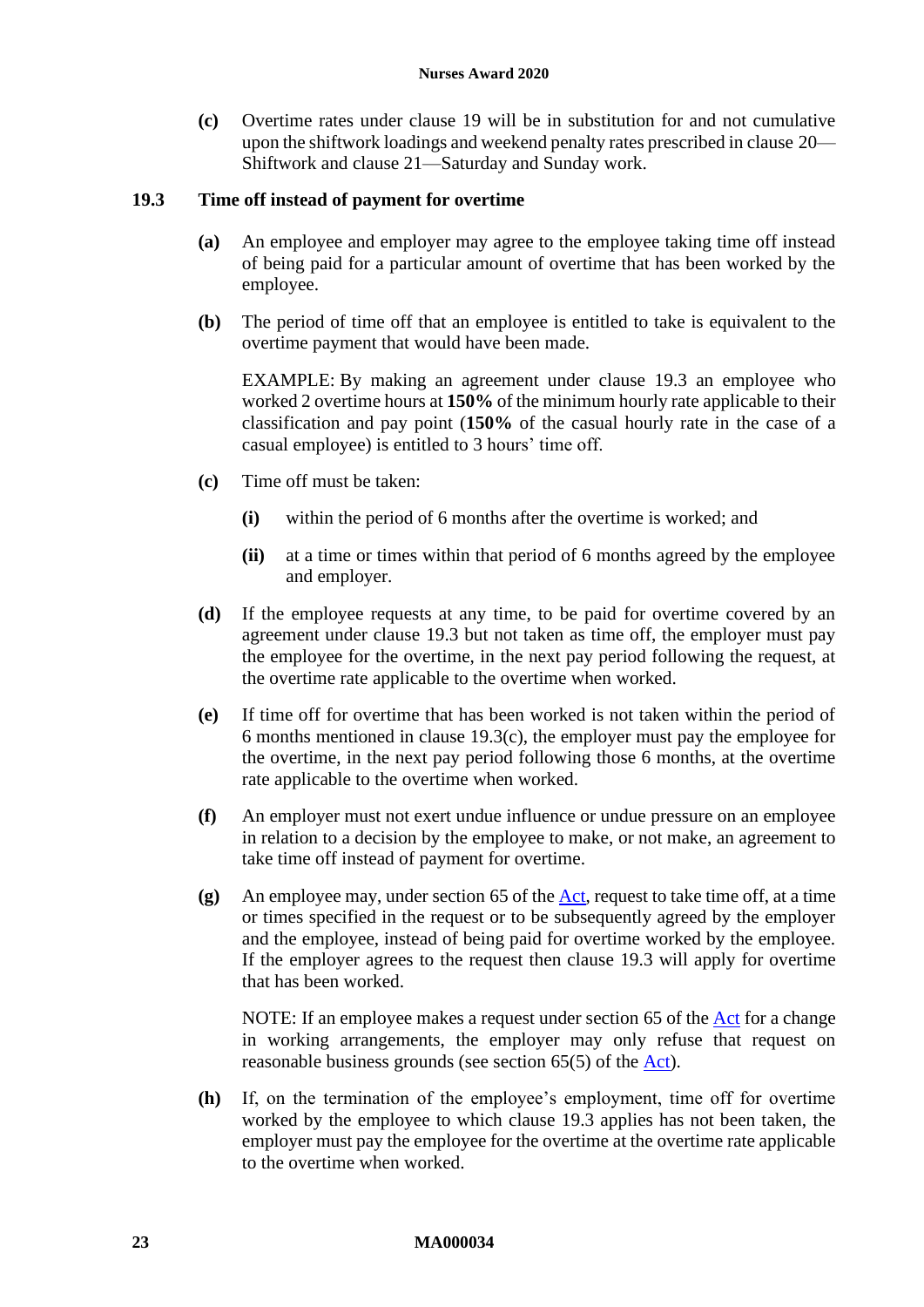NOTE: Under section 345(1) of the [Act,](http://www.legislation.gov.au/Series/C2009A00028) a person must not knowingly or recklessly make a false or misleading representation about the workplace rights of another person under clause [19.3.](#page-22-0)

## **19.4 Rest period after overtime**

- **(a)** When overtime work is necessary, it will, wherever reasonably practicable, be so arranged that employees have at least 10 consecutive hours off duty between the work of successive days or shifts, including overtime.
- **(b)** An employee, other than a casual employee, who works so much overtime between the termination of their ordinary work on one day and the commencement of their ordinary work on the next day, that they have not had at least 10 consecutive hours off duty between those times, will be released after completion of such overtime, until they have had 10 consecutive hours off duty without loss of pay for ordinary working time occurring during such absence.
- **(c)** If, on the instruction of the employer, an employee resumes or continues to work without having had 10 consecutive hours off duty, they will be paid at the rate of **200%** of the minimum hourly rate applicable to their classification and pay point (or **200%** of the casual hourly rate in the case of a casual employee) until released from duty for such period. The employee will then be entitled to be absent until they have had 10 consecutive hours off duty without loss of pay for rostered ordinary hours occurring during the absence.

#### **19.5 Paid rest break during overtime**

An employee working overtime will take a paid rest break of 20 minutes after each 4 hours of overtime worked if required to continue to work after the break.

### **19.6 Recall to work when on-call**

- **(a)** An employee who is required to be on-call and who is recalled to work at the workplace will be paid for a minimum of 3 hours' work at the appropriate overtime rate.
- **(b)** An employee who is required to be on-call and who is required to perform work by the employer via telephone or other electronic communication away from the workplace will be paid at the appropriate overtime rate for a minimum of one hour's work. Multiple electronic requests made and concluded within the same hour shall be compensated within the same one hour's overtime payment. Time worked beyond one hour will be rounded to the nearest 15 minutes.

### **19.7 Recall to work when not on-call**

- **(a)** An employee who is not required to be on-call and who is recalled to work at the workplace after leaving the employer's premises will be paid for a minimum of 3 hours' work at the appropriate overtime rate.
- **(b)** An employee who is not required to be on-call and who is required to perform work by the employer via telephone or other electronic communication away from the workplace will be paid at the appropriate overtime rate for a minimum of one hour's work. Multiple electronic requests made and concluded within the

#### **MA000034 24**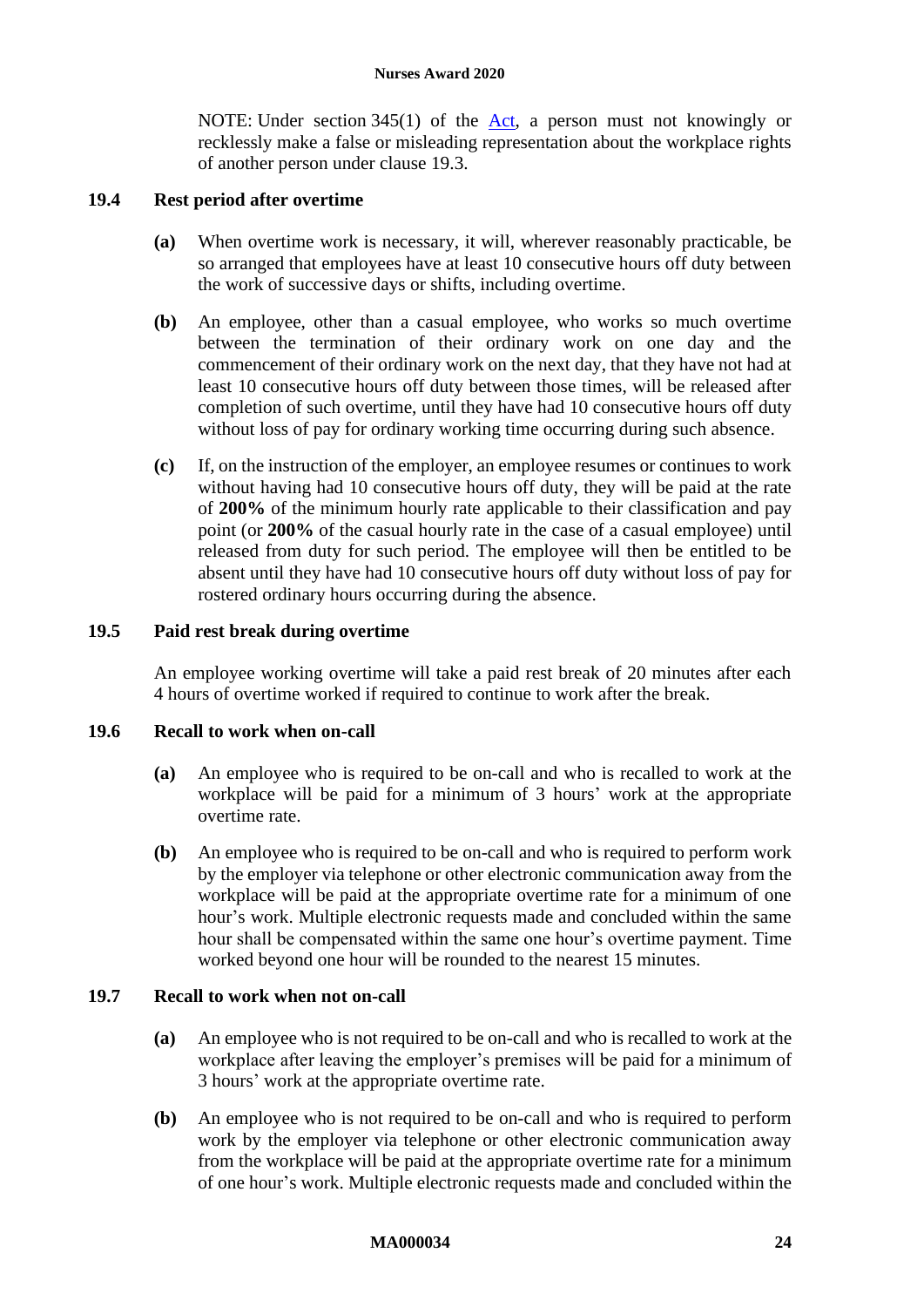same hour shall be compensated within the same one hour's overtime payment. Time worked beyond one hour will be rounded to the nearest 15 minutes.

- **(c)** Except as provided in clause [19.7\(d\)](#page-24-2) the time spent travelling to and from the place of duty will be deemed to be time worked.
- <span id="page-24-2"></span>**(d)** Where an employee is recalled within 3 hours of their rostered commencement time, and the employee remains at work, only the time spent in travelling to work will be included with the actual time worked for the purposes of the overtime payment.
- **(e)** An employee who is recalled to work will not be obliged to work for 3 hours if the work for which the employee was recalled is completed within a shorter period.
- **(f)** If an employee is recalled to work, the employee will be provided with transport to and from their home or will be refunded the cost of such transport.

### **19.8 On-call allowance**

An employee who is required to be on-call may be entitled to an allowance in accordance with clause [17.2\(a\).](#page-17-2)

## <span id="page-24-1"></span><span id="page-24-0"></span>**20. Shiftwork**

- **20.1** For the purposes of clause [20:](#page-24-1)
	- **(a) Afternoon shift** means any shift commencing not earlier than 12.00 noon and finishing after 6.00 pm on the same day; and
	- **(b) Night shift** means any shift commencing on or after 6.00 pm and finishing before 7.30 am on the following day.

#### **20.2 Shiftwork loading**

- **(a)** Where an employee works a rostered afternoon shift between Monday and Friday, the employee will be paid a loading of **12.5%** of the minimum hourly rate applicable to their classification and pay point.
- **(b)** Where an employee works a rostered night shift between Monday and Friday, the employee will be paid a loading of **15%** of the minimum hourly rate applicable to their classification and pay point.
- **(c)** The provisions of clause [20](#page-24-1) do not apply where an employee commences their ordinary hours of work after 12.00 noon and completes those hours at or before 6.00 pm on that day.
- **(d)** The shiftwork loadings prescribed in clause [20](#page-24-1) will not apply to shiftwork performed by an employee on Saturday, Sunday or public holiday where the payment prescribed by clause [21—Saturday and Sunday](#page-25-3) work and clause [28—](#page-30-7) [Public holidays](#page-30-7) applies.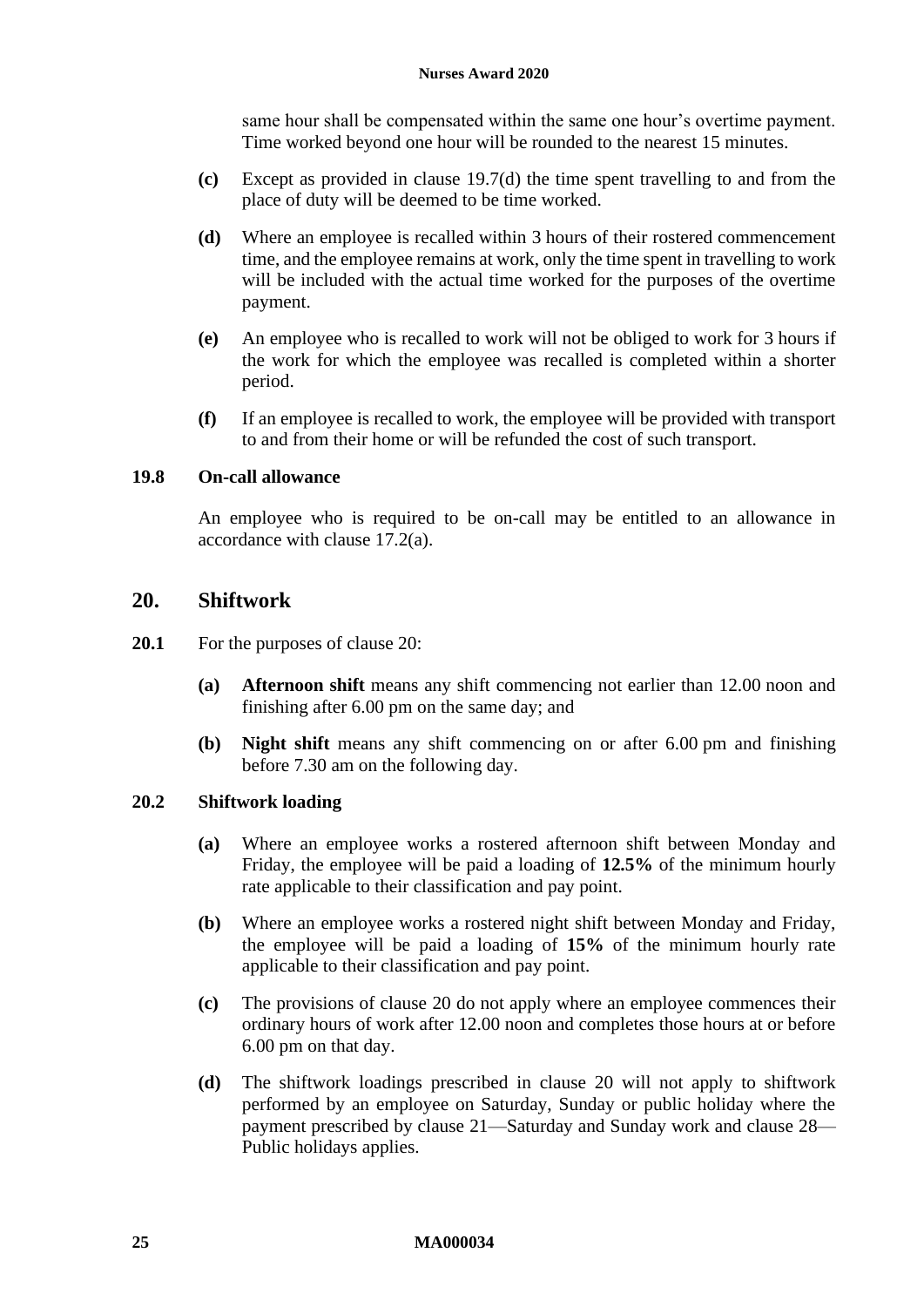**(e)** The provisions of clause [20](#page-24-1) will not apply to Registered nurse levels 4 and 5.

## <span id="page-25-6"></span><span id="page-25-3"></span><span id="page-25-0"></span>**21. Saturday and Sunday work**

- **21.1** Where an employee is rostered to work ordinary hours between midnight Friday and midnight Saturday, the employee will be paid **150%** of the minimum hourly rate applicable to their classification and pay point (**150%** of the casual hourly rate in the case of casual employees) for the hours worked during this period.
- **21.2** Where an employee is rostered to work ordinary hours between midnight Saturday and midnight Sunday, the employee will be paid **175%** of the minimum hourly rate applicable to their classification and pay point (**175%** of the casual hourly rate in the case of a casual employee) for the hours worked during this period.

# <span id="page-25-5"></span><span id="page-25-2"></span><span id="page-25-1"></span>**Part 6—Leave and Public Holidays**

## **22. Annual leave**

**22.1** Annual leave is provided for in the [NES.](https://www.fwc.gov.au/documents/awardmod/download/nes.pdf)

#### **22.2 Quantum of annual leave**

- **(a)** In addition to the entitlements in the [NES,](https://www.fwc.gov.au/documents/awardmod/download/nes.pdf) an employee is entitled to an additional week of annual leave on the same terms and conditions.
- <span id="page-25-4"></span>**(b)** A **shiftworker**, for the purposes of the additional week's annual leave provided by the [NES,](https://www.fwc.gov.au/documents/awardmod/download/nes.pdf) is an employee who:
	- **(i)** is regularly rostered over 7 days of the week; and
	- **(ii)** regularly works on weekends.
- **(c)** To avoid any doubt, this means that an employee who is not a shiftworker for the purposes of clause [22.2\(b\)](#page-25-4) above is entitled to 5 weeks of paid annual leave for each year of service with their employer, and an employee who is a shiftworker for the purposes of clause [22.2\(b\)](#page-25-4) above is entitled to 6 weeks of paid annual leave for each year of service with their employer.

## **22.3 Payment for annual leave**

Before going on annual leave, an employee will be paid the amount of wages they would have received for ordinary time worked had they not been on leave during that period.

NOTE: Where an employee is receiving over-award payments such that the employee's base rate of pay is higher than the rate specified under this award, the employee is entitled to receive the higher rate while on a period of paid annual leave (see sections 16 and 90 of the [Act\)](https://www.legislation.gov.au/Series/C2009A00028).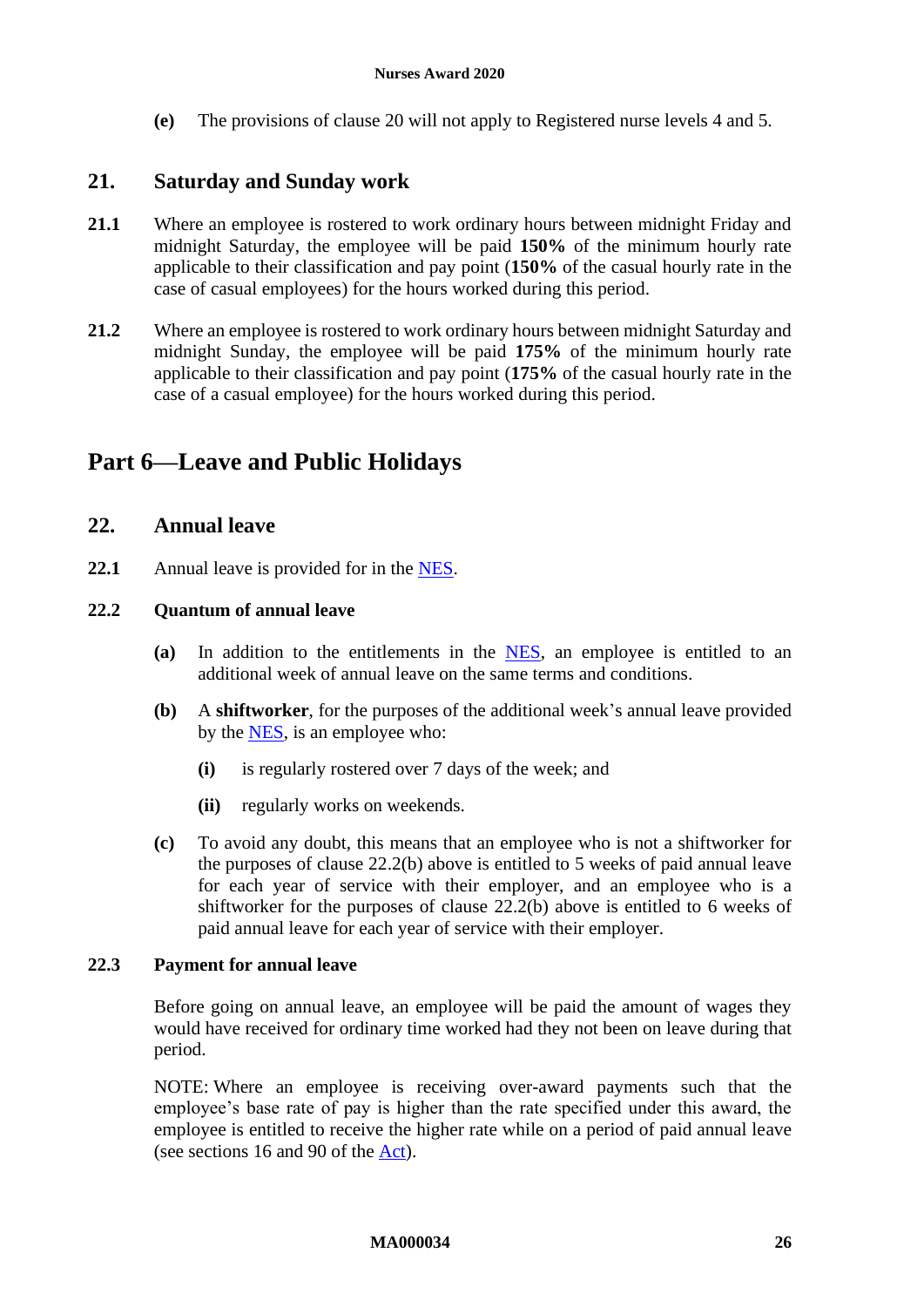## **22.4 Electronic funds transfer (EFT) payment of annual leave**

Despite anything else in clause [22,](#page-25-5) an employee paid by electronic funds transfer (EFT) may be paid in accordance with their usual pay cycle while on paid annual leave.

#### **22.5 Annual leave loading**

For the period of annual leave in addition to their ordinary pay:

- **(a)** an employee, other than a shiftworker, will be paid an annual leave loading of **17.5%** of their ordinary pay on a maximum of 152 hours/4 weeks' annual leave per annum;
- **(b)** a shiftworker will be paid the higher of:
	- **(i)** an annual leave loading of **17.5%** of ordinary pay; or
	- **(ii)** the weekend and shift penalties the employee would have received had they not been on leave during the relevant period.

#### **22.6 Payment of annual leave on termination**

On the termination of their employment, an employee will be paid their untaken annual leave and pro rata leave.

#### **22.7 Close down periods—medical practices**

Where an employer temporarily closes a medical practice, an employee may be directed to take paid annual leave during part or all of this period. Where an employee does not have sufficient accrued annual leave for this period, they may be required to take annual leave in advance.

#### <span id="page-26-0"></span>**22.8 Excessive leave accruals: general provision**

NOTE: Clauses [22.8](#page-26-0) to [22.10](#page-27-0) contain provisions, additional to the [NES,](https://www.fwc.gov.au/documents/awardmod/download/nes.pdf) about the taking of paid annual leave as a way of dealing with the accrual of excessive paid annual leave. See Part 2.2, Division 6 of the [Act.](https://www.legislation.gov.au/Series/C2009A00028)

- **(a)** An employee has an **excessive leave accrual** if the employee has accrued more than 10 weeks' paid annual leave (or 12 weeks' paid annual leave for a shiftworker, as defined by clause [22.2\(b\)\)](#page-25-4).
- <span id="page-26-1"></span>**(b)** If an employee has an excessive leave accrual, the employer or the employee may seek to confer with the other and genuinely try to reach agreement on how to reduce or eliminate the excessive leave accrual.
- **(c)** Clause [22.9](#page-27-1) sets out how an employer may direct an employee who has an excessive leave accrual to take paid annual leave.
- **(d)** Clause [22.10](#page-27-0) sets out how an employee who has an excessive leave accrual may require an employer to grant paid annual leave requested by the employee.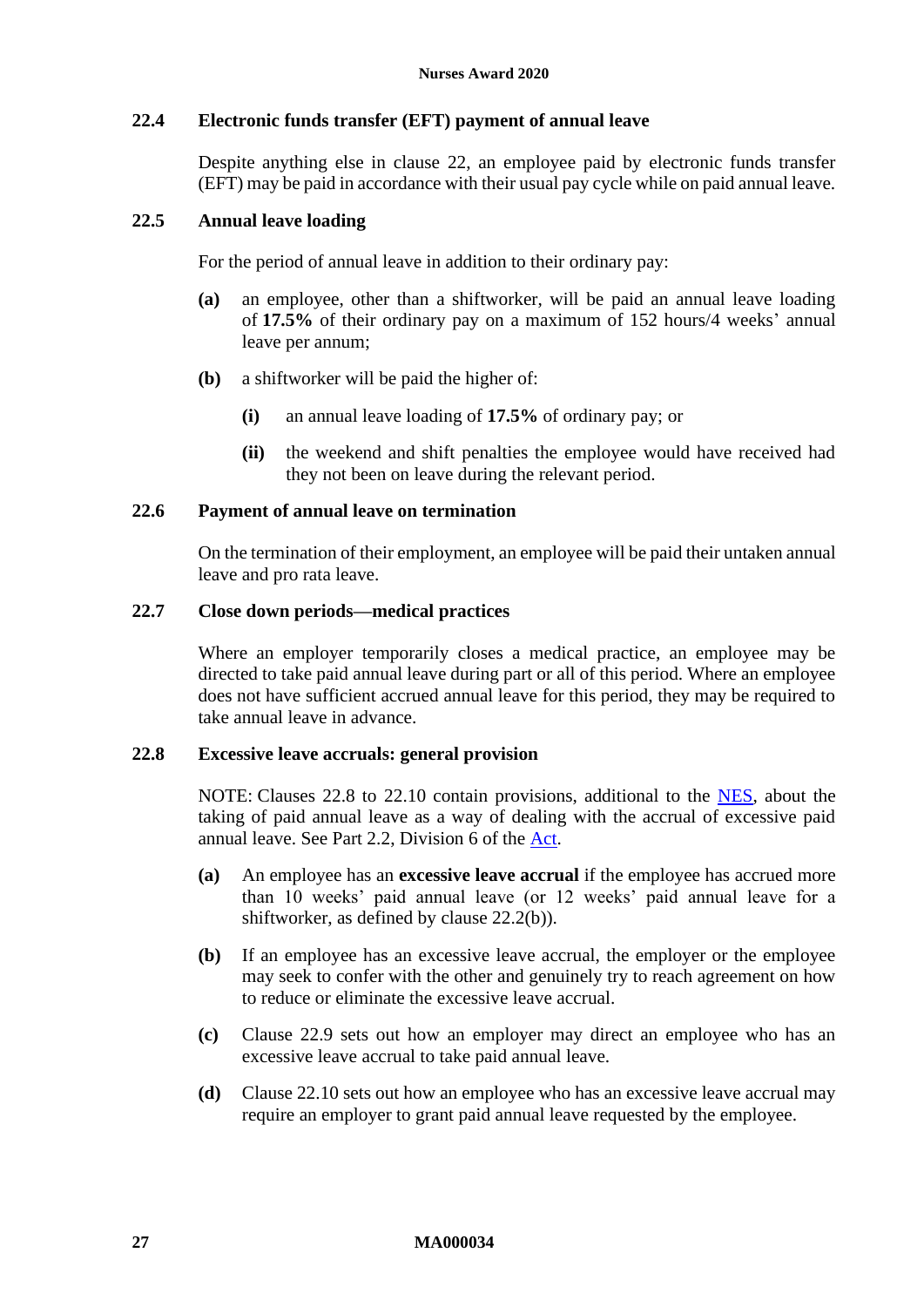## <span id="page-27-2"></span><span id="page-27-1"></span>**22.9 Excessive leave accruals: direction by employer that leave be taken**

- **(a)** If an employer has genuinely tried to reach agreement with an employee under clause [22.8\(b\)](#page-26-1) but agreement is not reached (including because the employee refuses to confer), the employer may direct the employee in writing to take one or more periods of paid annual leave.
- <span id="page-27-4"></span>**(b)** However, a direction by the employer under clause [22.9\(a\):](#page-27-2)
	- **(i)** is of no effect if it would result at any time in the employee's remaining accrued entitlement to paid annual leave being less than 6 weeks when any other paid annual leave arrangements (whether made under clause [22.8,](#page-26-0) [22.9](#page-27-1) o[r 22.10](#page-27-0) or otherwise agreed by the employer and employee) are taken into account; and
	- **(ii)** must not require the employee to take any period of paid annual leave of less than one week; and
	- **(iii)** must not require the employee to take a period of paid annual leave beginning less than 8 weeks, or more than 12 months, after the direction is given; and
	- **(iv)** must not be inconsistent with any leave arrangement agreed by the employer and employee.
- **(c)** The employee must take paid annual leave in accordance with a direction under clause [22.9\(a\)](#page-27-2) that is in effect.
- <span id="page-27-3"></span>**(d)** An employee to whom a direction has been given under clause [22.9\(a\)](#page-27-2) may request to take a period of paid annual leave as if the direction had not been given.

NOTE 1: Paid annual leave arising from a request mentioned in clause [22.9\(d\)](#page-27-3) may result in the direction ceasing to have effect. See clause [22.9\(b\)\(i\).](#page-27-4)

NOTE 2: Under section 88(2) of the [Act,](https://www.legislation.gov.au/Series/C2009A00028) the employer must not unreasonably refuse to agree to a request by the employee to take paid annual leave.

#### <span id="page-27-5"></span><span id="page-27-0"></span>**22.10 Excessive leave accruals: request by employee for leave**

- **(a)** If an employee has genuinely tried to reach agreement with an employer under clause [22.8\(b\)](#page-26-1) but agreement is not reached (including because the employer refuses to confer), the employee may give a written notice to the employer requesting to take one or more periods of paid annual leave.
- **(b)** However, an employee may only give a notice to the employer under clause [22.10\(a\)](#page-27-5) if:
	- **(i)** the employee has had an excessive leave accrual for more than 6 months at the time of giving the notice; and
	- **(ii)** the employee has not been given a direction under clause [22.9\(a\)](#page-27-2) that, when any other paid annual leave arrangements (whether made under clause [22.8,](#page-26-0) [22.9](#page-27-1) or [22.10](#page-27-0) or otherwise agreed by the employer and

#### **MA000034 28**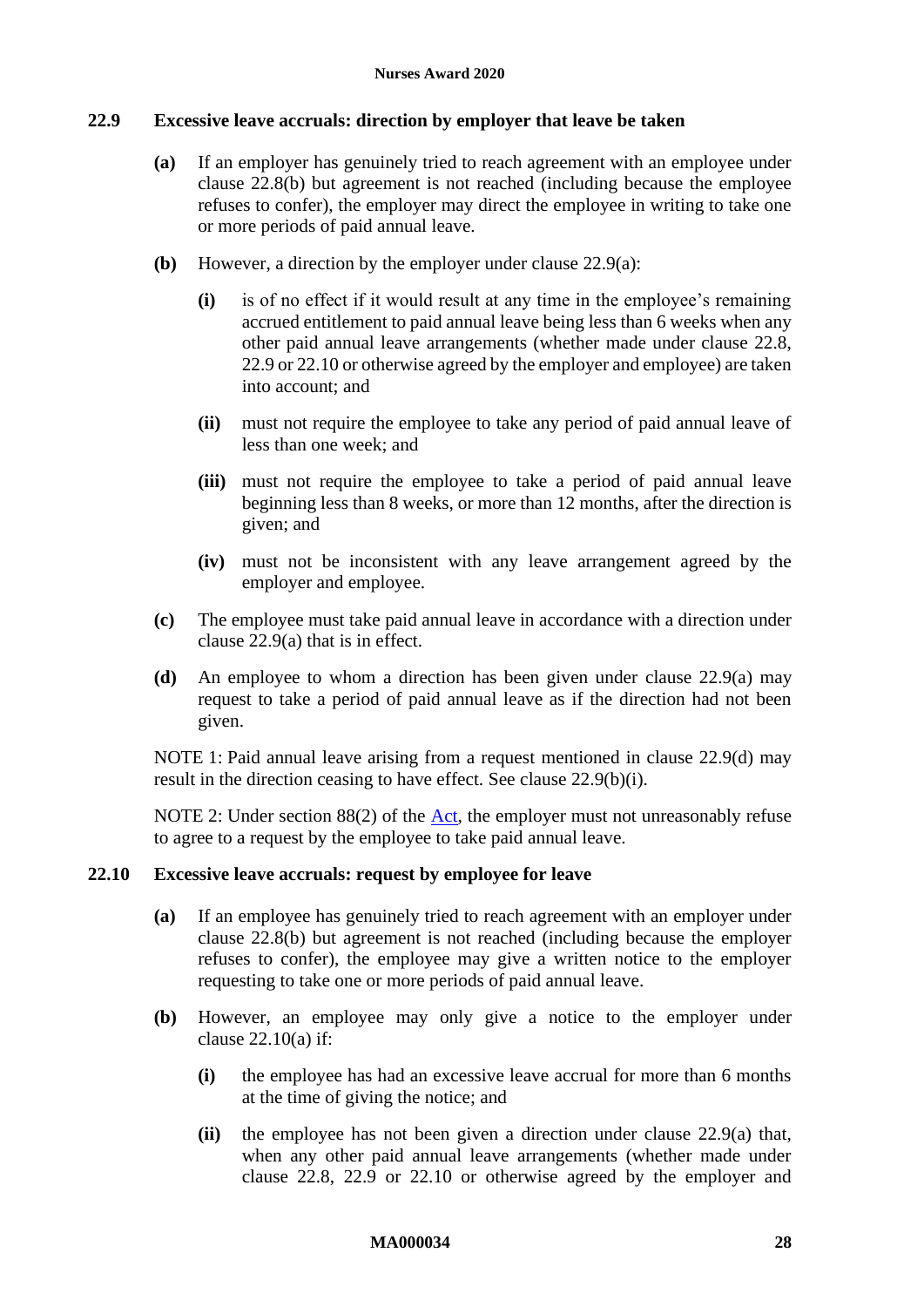employee) are taken into account, would eliminate the employee's excessive leave accrual.

- **(c)** A notice given by an employee under clause [22.10\(a\)](#page-27-5) must not:
	- **(i)** if granted, result in the employee's remaining accrued entitlement to paid annual leave being at any time less than 6 weeks when any other paid annual leave arrangements (whether made under clause [22.8,](#page-26-0) [22.9](#page-27-1) o[r 22.10](#page-27-0) or otherwise agreed by the employer and employee) are taken into account; or
	- **(ii)** provide for the employee to take any period of paid annual leave of less than one week; or
	- **(iii)** provide for the employee to take a period of paid annual leave beginning less than 8 weeks, or more than 12 months, after the notice is given; or
	- **(iv)** be inconsistent with any leave arrangement agreed by the employer and employee.
- **(d)** An employee is not entitled to request by a notice under clause [22.10\(a\)](#page-27-5) more than 5 weeks' paid annual leave (or 6 weeks' paid annual leave for a shiftworker, as defined by clause [22.2\(b\)\)](#page-25-4) in any period of 12 months.
- **(e)** The employer must grant paid annual leave requested by a notice under clause [22.10\(a\).](#page-27-5)

#### <span id="page-28-0"></span>**22.11 Annual leave in advance**

- **(a)** An employer and employee may agree in writing to the employee taking a period of paid annual leave before the employee has accrued an entitlement to the leave.
- **(b)** An agreement must:
	- **(i)** state the amount of leave to be taken in advance and the date on which leave is to commence; and
	- **(ii)** be signed by the employer and employee and, if the employee is under 18 years of age, by the employee's parent or guardian.

NOTE: An example of the type of agreement required by clause [22.11](#page-28-0) is set out at [Schedule D—Agreement to Take Annual Leave in Advance.](#page-63-1) There is no requirement to use the form of agreement set out at [Schedule D—Agreement to](#page-63-1)  [Take Annual Leave in Advance.](#page-63-1)

- **(c)** The employer must keep a copy of any agreement under clause [22.11](#page-28-0) as an employee record.
- **(d)** If, on the termination of the employee's employment, the employee has not accrued an entitlement to all of a period of paid annual leave already taken in accordance with an agreement under clause [22.11,](#page-28-0) the employer may deduct from any money due to the employee on termination an amount equal to the amount that was paid to the employee in respect of any part of the period of annual leave taken in advance to which an entitlement has not been accrued.

#### **29 MA000034**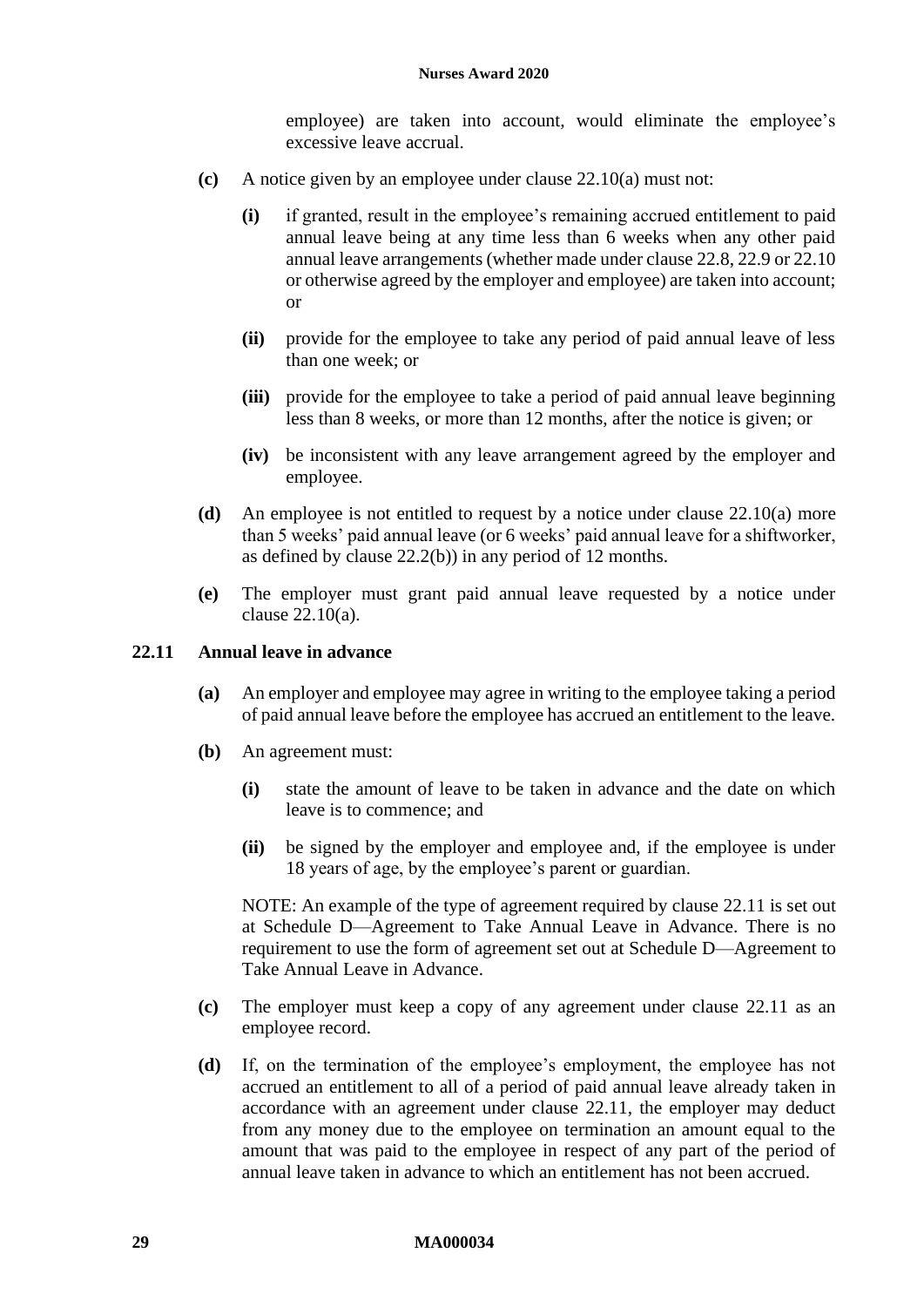### <span id="page-29-1"></span>**22.12 Cashing out of annual leave**

- **(a)** Paid annual leave must not be cashed out except in accordance with an agreement under clause [22.12.](#page-29-1)
- **(b)** Each cashing out of a particular amount of paid annual leave must be the subject of a separate agreement under clause [22.12.](#page-29-1)
- **(c)** An employer and an employee may agree in writing to the cashing out of a particular amount of accrued paid annual leave by the employee.
- **(d)** An agreement under clause [22.12](#page-29-1) must state:
	- **(i)** the amount of leave to be cashed out and the payment to be made to the employee for it; and
	- **(ii)** the date on which the payment is to be made.
- **(e)** An agreement under clause [22.12](#page-29-1) must be signed by the employer and employee and, if the employee is under 18 years of age, by the employee's parent or guardian.
- **(f)** The payment must not be less than the amount that would have been payable had the employee taken the leave at the time the payment is made.
- **(g)** An agreement must not result in the employee's remaining accrued entitlement to paid annual leave being less than 4 weeks.
- **(h)** The maximum amount of accrued paid annual leave that may be cashed out in any period of 12 months is 2 weeks.
- **(i)** The employer must keep a copy of any agreement under clause [22.12](#page-29-1) as an employee record.

NOTE 1: Under section 344 of the [Act,](https://www.legislation.gov.au/Series/C2009A00028) an employer must not exert undue influence or undue pressure on an employee to make, or not make, an agreement under clause [22.12.](#page-29-1)

NOTE 2: Under section 345(1) of the [Act,](https://www.legislation.gov.au/Series/C2009A00028) a person must not knowingly or recklessly make a false or misleading representation about the workplace rights of another person under clause [22.12.](#page-29-1)

NOTE 3: An example of the type of agreement required by clause [22.12](#page-29-1) is set out at [Schedule E—Agreement to Cash Out Annual Leave.](#page-64-1) There is no requirement to use the form of agreement set out at [Schedule E—Agreement to Cash Out Annual Leave.](#page-64-1)

# <span id="page-29-2"></span><span id="page-29-0"></span>**23. Ceremonial leave**

An employee who is legitimately required by Aboriginal or Torres Strait Islander tradition to be absent from work for ceremonial purposes will be entitled to up to 10 working days' unpaid leave in any one year, with the approval of the employer.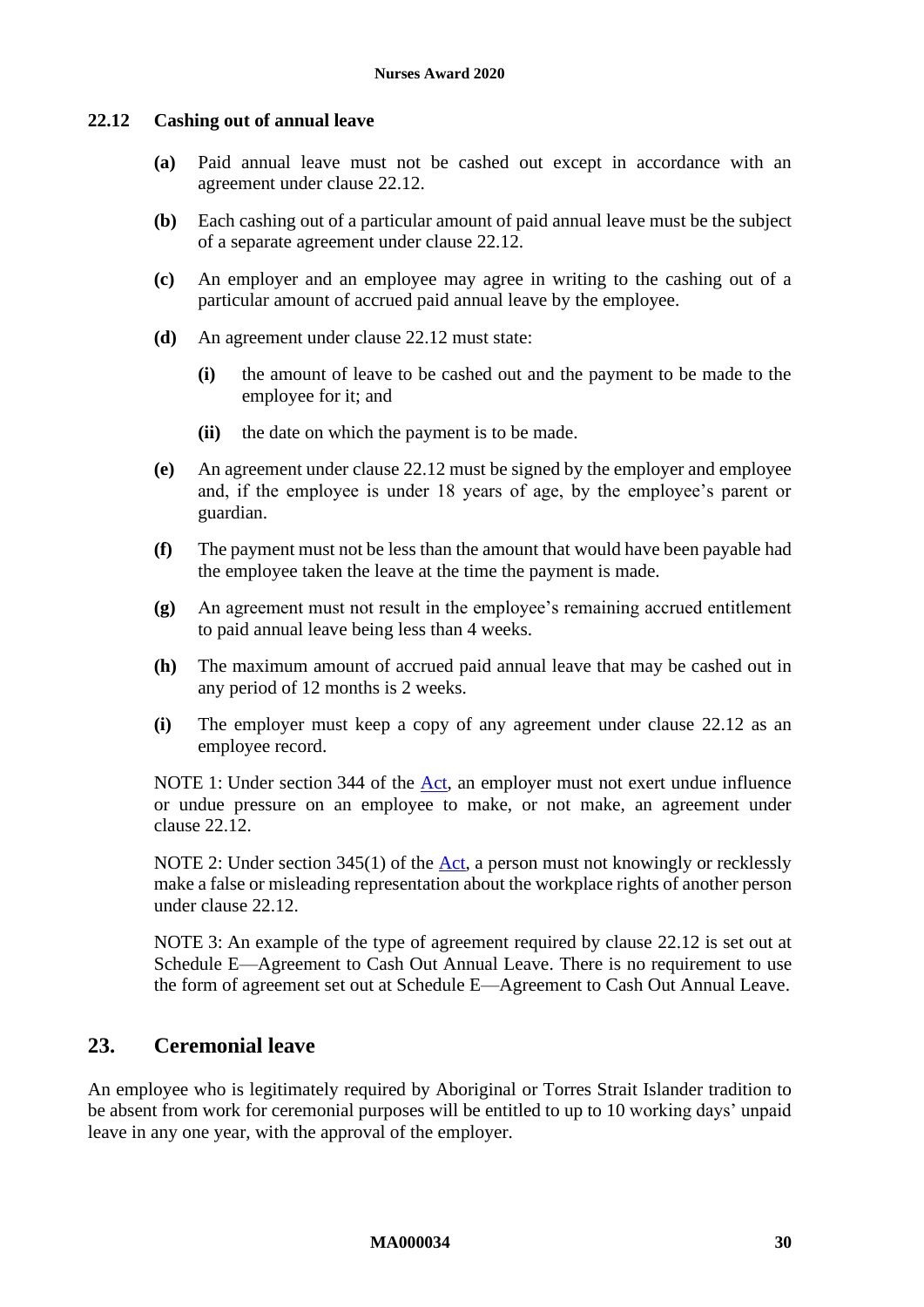# <span id="page-30-0"></span>**24. Parental leave and related entitlements**

<span id="page-30-5"></span><span id="page-30-1"></span>Parental leave and related entitlements are provided for in the [NES.](https://www.fwc.gov.au/documents/awardmod/download/nes.pdf)

# **25. Personal/carer's leave and compassionate leave**

<span id="page-30-2"></span>Personal/carer's leave and compassionate leave are provided for in the [NES.](https://www.fwc.gov.au/documents/awardmod/download/nes.pdf)

# **26. Community service leave**

<span id="page-30-6"></span><span id="page-30-3"></span>Community service leave is provided for in the [NES.](https://www.fwc.gov.au/documents/awardmod/download/nes.pdf)

# **27. Unpaid family and domestic violence leave**

Unpaid family and domestic violence leave is provided for in the [NES.](https://www.fwc.gov.au/documents/awardmod/download/nes.pdf)

NOTE 1: Information concerning an employee's experience of family and domestic violence is sensitive and if mishandled can have adverse consequences for the employee. Employers should consult with such employees regarding the handling of this information.

NOTE 2: Depending upon the circumstances, evidence that would satisfy a reasonable person of the employee's need to take family and domestic violence leave may include a document issued by the police service, a court or family violence support service, or a statutory declaration.

## <span id="page-30-7"></span><span id="page-30-4"></span>**28. Public holidays**

28.1 Public holiday entitlements are provided for in the [NES.](https://www.fwc.gov.au/documents/awardmod/download/nes.pdf)

## <span id="page-30-8"></span>**28.2 Payment for work done on public holidays**

- **(a)** All work done by an employee during their ordinary shifts on a public holiday, including a substituted day, will be paid at:
	- **(i)** For a full-time and part-time employee, **200%** of the minimum hourly rate applicable to their classification and pay point.
	- **(ii)** For a casual employee, **200%** of the casual hourly rate.
- **(b)** Businesses that operate 7 days a week shall recognise work performed on 25 December which falls on a Saturday or Sunday and, where because of substitution, is not a public holiday within the meaning of the [NES](https://www.fwc.gov.au/documents/awardmod/download/nes.pdf) with the Saturday or Sunday payment (as appropriate) plus an additional loading of **50%** of the employee's minimum hourly rate applicable to their classification and pay point (or **50%** of the casual hourly rate in the case of a casual employee) for the hours worked on that day. All work performed on the substitute day by an employee will receive an additional loading of **50%** of the employee's minimum hourly rate applicable to their classification and pay point (or **50%** of the casual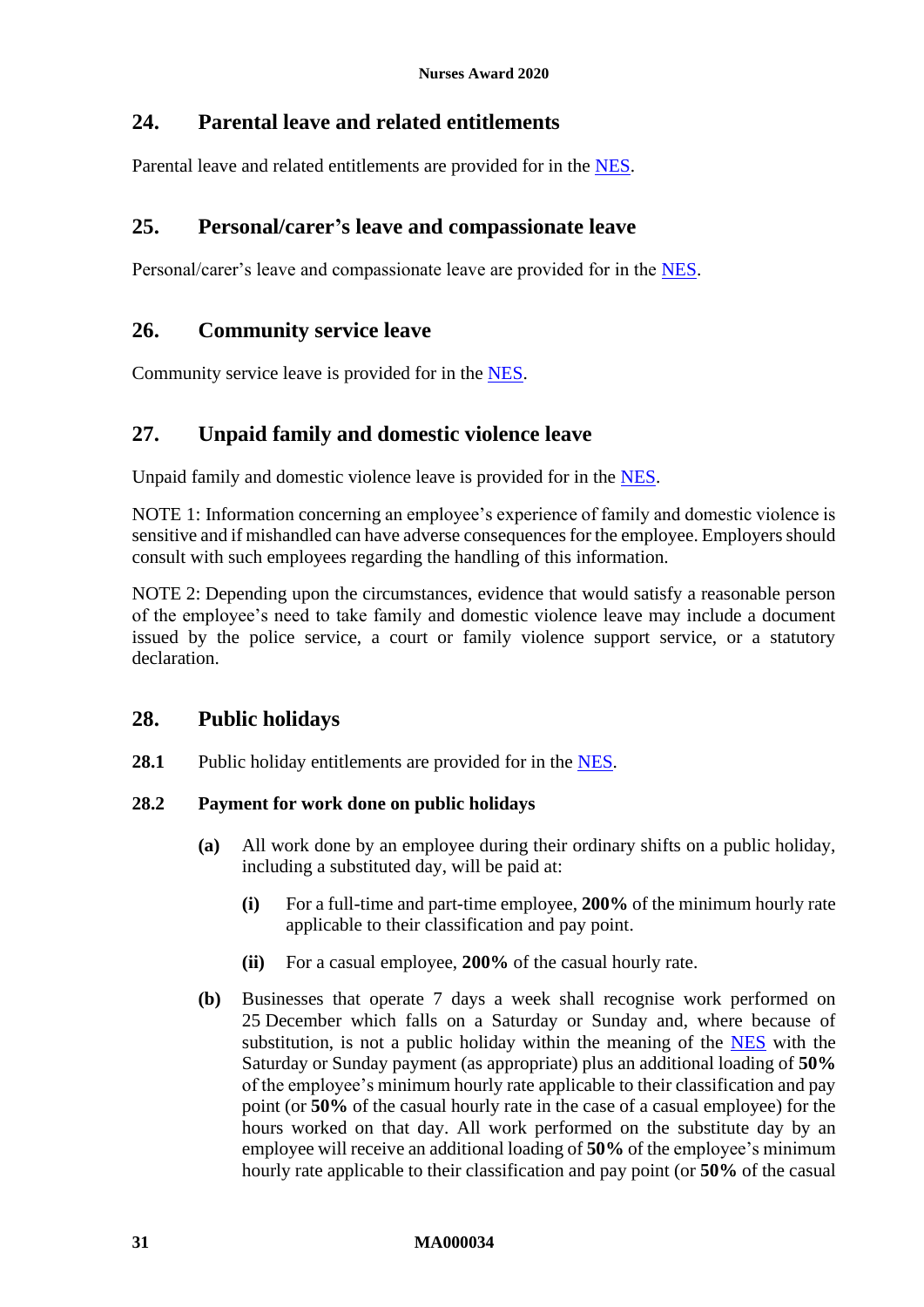hourly rate in the case of a casual employee) for the hours worked on that day instead of the rate referred to in clause [28.2\(a\).](#page-30-8)

### <span id="page-31-0"></span>**28.3 Public holiday substitution**

- **(a)** An employer and employee may agree to substitute another day for a day that would otherwise be a public holiday under the [NES.](https://www.fwc.gov.au/documents/awardmod/download/nes.pdf)
- **(b)** An employer and employee may agree to substitute another part-day for a partday that would otherwise be a part-day public holiday under the [NES.](https://www.fwc.gov.au/documents/awardmod/download/nes.pdf)

## **28.4 Public holidays occurring on rostered days off**

All full-time employees will receive a day's ordinary pay for public holidays that occur on their rostered day off except where the public holidays fall on Saturday or Sunday with respect to Monday to Friday employees.

#### **28.5 Accrued days off on public holidays**

Where an employee's accrued day off falls on a public holiday, another day, determined by the employer, will be taken instead. Where practical the alternative day off will be take within the same 4 or 5 week work cycle.

#### <span id="page-31-2"></span><span id="page-31-1"></span>**28.6 Additional leave days by mutual agreement**

- **(a)** Instead of being paid **200%** of the minimum hourly rate applicable to their classification and pay point under clause [28.2\(a\),](#page-30-8) where the employer and employee mutually agree in writing at the time the public holiday is worked, an employee may be paid their ordinary rate of pay for time worked on a public holiday and have the same number of hours worked accrued, to be taken as leave. This leave may be taken in conjunction with a period of annual leave.
- **(b)** Payment for any days taken as leave, accrued in accordance with clause [28.6\(a\)](#page-31-2) will be at the employee's ordinary rate of pay, excluding shiftwork loadings and/or weekend penalty rates and annual leave loading.
- **(c)** The taking of any additional days accrued as leave in accordance with [28.6\(a\)](#page-31-2) will be by mutual agreement between the employer and employee, provided that such agreement will not be unreasonably withheld.
- **(d)** Subject to clause [28.6\(e\),](#page-31-3) any untaken additional days accrued as leave in accordance with claus[e 28.6\(a\)](#page-31-2) will be paid out to the employee upon termination of employment.
- <span id="page-31-3"></span>**(e)** Any additional days accrued as leave in accordance with clause [28.6\(a\)](#page-31-2) will not be considered annual or personal/carer's leave for any purpose.
- **(f)** Clause 28.6 will not apply to casual employees.

### **28.7 Part-day public holidays**

For provisions relating to part-day public holidays see [Schedule F—Part-day Public](#page-65-1)  [Holidays.](#page-65-1)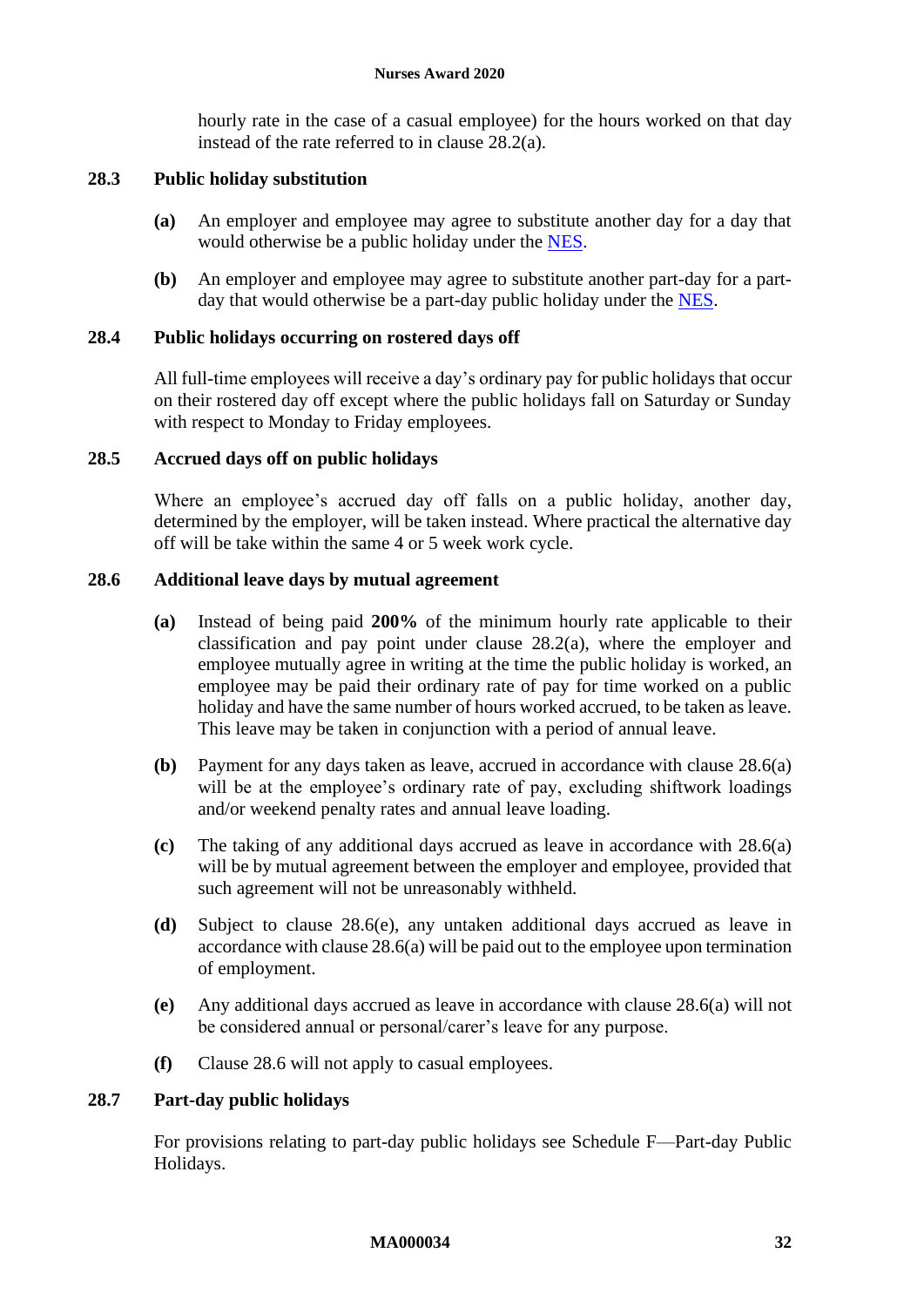# <span id="page-32-4"></span><span id="page-32-1"></span><span id="page-32-0"></span>**Part 7—Consultation and Dispute Resolution**

## **29. Consultation about major workplace change**

- <span id="page-32-2"></span>**29.1** If an employer makes a definite decision to make major changes in production, program, organisation, structure or technology that are likely to have significant effects on employees, the employer must:
	- **(a)** give notice of the changes to all employees who may be affected by them and their representatives (if any); and
	- **(b)** discuss with affected employees and their representatives (if any):
		- **(i)** the introduction of the changes; and
		- **(ii)** their likely effect on employees; and
		- **(iii)** measures to avoid or reduce the adverse effects of the changes on employees; and
	- **(c)** commence discussions as soon as practicable after a definite decision has been made.
- <span id="page-32-3"></span>**29.2** For the purposes of the discussion under clause [29.1\(b\),](#page-32-2) the employer must give in writing to the affected employees and their representatives (if any) all relevant information about the changes including:
	- **(a)** their nature; and
	- **(b)** their expected effect on employees; and
	- **(c)** any other matters likely to affect employees.
- **29.3** Clause [29.2](#page-32-3) does not require an employer to disclose any confidential information if its disclosure would be contrary to the employer's interests.
- **29.4** The employer must promptly consider any matters raised by the employees or their representatives about the changes in the course of the discussion under claus[e 29.1\(b\).](#page-32-2)
- <span id="page-32-5"></span>**29.5** In clause [29](#page-32-4) **significant effects**, on employees, includes any of the following:
	- **(a)** termination of employment; or
	- **(b)** major changes in the composition, operation or size of the employer's workforce or in the skills required; or
	- **(c)** loss of, or reduction in, job or promotion opportunities; or
	- **(d)** loss of, or reduction in, job tenure; or
	- **(e)** alteration of hours of work; or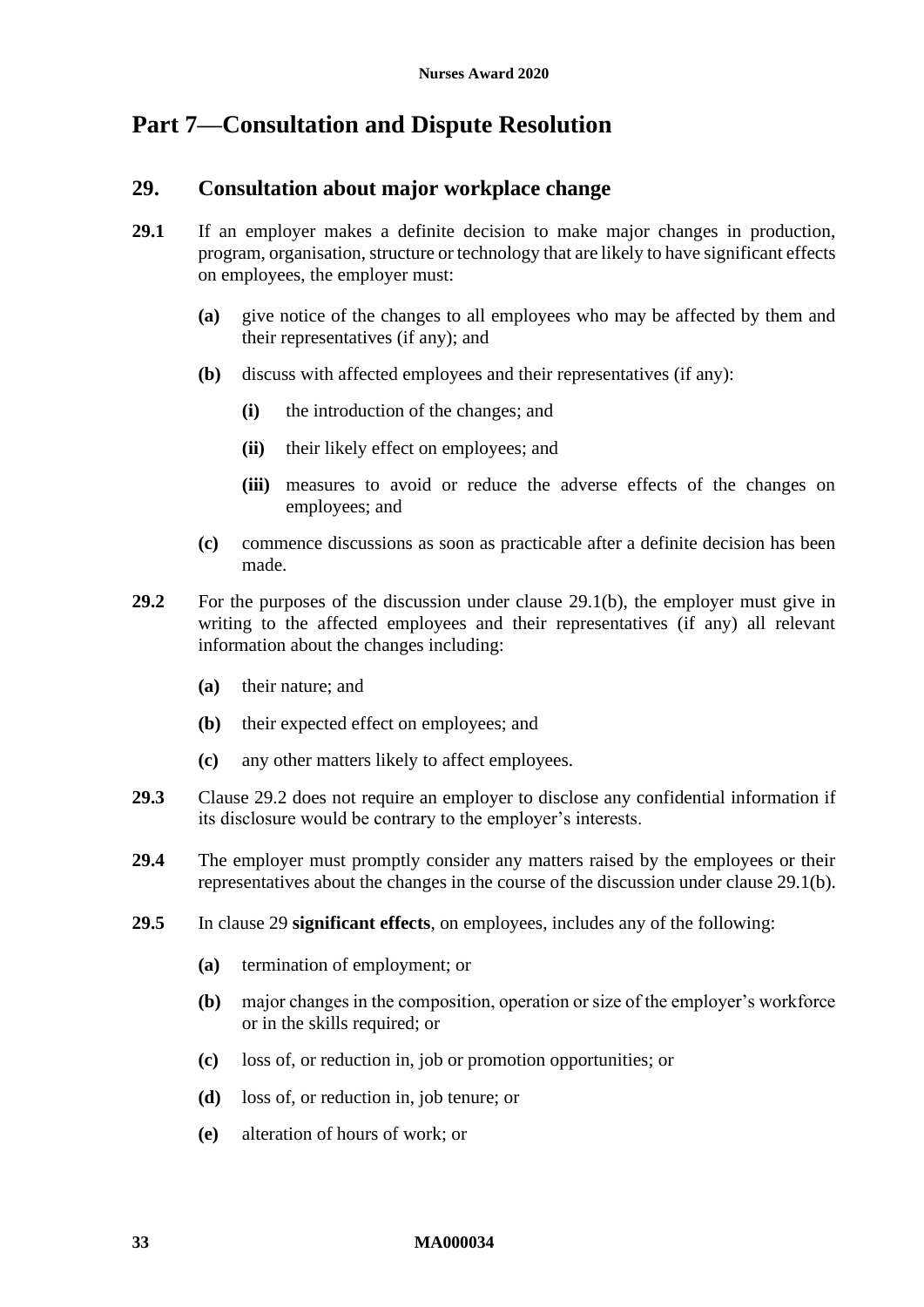- **(f)** the need for employees to be retrained or transferred to other work or locations; or
- **(g)** job restructuring.
- **29.6** Where this award makes provision for alteration of any of the matters defined at clause [29.5,](#page-32-5) such alteration is taken not to have significant effect.

## <span id="page-33-3"></span><span id="page-33-0"></span>**30. Consultation about changes to rosters or hours of work**

- **30.1** Clause [30](#page-33-3) applies if an employer proposes to change the regular roster or ordinary hours of work of an employee, other than an employee whose working hours are irregular, sporadic or unpredictable.
- <span id="page-33-4"></span>**30.2** The employer must consult with any employees affected by the proposed change and their representatives (if any).
- **30.3** For the purpose of the consultation, the employer must:
	- **(a)** provide to the employees and representatives mentioned in clause [30.2](#page-33-4) information about the proposed change (for example, information about the nature of the change and when it is to begin); and
	- **(b)** invite the employees to give their views about the impact of the proposed change on them (including any impact on their family or caring responsibilities) and also invite their representative (if any) to give their views about that impact.
- <span id="page-33-5"></span>**30.4** The employer must consider any views given under clause [30.3\(b\).](#page-33-5)
- **30.5** Clause [30](#page-33-3) is to be read in conjunction with any other provisions of this award concerning the scheduling of work or the giving of notice.

## <span id="page-33-2"></span><span id="page-33-1"></span>**31. Dispute resolution**

- **31.1** Clause [31](#page-33-2) sets out the procedures to be followed if a dispute arises about a matter under this award or in relation to the [NES](https://www.fwc.gov.au/documents/awardmod/download/nes.pdf).
- <span id="page-33-6"></span>**31.2** The parties to the dispute must first try to resolve the dispute at the workplace through discussion between the employee or employees concerned and the relevant supervisor.
- <span id="page-33-7"></span>**31.3** If the dispute is not resolved through discussion as mentioned in clause [31.2,](#page-33-6) the parties to the dispute must then try to resolve it in a timely manner at the workplace through discussion between the employee or employees concerned and more senior levels of management, as appropriate.
- **31.4** If the dispute is unable to be resolved at the workplace and all appropriate steps have been taken under clauses [31.2](#page-33-6) and [31.3,](#page-33-7) a party to the dispute may refer it to the Fair Work Commission.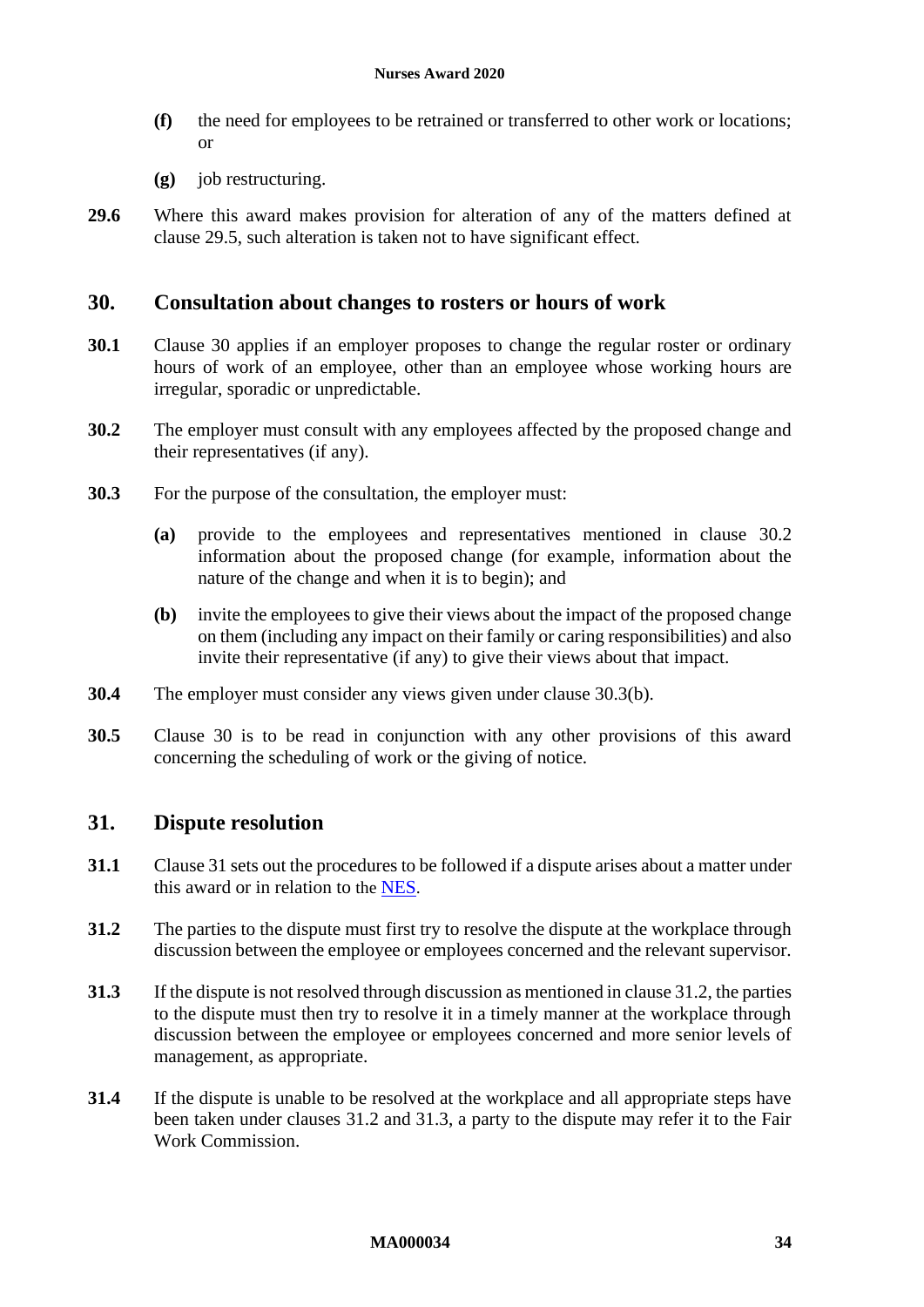#### **Nurses Award 2020**

- **31.5** The parties may agree on the process to be followed by the Fair Work Commission in dealing with the dispute, including mediation, conciliation and consent arbitration.
- **31.6** If the dispute remains unresolved, the Fair Work Commission may use any method of dispute resolution that it is permitted by the [Act](http://www.legislation.gov.au/Series/C2009A00028) to use and that it considers appropriate for resolving the dispute.
- **31.7** A party to the dispute may appoint a person, organisation or association to support and/or represent them in any discussion or process under clause [31.](#page-33-2)
- <span id="page-34-2"></span>**31.8** While procedures are being followed under clause [31](#page-33-2) in relation to a dispute:
	- **(a)** work must continue in accordance with this award and the [Act;](http://www.legislation.gov.au/Series/C2009A00028) and
	- **(b)** an employee must not unreasonably fail to comply with any direction given by the employer about performing work, whether at the same or another workplace, that is safe and appropriate for the employee to perform.
- <span id="page-34-0"></span>**31.9** Clause [31.8](#page-34-2) is subject to any applicable work health and safety legislation.

# <span id="page-34-1"></span>**Part 8—Termination of Employment and Redundancy**

## **32. Termination of employment**

NOTE: The [NES](https://www.fwc.gov.au/documents/awardmod/download/nes.pdf) sets out requirements for notice of termination by an employer. See sections 117 and 123 of the [Act.](http://www.legislation.gov.au/Series/C2009A00028)

#### <span id="page-34-3"></span>**32.1 Notice of termination by an employee**

- **(a)** Clause [32.1](#page-34-3) applies to all employees except those identified in sections 123(1) and 123(3) of the [Act.](http://www.legislation.gov.au/Series/C2009A00028)
- <span id="page-34-5"></span><span id="page-34-4"></span>**(b)** An employee must give the employer notice of termination in accordance with **Table [1—Period of notice](#page-34-4)** of at least the period specified in column 2 according to the period of continuous service of the employee specified in column 1.

| Column 1                                                                                                      | Column 2                |
|---------------------------------------------------------------------------------------------------------------|-------------------------|
| <b>Employee's period of continuous service with the</b><br>employer at the end of the day the notice is given | <b>Period of notice</b> |
| Not more than 1 year                                                                                          | 1 week                  |
| More than 1 year but not more than 3 years                                                                    | 2 weeks                 |
| More than 3 years but not more than 5 years                                                                   | 3 weeks                 |
| More than 5 years                                                                                             | 4 weeks                 |

#### **Table 1—Period of notice**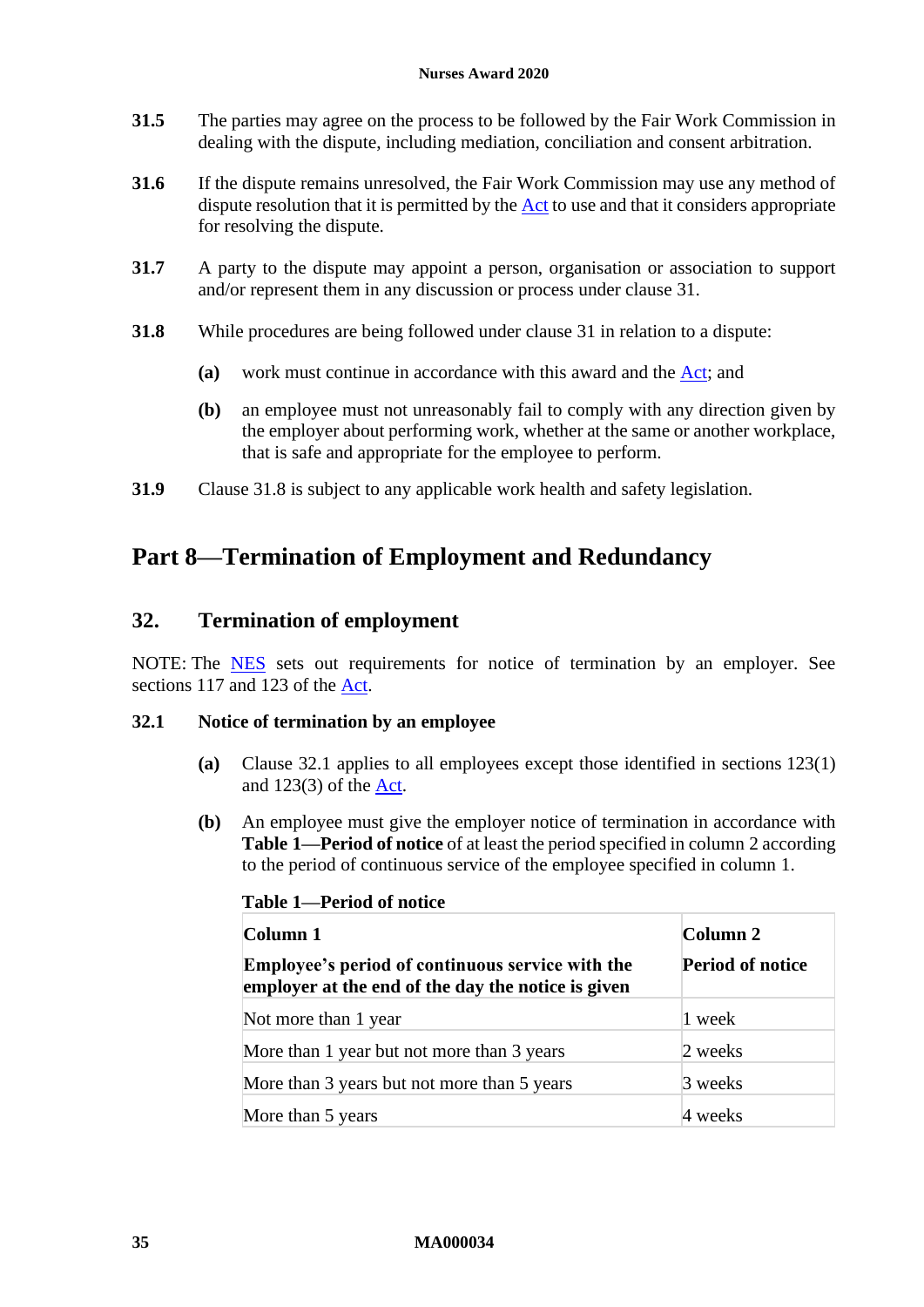NOTE: The notice of termination required to be given by an employee is the same as that required of an employer except that the employee does not have to give additional notice based on the age of the employee.

- **(c)** In clause [32.1\(b\)](#page-34-5) **continuous service** has the same meaning as in section 117 of the [Act.](http://www.legislation.gov.au/Series/C2009A00028)
- <span id="page-35-1"></span>**(d)** If an employee who is at least 18 years old does not give the period of notice required under clause [32.1\(b\),](#page-34-5) then the employer may deduct from wages due to the employee under this award an amount that is no more than one week's wages for the employee.
- **(e)** If the employer has agreed to a shorter period of notice than that required under clause [32.1\(b\),](#page-34-5) then no deduction can be made under clause [32.1\(d\).](#page-35-1)
- **(f)** Any deduction made under clause [32.1\(d\)](#page-35-1) must not be unreasonable in the circumstances.

## <span id="page-35-2"></span>**32.2 Job search entitlement**

- **(a)** Where an employer has given notice of termination to an employee, the employee must be allowed time off without loss of pay of up to one day for the purpose of seeking other employment.
- **(b)** The time off under clause [32.2](#page-35-2) is to be taken at times that are convenient to the employee after consultation with the employer.

## <span id="page-35-6"></span><span id="page-35-0"></span>**33. Redundancy**

NOTE: Redundancy pay is provided for in the [NES.](https://www.fwc.gov.au/documents/awardmod/download/nes.pdf) See sections 119 to 123 of the [Act.](http://www.legislation.gov.au/Series/C2009A00028)

#### <span id="page-35-3"></span>**33.1 Transfer to lower paid duties on redundancy**

- **(a)** Clause [33.1](#page-35-3) applies if, because of redundancy, an employee is transferred to new duties to which a lower ordinary rate of pay applies.
- **(b)** The employer may:
	- **(i)** give the employee notice of the transfer of at least the same length as the employee would be entitled to under section 117 of the [Act](http://www.legislation.gov.au/Series/C2009A00028) as if it were a notice of termination given by the employer; or
	- **(ii)** transfer the employee to the new duties without giving notice of transfer or before the expiry of a notice of transfer, provided that the employer pays the employee as set out in clause [33.1\(c\).](#page-35-4)
- <span id="page-35-5"></span><span id="page-35-4"></span>**(c)** If the employer acts as mentioned in clause [33.1\(b\)\(ii\),](#page-35-5) the employee is entitled to a payment of an amount equal to the difference between the ordinary rate of pay of the employee (inclusive of all-purpose allowances, shift rates and penalty rates applicable to ordinary hours) for the hours of work the employee would have worked in the first role, and the ordinary rate of pay (also inclusive of all-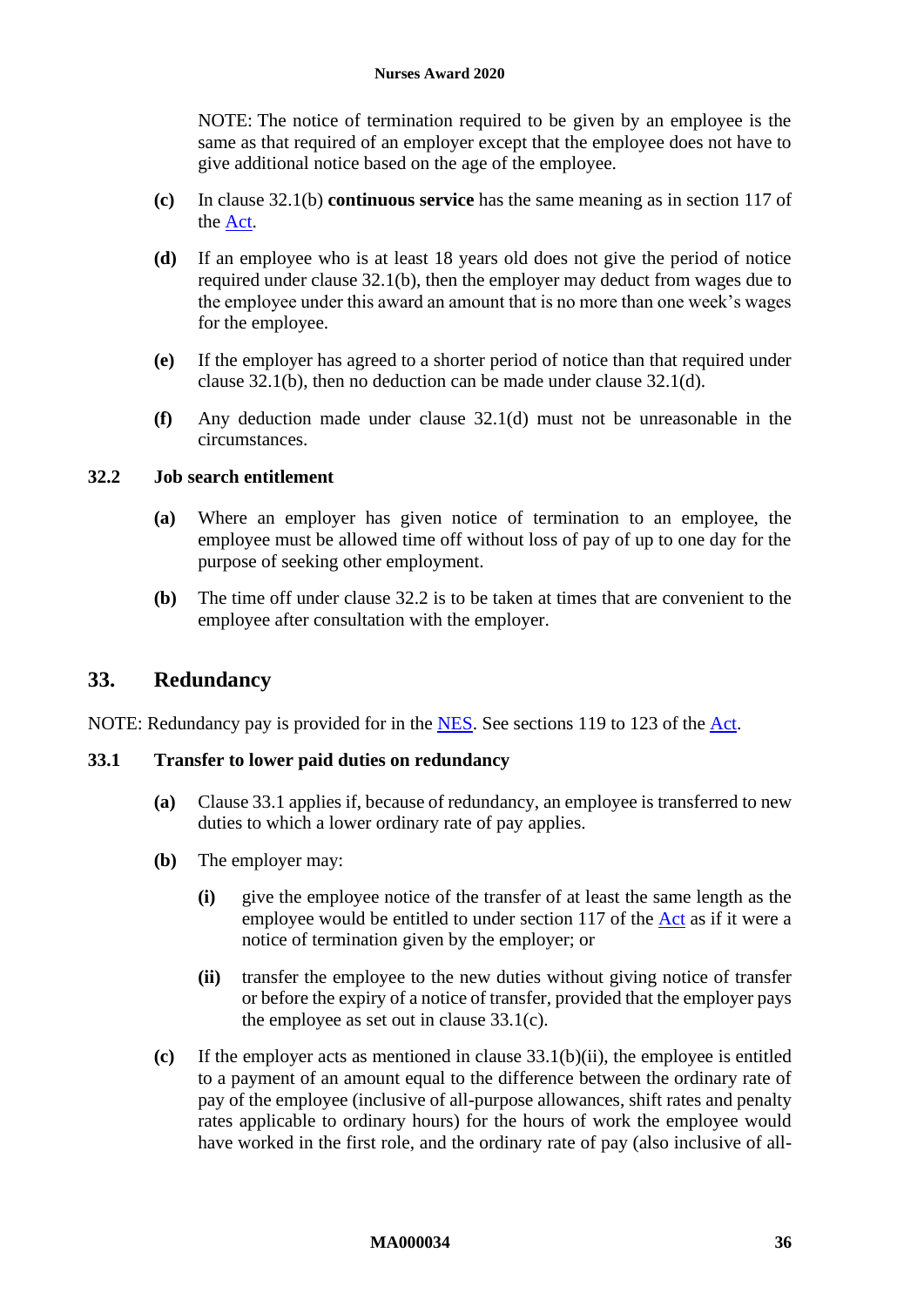purpose allowances, shift rates and penalty rates applicable to ordinary hours) of the employee in the second role for the period for which notice was not given.

## **33.2 Employee leaving during redundancy notice period**

- **(a)** An employee given notice of termination in circumstances of redundancy may terminate their employment during the minimum period of notice prescribed by section 117(3) of the [Act.](http://www.legislation.gov.au/Series/C2009A00028)
- **(b)** The employee is entitled to receive the benefits and payments they would have received under clause [33](#page-35-6) or under sections 119 to 123 of the [Act](http://www.legislation.gov.au/Series/C2009A00028) had they remained in employment until the expiry of the notice.
- **(c)** However, the employee is not entitled to be paid for any part of the period of notice remaining after the employee ceased to be employed.

#### <span id="page-36-0"></span>**33.3 Job search entitlement**

- **(a)** Where an employer has given notice of termination to an employee in circumstances of redundancy, the employee must be allowed time off without loss of pay of up to one day each week of the minimum period of notice prescribed by section  $117(3)$  of the  $\Delta ct$  for the purpose of seeking other employment.
- <span id="page-36-1"></span>**(b)** If an employee is allowed time off without loss of pay of more than one day under clause [33.3\(a\),](#page-36-0) the employee must, at the request of the employer, produce proof of attendance at an interview.
- **(c)** A statutory declaration is sufficient for the purpose of clause [33.3\(b\).](#page-36-1)
- **(d)** An employee who fails to produce proof when required under clause [33.3\(b\)](#page-36-1) is not entitled to be paid for the time off.
- **(e)** This entitlement applies instead of clause [32.2.](#page-35-2)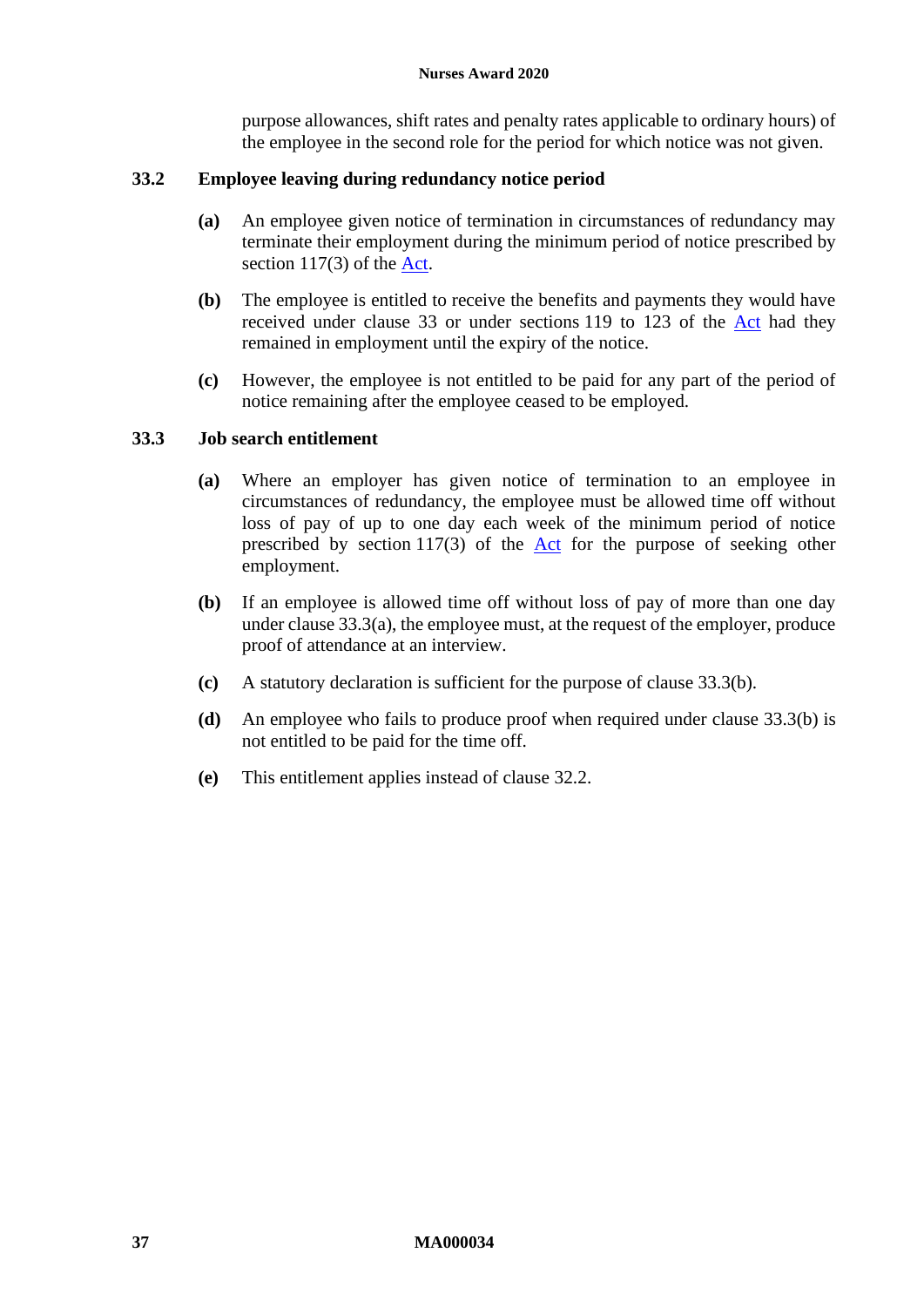# <span id="page-37-1"></span><span id="page-37-0"></span>**Schedule A—Classification Definitions**

## **A.1 Nursing assistant**

**Nursing assistant** means an employee, other than one registered with the Nursing and Midwifery Board of Australia or its successor or one who is in training for the purpose of such registration, who is under the direct control and supervision of a Registered nurse (RN) nurse and whose employment is solely to assist an RN or Enrolled nurse (EN) in the provision of nursing care to persons.

## **A.2 Nursing care**

#### **Nursing care** means:

- giving assistance to a person who, because of disability, is unable to maintain their bodily needs without frequent assistance;
- carrying out tasks which are directly related to the maintenance of a person's bodily needs where that person because of disability is unable to carry out those tasks for themselves; and/or
- assisting a registered nurse to carry out the work described in clause [A.5.](#page-40-0)
- For the purposes of this award nursing care also includes care provided by midwives.

## **A.3 Student enrolled nurse**

**Student enrolled nurse** means a student undertaking study to become an enrolled nurse.

## **A.4 Enrolled nurses**

## **A.4.1 Enrolled nurse—pay point 1**

- **(a)** Pay point 1 refers to the pay point to which an enrolled nurse (EN) has been appointed.
- **(b)** An employee will be appointed based on training and experience including:
	- having satisfactorily completed a hospital based course of training in nursing of not more than 12 months duration leading to enrolment as an EN; or
	- having satisfactorily completed a course of training of 12 months duration in a specified branch of nursing leading to enrolment on a register or roll maintained by the Nursing and Midwifery Board of Australia or its successor; and
	- having practical experience of up to but not more than 12 months in the provision of nursing care and/or services, and, the undertaking of in-service training, subject to its provision by the employing agency, from time to time.

### **(c) Skill indicators**

• The employee has limited or no practical experience of current situations; and

#### **MA000034 38**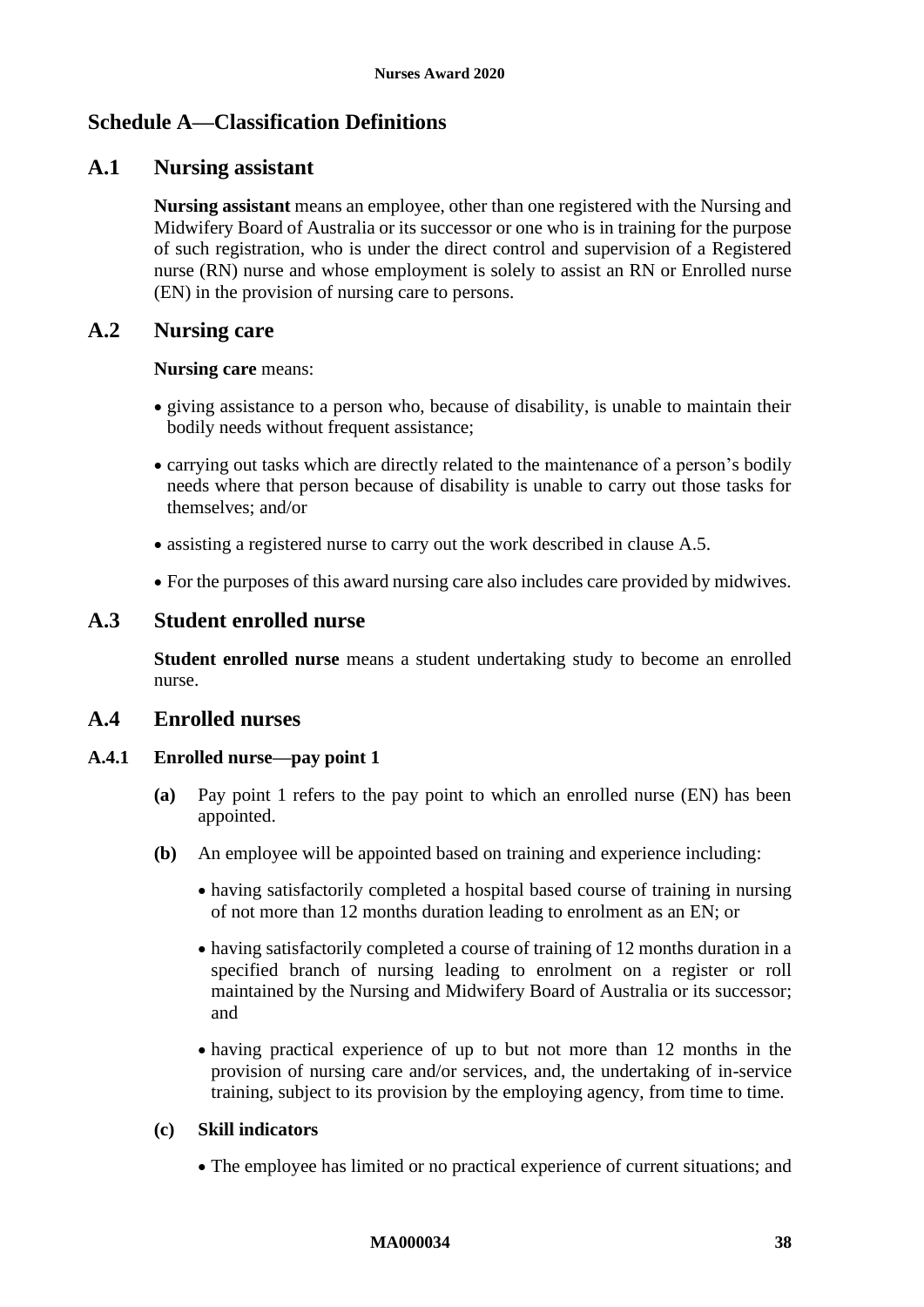• The employee exercises limited discretionary judgment, not yet developed by practical experience.

## **A.4.2 Enrolled nurse—pay point 2**

- **(a)** Pay point 2 refers to the pay point to which an EN has been appointed.
- **(b)** An employee will be appointed to this pay point based on training and experience including:
	- having satisfactorily completed a hospital based course of general training in nursing of more than 12 months duration and/or 500 hours or more theory content or a course accredited at advanced certificate, diploma or advanced diploma level leading to enrolment as an EN; or
	- not more than one further year of practical experience in the provision of nursing care and/or services in addition to the experience, skill and knowledge requirements specified for pay point 1; and
	- the undertaking of in-service training, subject to its provision by the employing agency, from time to time.

#### **(c) Skill indicators**

The employee is required to demonstrate some of the following in the performance of their work:

- a developing ability to recognise changes required in nursing activity and in consultation with the RN, implement and record such changes, as necessary;
- an ability to relate theoretical concepts to practice; and/or
- requiring assistance in complex situations and in determining priorities.

### **A.4.3 Enrolled nurse—pay point 3**

- **(a)** Pay point 3 refers to the pay point to which an EN has been appointed.
- **(b)** An employee will be appointed to this pay point based on training and experience including:
	- not more than one further year of practical experience in the provision of nursing care and/or services, in addition to the experience, skill and knowledge requirements specified for pay point 2; and
	- the undertaking of in-service training, subject to its provision by the employing agency, from time to time.

## **(c) Skill indicators**

The employee is required to demonstrate some of the following in the performance of their work:

• an ability to organise, practise and complete nursing functions in stable situations with limited direct supervision;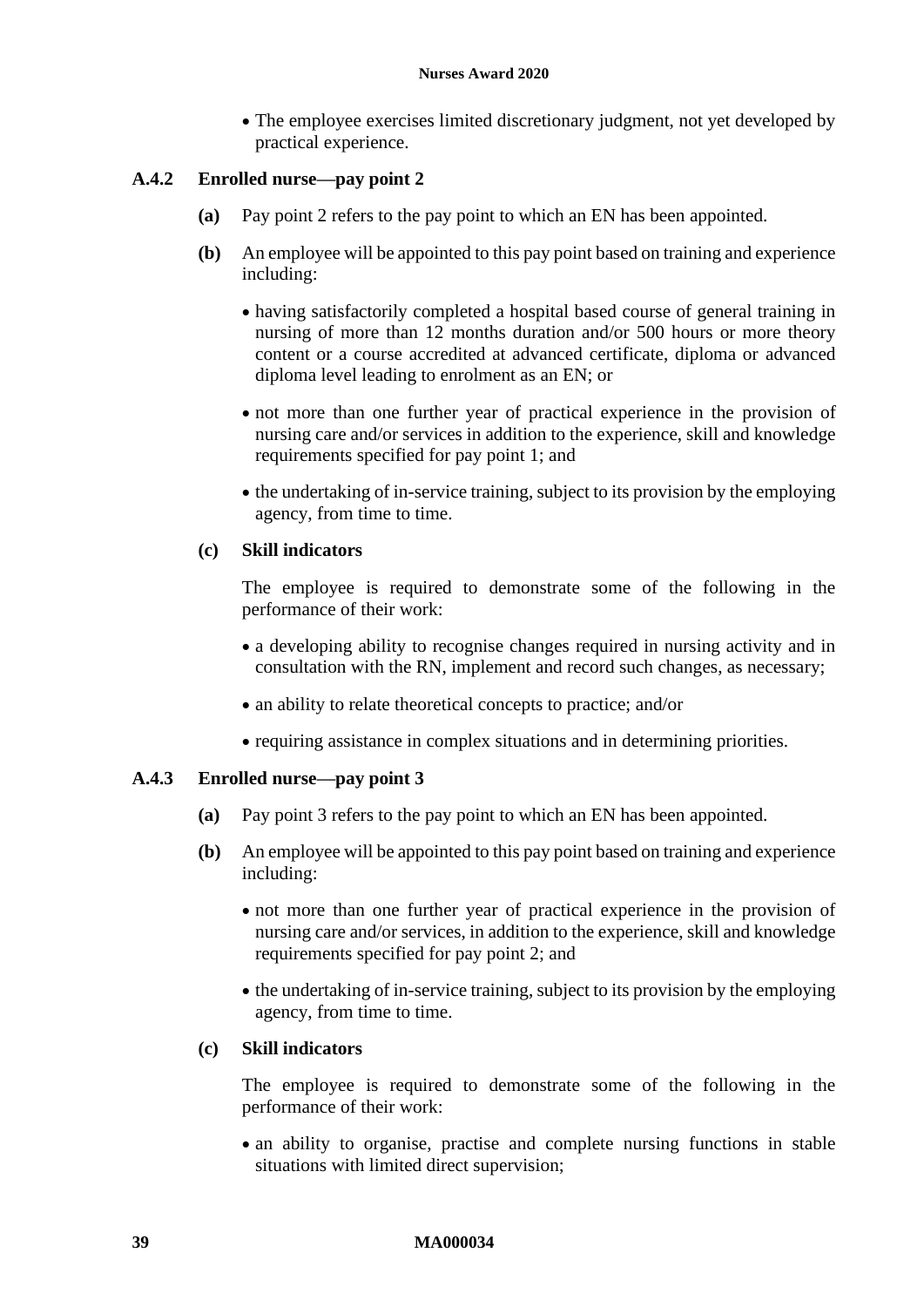- observation and assessment skills to recognise and report deviations from stable conditions;
- flexibility in the capacity to undertake work across the broad range of nursing activity and/or competency in a specialised area of practice; and/or
- communication and interpersonal skills to assist in meeting psycho-social needs of individuals/groups.

### **A.4.4 Enrolled nurse—pay point 4**

- **(a)** Pay point 4 refers to the pay point to which an EN has been appointed.
- **(b)** An employee will be appointed to this pay point based on training and experience including:
	- not more than one further year of practical experience in the provision of nursing care and/or services in addition to the experience, skill and knowledge requirements specified for pay point 3; and
	- the undertaking of in-service training, subject to its provision by the employing agency, from time to time.

## **(c) Skill indicators**

The employee is required to demonstrate some of the following in the performance of their work:

- speed and flexibility in accurate decision making;
- organisation of own workload and ability to set own priorities with minimal direct supervision;
- observation and assessment skills to recognise and report deviations from stable conditions across a broad range of patient and/or service needs; and/or
- communication and interpersonal skills to meet psychosocial needs of individual/groups.

## **A.4.5 Enrolled nurse—pay point 5**

- **(a)** Pay point 5 refers to the pay point to which an EN has been appointed.
- **(b)** An employee will be appointed to this pay point based on training and experience including:
	- not more than one further year of practical experience in the provision of nursing care and/or services in addition to the experience, skill and knowledge requirements specified for pay point 4; and
	- the undertaking of relevant in-service training, subject to its provision by the employing agency, from time to time.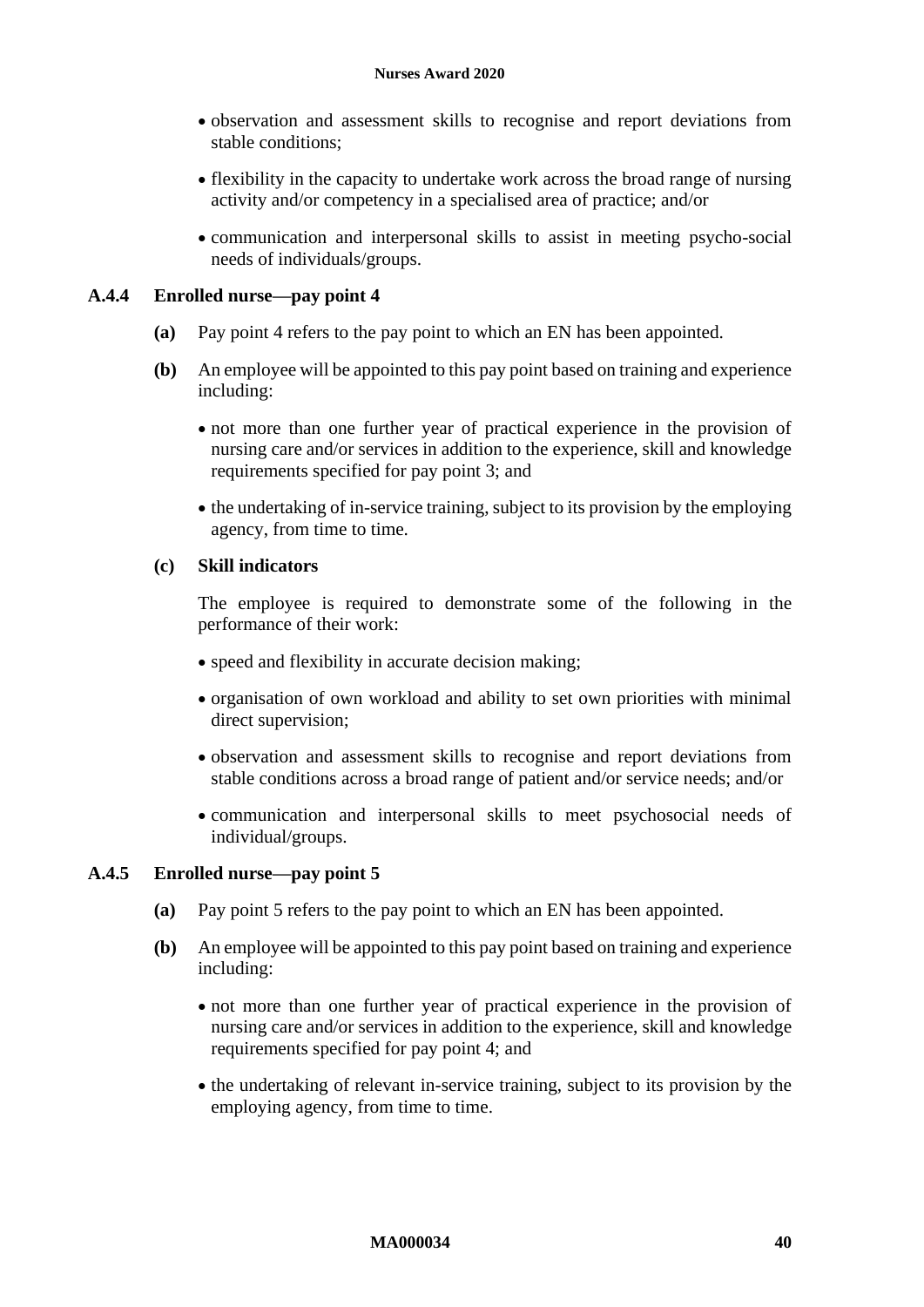### **(c) Skill indicators**

The employee is required to demonstrate some of the following in the performance of their work:

- contributes information in assisting the RN with development of nursing strategies/improvements within the employee's own practice setting and/or nursing team, as necessary;
- responds to situations in less stable and/or changed circumstances resulting in positive outcomes, with minimal direct supervision; and
- efficiency and sound judgment in identifying situations requiring assistance from an RN.

## <span id="page-40-0"></span>**A.5 Registered nurses**

### **A.5.1 Registered nurse—level 1 (RN1)**

- **(a)** An employee at this level performs their duties:
	- **(i)** according to their level of competence; and
	- **(ii)** under the general guidance of, or with general access to, a more competent registered nurse (RN) who provides work related support and direction.
- **(b)** An employee at this level is required to perform general nursing duties which include substantially, but are not confined to:
	- delivering direct and comprehensive nursing care and individual case management to patients or clients within the practice setting;
	- coordinating services, including those of other disciplines or agencies, to individual patients or clients within the practice setting;
	- providing education, counselling and group work services orientated towards the promotion of health status improvement of patients and clients within the practice setting;
	- providing support, direction and education to newer or less experienced staff, including EN's, and student EN's and student nurses;
	- accepting accountability for the employee's own standards of nursing care and service delivery; and
	- participating in action research and policy development within the practice setting.

#### <span id="page-40-1"></span>**A.5.2 Registered nurse—level 2 (RN2)**

- **(a)** An employee at this level:
	- **(i)** holds any other qualification required for working in the employee's particular practice setting; and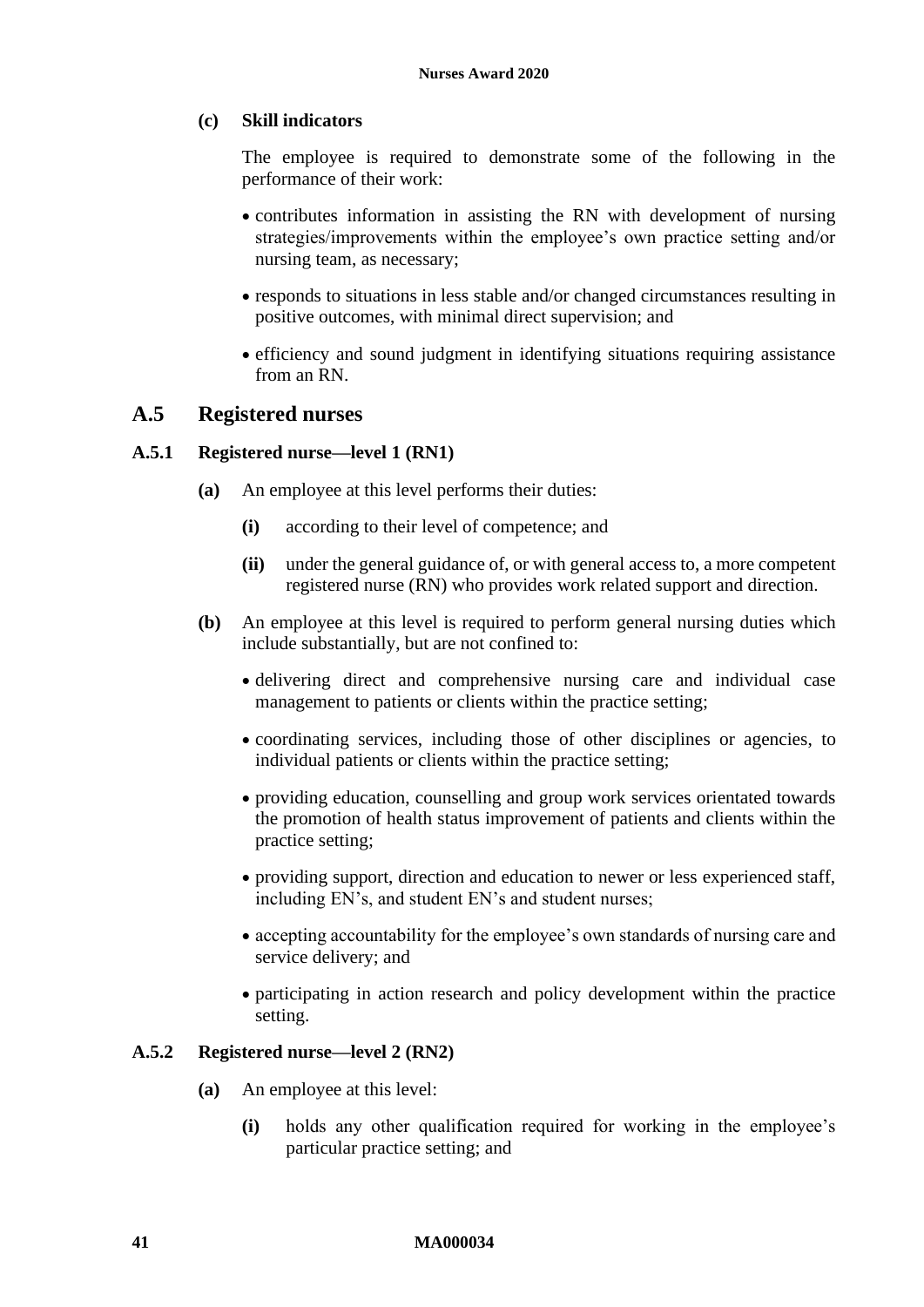- **(ii)** is appointed as such by a selection process or by reclassification from a lower level when the employee is required to perform the duties detailed in clause [A.5.2](#page-40-1) on a continuing basis.
- **(b)** An employee at this level may also be known as a Clinical nurse.
- **(c)** In addition to the duties of an RN1, an employee at this level is required, to perform duties delegated by a Clinical nurse consultant or any higher level classification.

Duties of a **Clinical nurse** will substantially include, but are not confined to:

- delivering direct and comprehensive nursing care and individual case management to a specific group of patients or clients in a particular area of nursing practice within the practice setting;
- providing support, direction, orientation and education to RN1's, EN's, student nurses and student EN's;
- being responsible for planning and coordinating services relating to a particular group of clients or patients in the practice setting, as delegated by the Clinical nurse consultant;
- acting as a role model in the provision of holistic care to patients or clients in the practice setting; and
- assisting in the management of action research projects, and participating in quality assurance programs and policy development within the practice setting.

## <span id="page-41-0"></span>**A.5.3 Registered nurse—level 3 (RN3)**

- **(a)** An employee at this level:
	- **(i)** holds any other qualification required for working in the employee's particular practice setting; and
	- **(ii)** is appointed as such by a selection process or by reclassification from a lower level when that the employee is required to perform the duties detailed in clause [A.5.3](#page-41-0) on a continuing basis.
- **(b)** An employee at this level may also be known as a Clinical nurse consultant, Nurse manager or Nurse educator.
- **(c)** In addition to the duties of an RN2, an employee at this level will perform the following duties in accordance with practice settings and patient or client groups:
	- **(i)** Duties of a **Clinical nurse consultant** will substantially include, but are not confined to:
		- providing leadership and role modelling, in collaboration with others including the Nurse manager and the Nurse educator, particularly in the areas of action research and quality assurance programs;
		- staff and patient/client education;

#### **MA000034 42**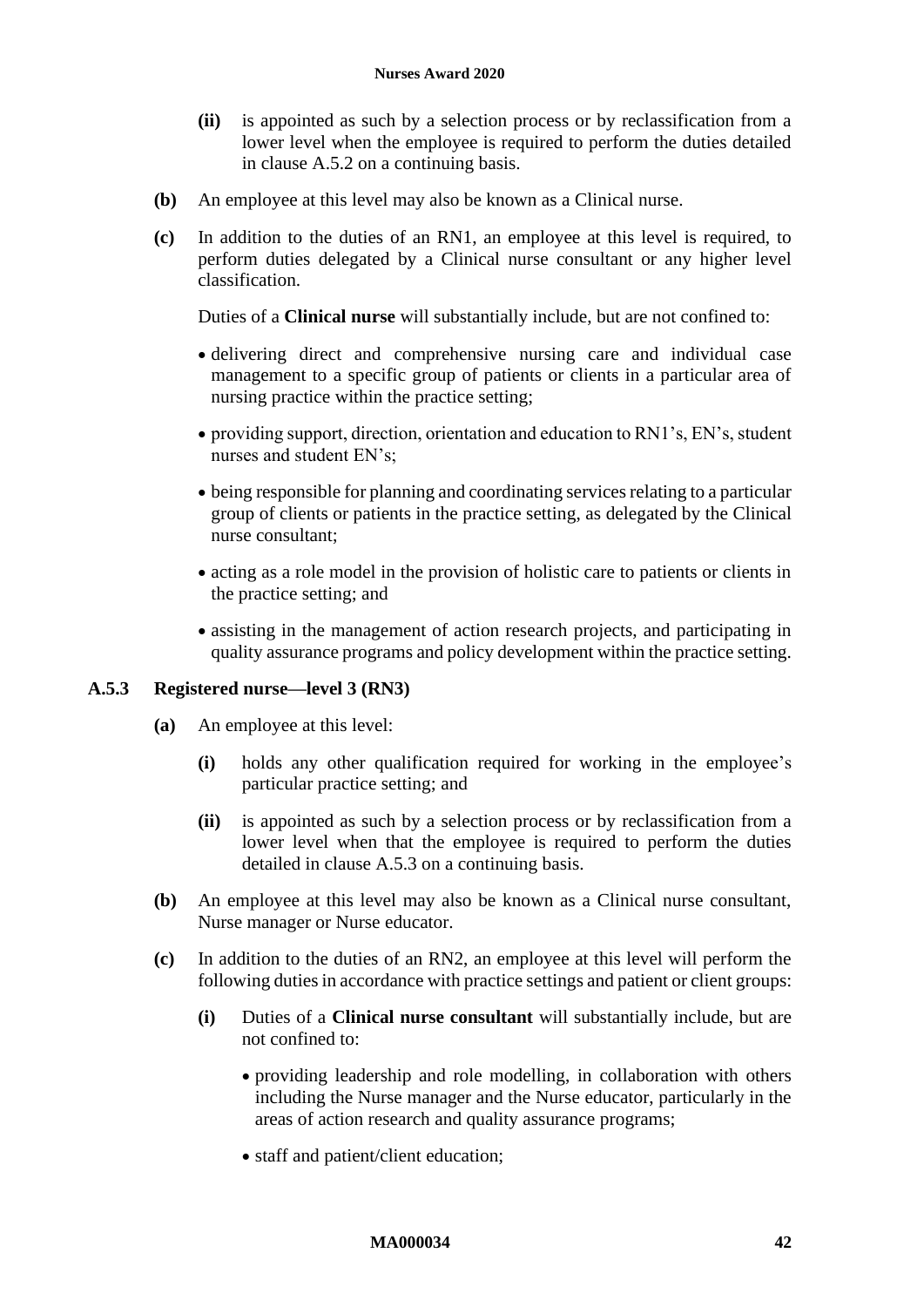- staff selection, management, development and appraisal;
- participating in policy development and implementation;
- acting as a consultant on request in the employee's own area of proficiency; for the purpose of facilitating the provision of quality nursing care;
- delivering direct and comprehensive nursing care to a specific group of patients or clients with complex nursing care needs, in a particular area of nursing practice within a practice setting;
- coordinating, and ensuring the maintenance of standards of the nursing care of a specific group or population of patients or clients within a practice setting; and
- coordinating or managing nursing or multidisciplinary service teams providing acute nursing and community services.
- **(ii)** Duties of a **Nurse manager** will substantially include, but are not confined to:
	- providing leadership and role modelling, in collaboration with others including the Clinical nurse consultant and the Nurse educator, particularly in the areas of action research and quality assurance programs;
	- staff selection and education;
	- allocation and rostering of staff;
	- occupational health;
	- initiation and evaluation of research related to staff and resource management;
	- participating in policy development and implementation;
	- acting as a consultant on request in the employee's own area of proficiency (for the purpose of facilitating the provision of quality nursing care);
	- being accountable for the management of human and material resources within a specified span of control, including the development and evaluation of staffing methodologies; and
	- managing financial matters, budget preparation and cost control in respect of nursing within that span of control.
- **(iii)** Duties of a **Nurse educator** will substantially include, but are not confined to:
	- providing leadership and role modelling, in collaboration with others including the Clinical nurse consultant and the Nurse manager, particularly in the areas of action research;

#### **43 MA000034**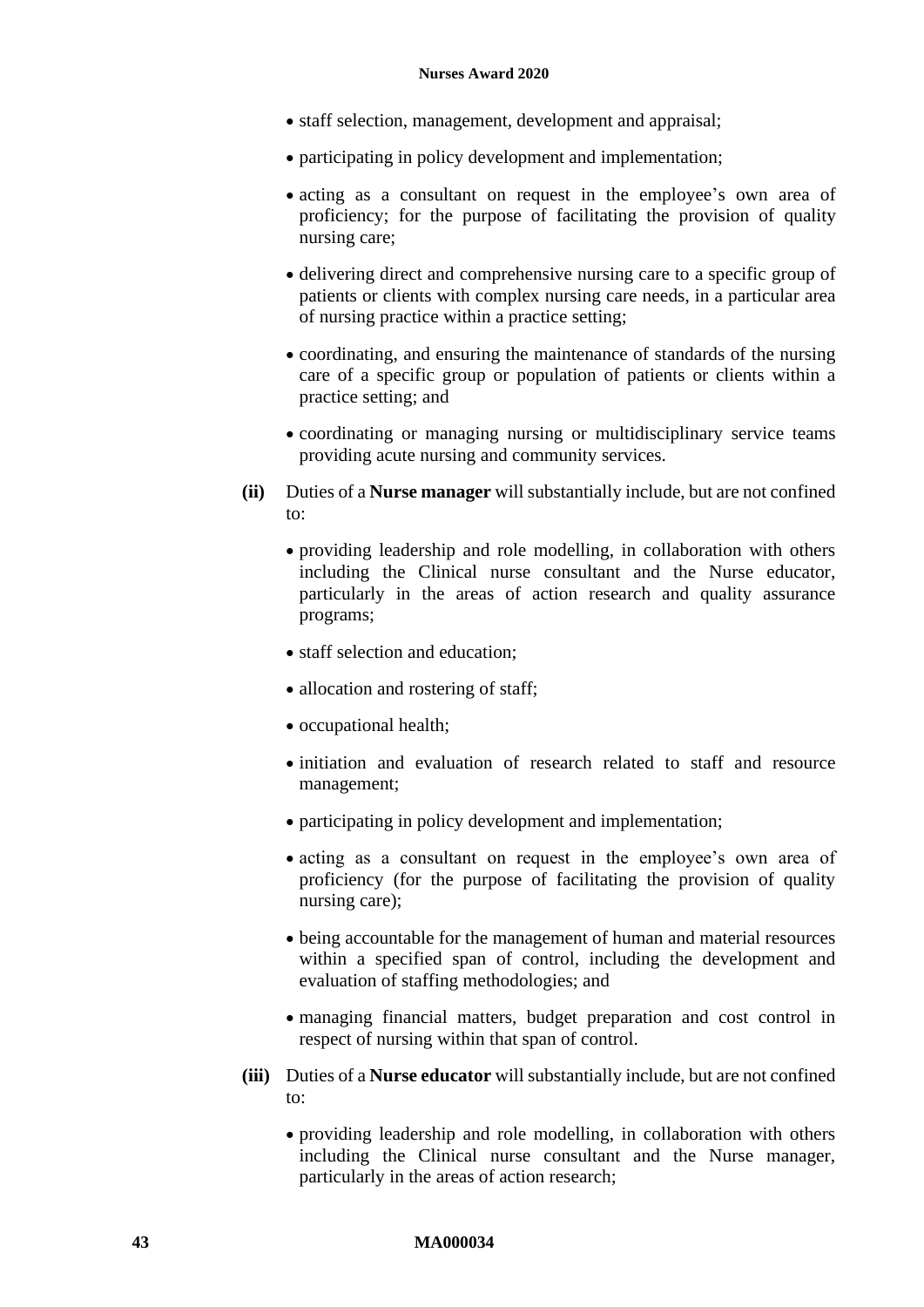- implementation and evaluation of staff education and development programs;
- staff selection:
- implementation and evaluation of patient or client education programs;
- participating in policy development and implementation;
- acting as a consultant on request in the employee's own area of proficiency (for the purpose of facilitating the provision of quality nursing care); and
- being accountable for the assessment, planning, implementation and evaluation of nursing education and staff development programs for a specified population.

#### <span id="page-43-0"></span>**A.5.4 Registered nurse—level 4 (RN4)**

- **(a)** An employee at this level:
	- **(i)** holds any other qualification required for working in the employee's particular practice setting; and
	- **(ii)** is appointed as such by a selection process or by reclassification from a lower level when the employee is required to perform the duties detailed in clause [A.5.4](#page-43-0) on a continuing basis.
- **(b)** An employee at this level may also be known as an Assistant director of nursing (clinical), Assistant director of nursing (management), or Assistant director of nursing (education).
- **(c)** Appointment at a particular grade at this level will depend upon the level of complexity associated with the duties described in clause [A.5.4.](#page-43-0) In this connection the number of beds in a facility will be a relevant consideration.
- **(d)** In addition to the duties of an RN3, an employee at this level will perform the following duties:
	- **(i)** Duties of an **Assistant director of nursing (clinical)** will substantially include, but are not confined to:
		- providing leadership and role modelling, in collaboration with others including the Assistant director of nursing (management) and Assistant director of nursing (education), particularly in the areas of selection of staff within the employee's area of responsibility;
		- provision of appropriate education programs, coordination and promotion of clinical research projects;
		- participating as a member of the nursing executive team;
		- contributing to the development of nursing and health unit policy for the purpose of facilitating the provision of quality nursing care;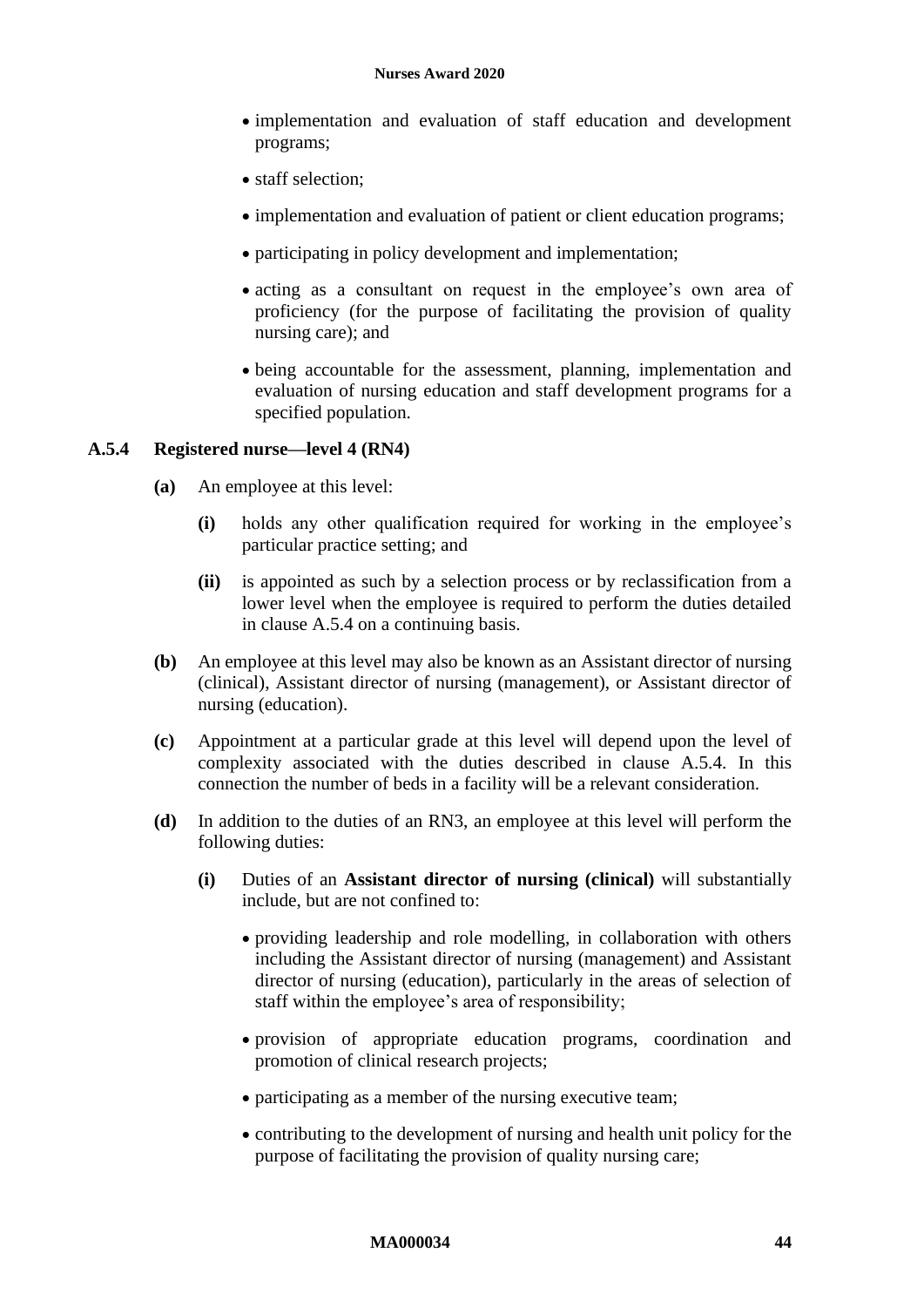- managing the activities of, and providing leadership, coordination and support to, a specified group of Clinical nurse consultants;
- being accountable for the establishment, implementation and evaluation of systems to ensure the standard of nursing care for a specified span of control;
- being accountable for the development, implementation and evaluation of patterns of patient care for a specified span of control;
- being accountable for clinical operational planning and decision making for a specified span of control; and
- being accountable for appropriate clinical standards, through quality assurance programs, for a specified span of control.
- **(ii)** Duties of an **Assistant director of nursing (management)** will substantially include, but are not confined to:
	- providing leadership and role modelling, in collaboration with others including the Assistant director of nursing (clinical) and Assistant director of nursing (education), particularly in the areas of selection of staff within the employee's area of responsibility;
	- coordination and promotion of nursing management research projects;
	- participating as a member of the nursing executive team;
	- contributing to the development of nursing and health unit policy for the purpose of facilitating the provision of quality nursing care;
	- managing the activities of, and providing leadership, coordination and support to, a specified group of Nurse managers;
	- being accountable for the effective and efficient management of human and material resources within a specified span of control;
	- being accountable for the development and coordination of nursing management systems within a specified span of control; and
	- being accountable for the structural elements of quality assurance for a specified span of control.
- **(iii)** Duties of an **Assistant director of nursing (education)** will substantially include, but are not confined to:
	- providing leadership and role modelling, in conjunction with others including the Assistant director of nursing (clinical) and the Assistant director of nursing (management), particularly in the areas of selection of staff within the employee's area of responsibility;
	- coordination and promotion of nurse education research projects;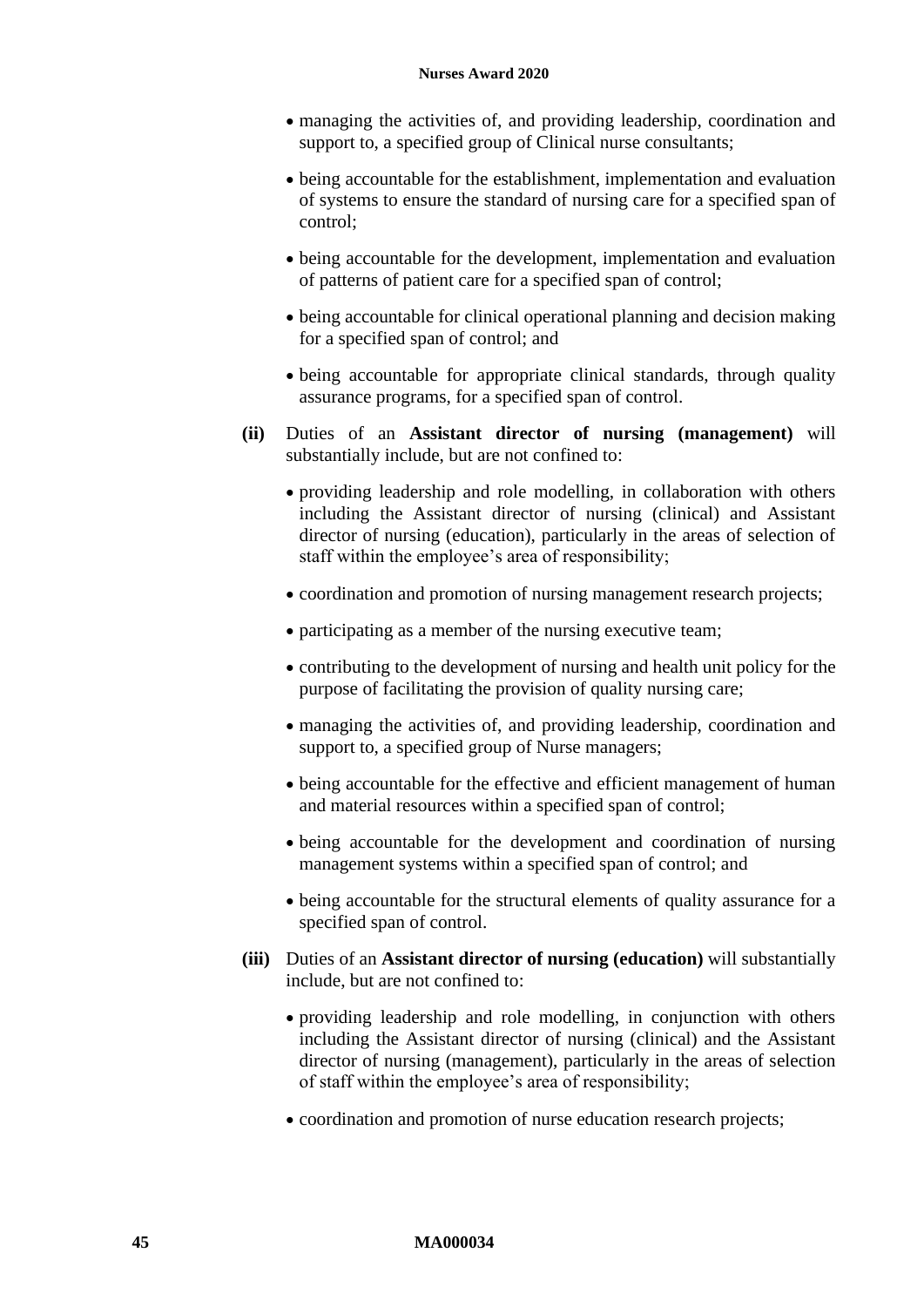- participating as a member of the nursing executive team, and contributing to the development of nursing and health unit policy for the purpose of facilitating the provision of quality nursing care;
- managing the activities of, and providing leadership, coordination and support to a specific group of Nurse educators;
- being accountable for the standards and effective coordination of education programs for a specified population;
- being accountable for the development, implementation and evaluation of education and staff development programs for a specified population;
- being accountable for the management of educational resources including their financial management and budgeting control; and
- undertaking career counselling for nursing staff.

#### <span id="page-45-0"></span>**A.5.5 Registered nurse level 5—(RN5)**

- **(a)** An employee at this level:
	- **(i)** holds any other qualification required for working in the employee's particular practice setting; and
	- **(ii)** is appointed as such by a selection process or by reclassification from a lower level when the employee is required to perform the duties detailed in clause [A.5.5](#page-45-0) on a continuing basis.
- **(b)** An employee at this level may also be known as a Director of nursing.
- **(c)** Appointment at a particular grade at this level will depend upon the level of complexity associated with the duties described in clause [A.5.5.](#page-45-0) In this connection the number of beds in a facility will be a relevant consideration.
- **(d)** In addition to the duties of an RN4, an employee at this level will perform the following duties:
	- being accountable for the standards of nursing care for the health unit and for coordination of the nursing service of the health unit;
	- participating as a member of the executive of the health unit, being accountable to the executive for the development and evaluation of nursing policy, and generally contributing to the development of health unit policy;
	- providing leadership, direction and management of the nursing division of the health unit in accordance with policies, philosophies, objectives and goals established through consultation with staff and in accordance with the directions of the Board of Directors of the health unit;
	- providing leadership and role modelling, in collaboration with others, particularly in the areas of staff selection, promotion of participative decision making and decentralisation of nursing management and generally advocating for the interests of nursing to the executive team of the health unit;

#### **MA000034 46**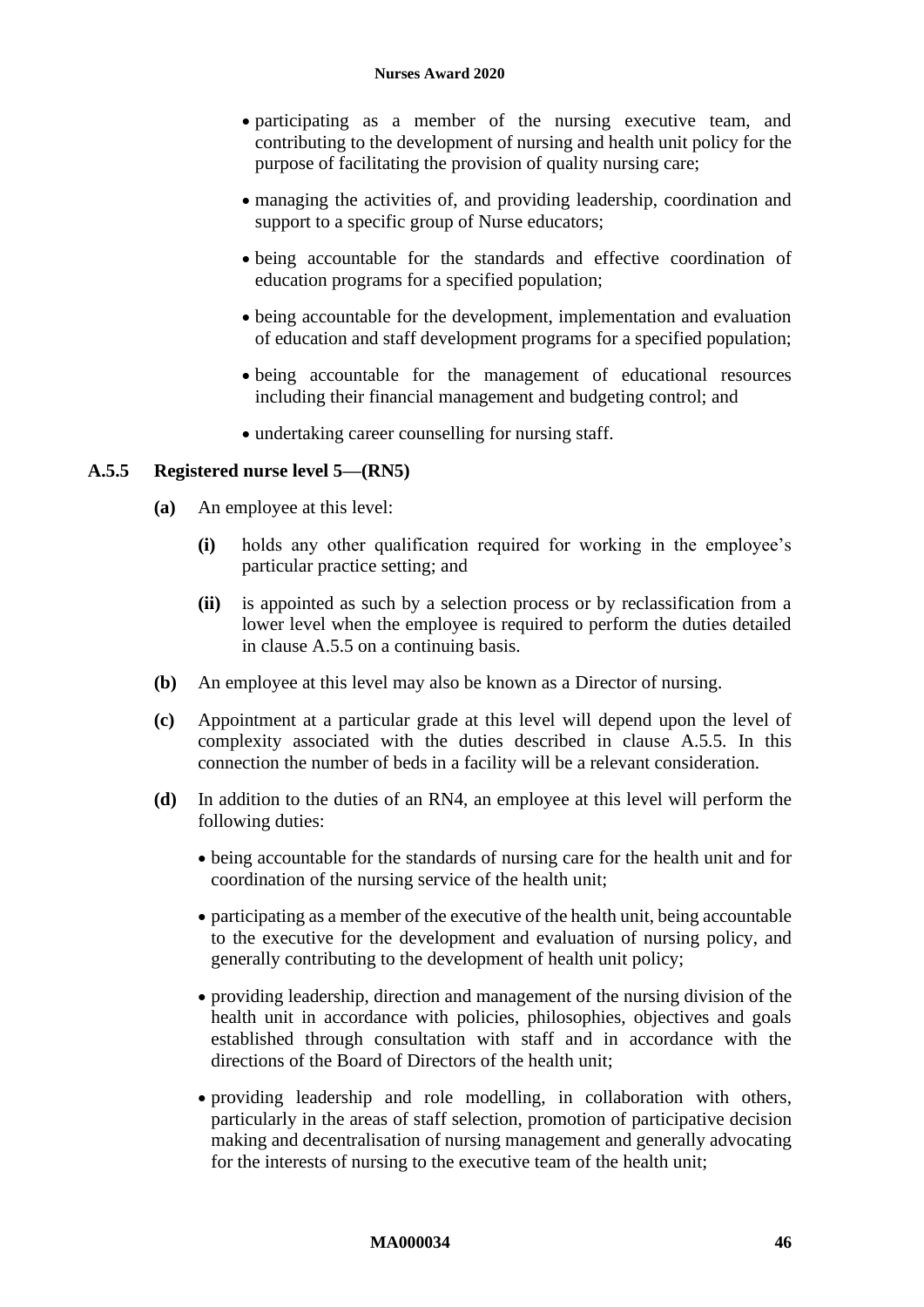- managing the budget of the nursing division of the health unit;
- ensuring that nursing services meeting changing needs of clients or patients through proper strategic planning; and
- complying, and ensuring the compliance of others, with the code of ethics and legal requirements of the nursing profession.

## **A.6 Occupational health nurses**

The duties and responsibilities of Occupational health nurses include, but are not necessarily confined to:

- the maintenance of appropriate records relating to the activities of the occupational health unit and services to clients;
- the rehabilitation of injured workers;
- preventative action in relation to occupational hazards that may lead to injury and/or illness;
- immediate and continuing treatment of occupational injuries and/or illness;
- health promotion; and
- the counselling of clients on health related matters.

#### **A.6.1 Occupational health nurse—level 1**

An employee at this level:

- **(a)** is an RN with at least 4 years post registration experience; and
- **(b)** performs duties in relation to occupational health consistent with:
	- giving direct nursing care to a group of clients;
	- assessing nursing care needs of clients; and
	- participating in provision of education to clients.

## **A.6.2 Occupational health clinical nurse—level 2**

- **(a)** An employee at this level:
	- **(i)** is an RN with at least 4 years post registration experience; and
	- **(ii)** performs duties in connection with occupational health which are more complex than the duties performed by an Occupational health nurse level 1.
- **(b)** Appointment to level 2 of this salary structure is only upon successful completion of a relevant post-registration qualification to this field of employment.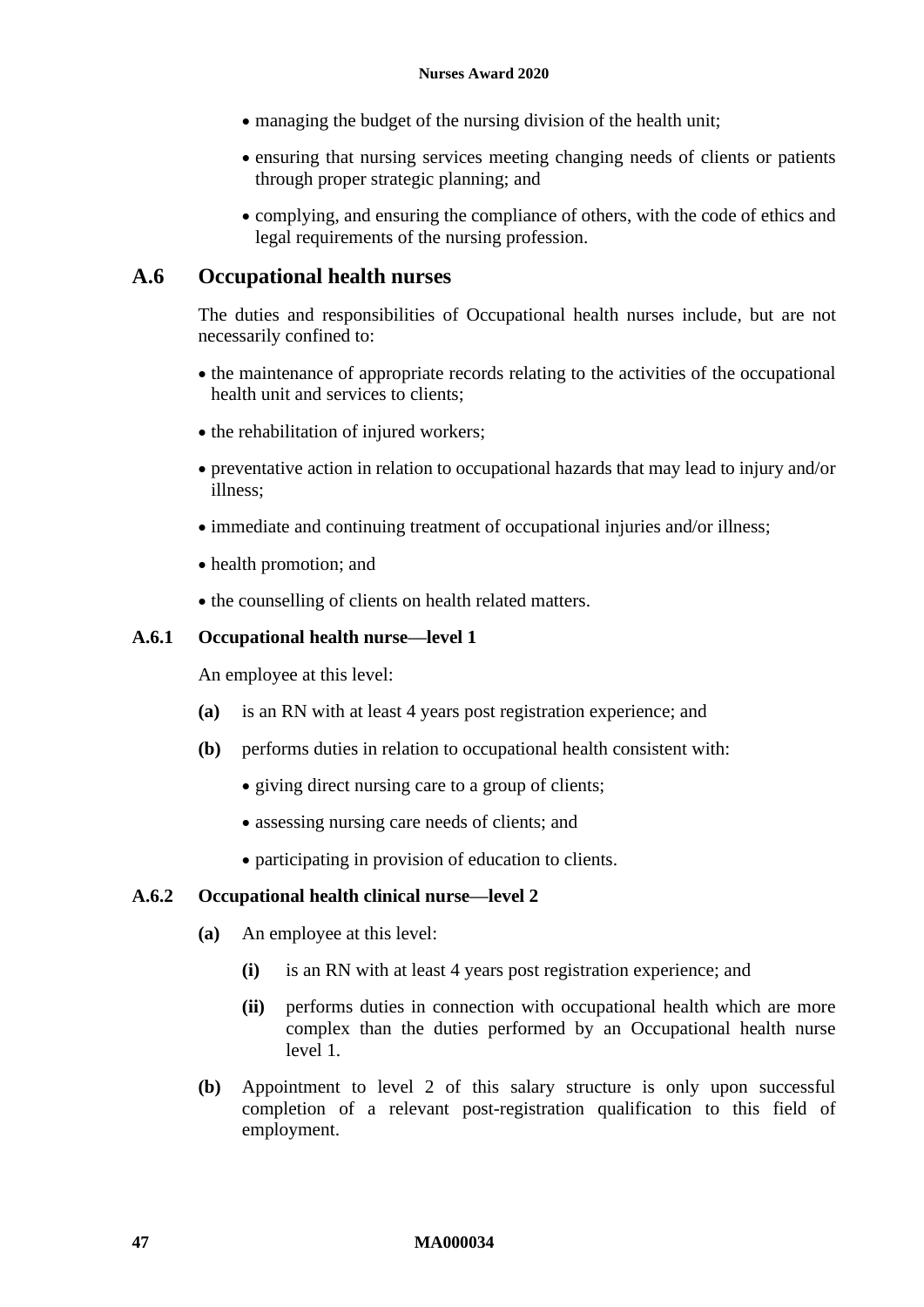- **(c)** Payment at this level will commence when the employer receives reasonable proof from the employee that the qualification has been obtained. The onus of proof rests with the employee.
- **(d)** The duties of an employee at this level may include, but are not necessarily confined to:
	- the prevention of injury/illness;
	- rehabilitation; and
	- occupational hazard identification.

#### **A.6.3 Senior occupational health clinical nurse**

An employee at this level is an RN with at least 5 years post registration experience who:

- coordinates the occupational health nursing service; and
- provides support and direction to 4 or less Occupational health nurses and/or Occupational health clinical nurses.

#### **A.6.4 Occupational health nurse consultant—level 3**

An employee at this level is an RN with at least 5 years post registration experience who:

- coordinates the Occupational health nursing services; and
- provides support and direction to 5 or more Occupational nurses and/or Occupational health clinical nurses.

## **A.7 Nurse Practitioner**

- **(a)** A Nurse practitioner:
	- **(i)** is a registered nurse/midwife appointed to the role;
	- **(ii)** has obtained an additional qualification relevant to the Nursing and Midwifery Board of Australia or its successor to enable them to become licensed Nurse practitioners.
- **(b)** A Nurse practitioner is authorised to function autonomously and collaboratively in an advanced and extended clinical role.

#### **A.7.2 Role of a licensed Nurse practitioner**

**(a)** The nurse practitioner is able to assess and manage the care of clients/residents using nursing knowledge and skills. It is dynamic practice that incorporates application of high level knowledge and skills, beyond that required of a registered nurse/midwife in extended practice across stable, unpredictable and complex situations.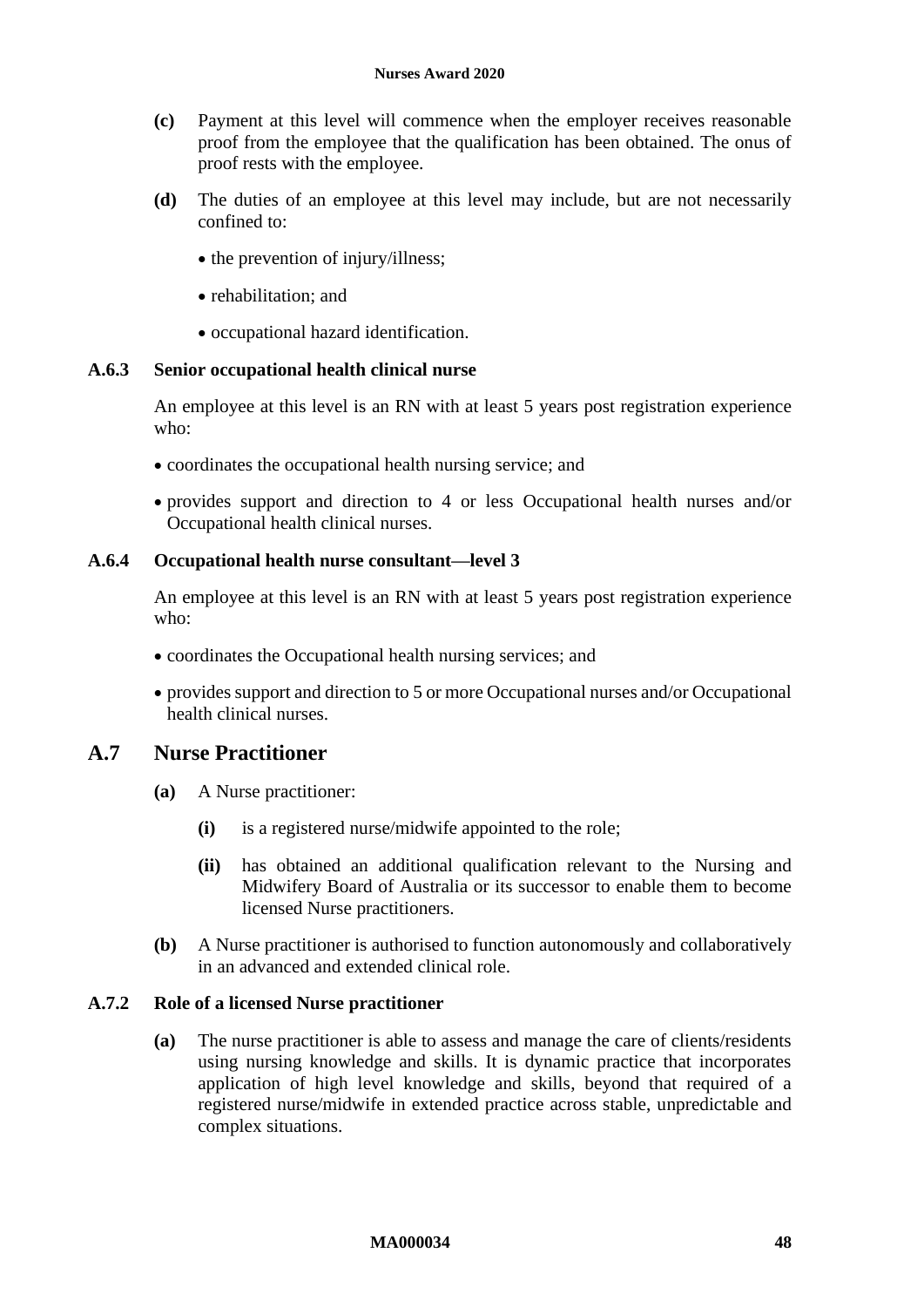#### **Nurses Award 2020**

**(b)** The nurse practitioner role is grounded in the nursing profession's values, knowledge, theories and practice and provides innovative and flexible health care delivery that complements other health care providers.

## **A.7.3 Scope of practice**

- **(a)** The scope of practice of the Nurse practitioner is determined by the context in which:
	- **(i)** the nurse practitioner is authorised to practice. The nurse practitioner therefore remains accountable for the practice for which they directed; and
	- **(ii)** the professional efficacy whereby practice is structured in a nursing model and enhanced by autonomy and accountability.
- **(b)** The Nurse practitioner is authorised to directly refer clients/residents to other health professionals, prescribe medications and order diagnostic investigations including pathology and plain screen x-rays.
- **(c)** Nurse practitioners exhibit clinical leadership that influences and progresses clinical care, policy and collaboration through all levels of health service.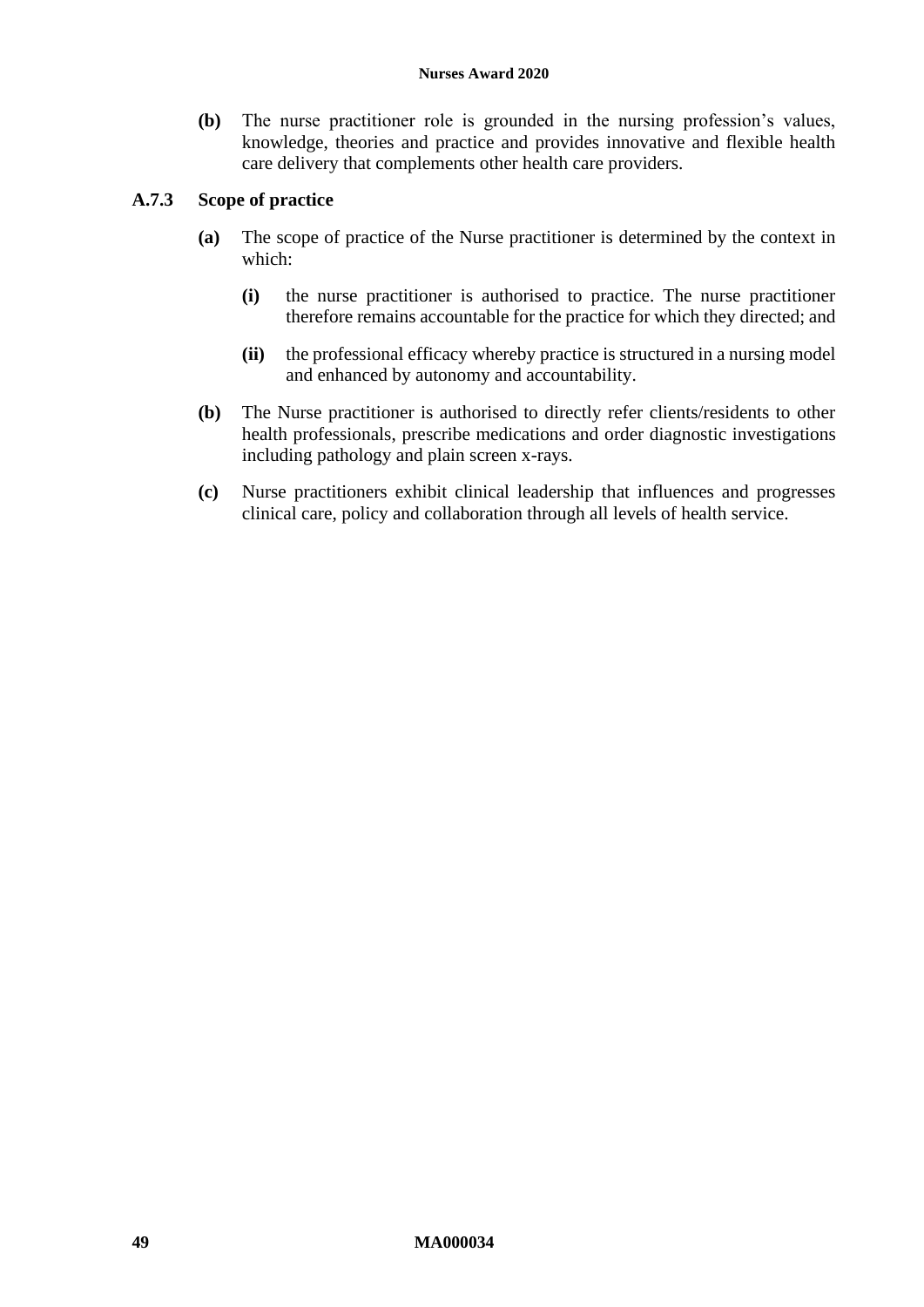# <span id="page-49-1"></span><span id="page-49-0"></span>**Schedule B—Summary of Hourly Rates of Pay**

# **B.1 Nursing assistant**

|                                                                               | <b>Minimum</b> |                    | <b>Monday to Friday</b> |                          | Sunday | <b>Public</b> |
|-------------------------------------------------------------------------------|----------------|--------------------|-------------------------|--------------------------|--------|---------------|
|                                                                               | hourly<br>rate | Afternoon<br>shift | <b>Night</b><br>shift   |                          |        | holiday       |
|                                                                               |                |                    |                         | % of minimum hourly rate |        |               |
|                                                                               | 100%           | 112.5%             | 115%                    | 150%                     | 175%   | 200%          |
|                                                                               | \$             | \$                 | \$                      | \$                       | \$     | \$            |
| $\vert$ 1st year                                                              | 22.19          | 24.96              | 25.52                   | 33.29                    | 38.83  | 44.38         |
| 2nd year                                                                      | 22.56          | 25.38              | 25.94                   | 33.84                    | 39.48  | 45.12         |
| 3rd year and<br>thereafter                                                    | 22.93          | 25.80              | 26.37                   | 34.40                    | 40.13  | 45.86         |
| Experienced (the<br>holder of a<br>relevant certificate<br>III qualification) | 23.67          | 26.63              | 27.22                   | 35.51                    | 41.42  | 47.34         |

## **B.1.1 Full-time and part-time employees—ordinary and penalty rates**

## **B.1.2 Full-time and part-time employees—overtime rates**

|                                                                            | <b>Monday to Saturday</b> |                          | <b>Sunday</b> | <b>Public</b> |
|----------------------------------------------------------------------------|---------------------------|--------------------------|---------------|---------------|
|                                                                            | <b>First 2 hours</b>      | <b>After 2 hours</b>     |               | holiday       |
|                                                                            |                           | % of minimum hourly rate |               |               |
|                                                                            | 150%                      | 200%                     | 200%          | 250%          |
|                                                                            | \$                        | \$                       | \$            | \$            |
| 1st year                                                                   | 33.29                     | 44.38                    | 44.38         | 55.48         |
| 2nd year                                                                   | 33.84                     | 45.12                    | 45.12         | 56.40         |
| 3rd year and thereafter                                                    | 34.40                     | 45.86                    | 45.86         | 57.33         |
| Experienced (the holder<br>of a relevant certificate<br>III qualification) | 35.51                     | 47.34                    | 47.34         | 59.18         |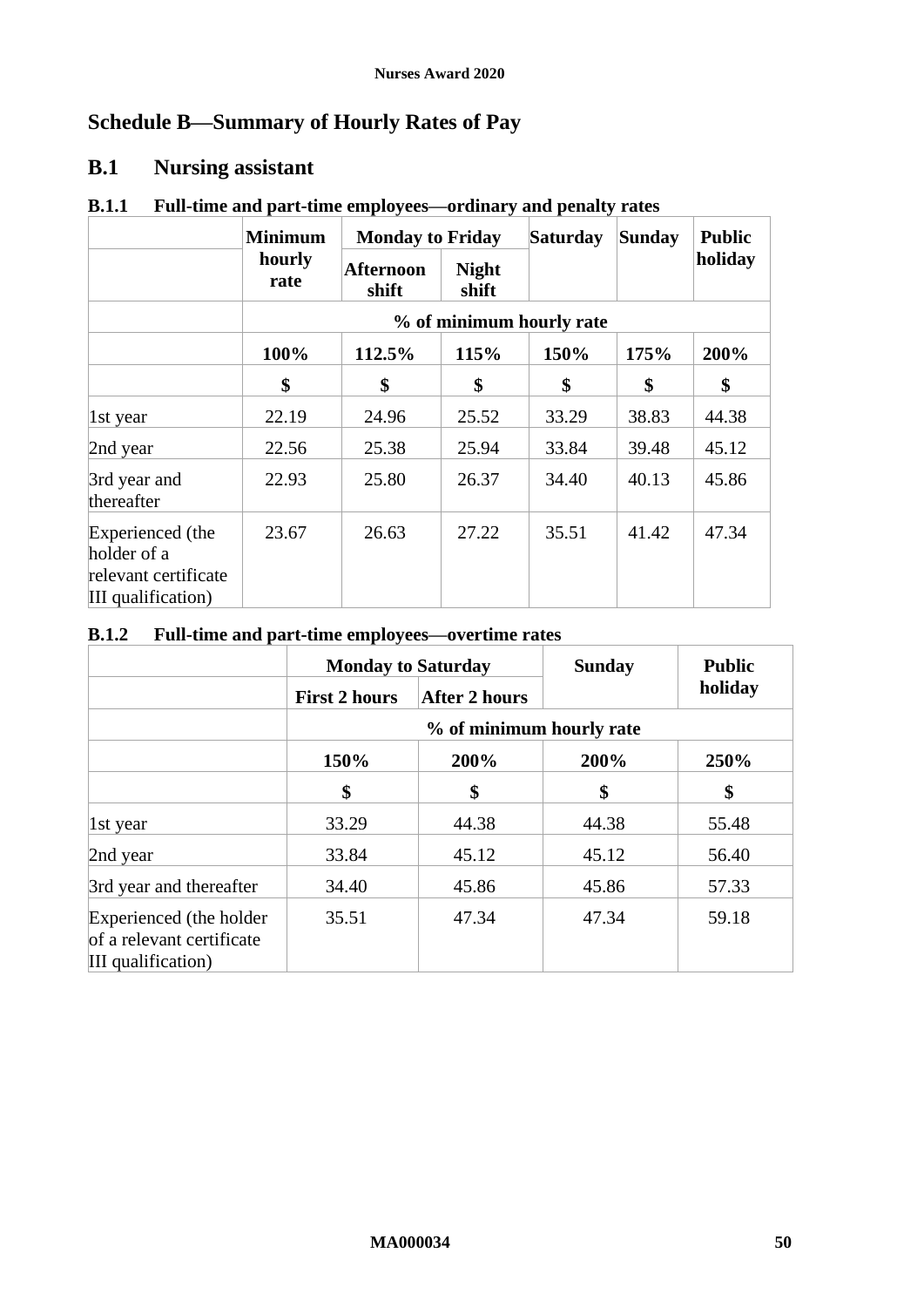|                                                                               | Casual         | <b>Monday to Friday</b>  |                       | <b>Saturday</b> | Sunday                                 | <b>Public</b> |
|-------------------------------------------------------------------------------|----------------|--------------------------|-----------------------|-----------------|----------------------------------------|---------------|
|                                                                               | hourly<br>rate | Afternoon<br>shift       | <b>Night</b><br>shift |                 |                                        | holiday       |
|                                                                               |                | % of minimum hourly rate |                       |                 | $%$ of casual hourly rate <sup>1</sup> |               |
|                                                                               | 125%           | 137.5%                   | 140%                  | 150%            | 175%                                   | 200%          |
|                                                                               | \$             | \$                       | \$                    | \$              | \$                                     | \$            |
| 1st year                                                                      | 27.74          | 30.51                    | 31.07                 | 41.61           | 48.55                                  | 55.48         |
| 2nd year                                                                      | 28.20          | 31.02                    | 31.58                 | 42.30           | 49.35                                  | 56.40         |
| 3rd year and<br>thereafter                                                    | 28.66          | 31.53                    | 32.10                 | 42.99           | 50.16                                  | 57.32         |
| Experienced (the<br>holder of a<br>relevant certificate<br>III qualification) | 29.59          | 32.55                    | 33.14                 | 44.39           | 51.78                                  | 59.18         |

**B.1.3 Casual employees—ordinary and penalty rates**

<sup>1</sup> The [casual hourly rate](#page-2-3) is defined in clause [2](#page-2-4)—[Definitions.](#page-2-4)

# **B.2 Enrolled nurses**

# **B.2.1 Full-time and part-time employees—ordinary and penalty rates**

|                               | <b>Minimum</b> | <b>Monday to Friday</b> |                              | <b>Saturday</b> | <b>Sunday</b> | <b>Public</b> |  |
|-------------------------------|----------------|-------------------------|------------------------------|-----------------|---------------|---------------|--|
|                               | hourly<br>rate | shift                   | <b>Afternoon</b> Night shift |                 |               | holiday       |  |
|                               |                |                         | % of minimum hourly rate     |                 |               |               |  |
|                               | 100%           | 112.5%                  | 115%                         | 150%            | 175%          | 200%          |  |
|                               | \$             | \$                      | \$                           | \$              | \$            | \$            |  |
| <b>Student enrolled nurse</b> |                |                         |                              |                 |               |               |  |
| Less than 21 years            | 20.54          | 23.11                   | 23.62                        | 30.81           | 35.95         | 41.08         |  |
| 21 years and over             | 21.62          | 24.32                   | 24.86                        | 32.43           | 37.84         | 43.24         |  |
| <b>Enrolled nurse</b>         |                |                         |                              |                 |               |               |  |
| Pay point 1                   | 24.11          | 27.12                   | 27.73                        | 36.17           | 42.19         | 48.22         |  |
| Pay point 2                   | 24.43          | 27.48                   | 28.09                        | 36.65           | 42.75         | 48.86         |  |
| Pay point 3                   | 24.75          | 27.84                   | 28.46                        | 37.13           | 43.31         | 49.50         |  |
| Pay point 4                   | 25.11          | 28.25                   | 28.88                        | 37.67           | 43.94         | 50.22         |  |
| Pay point 5                   | 25.36          | 28.53                   | 29.16                        | 38.04           | 44.38         | 50.72         |  |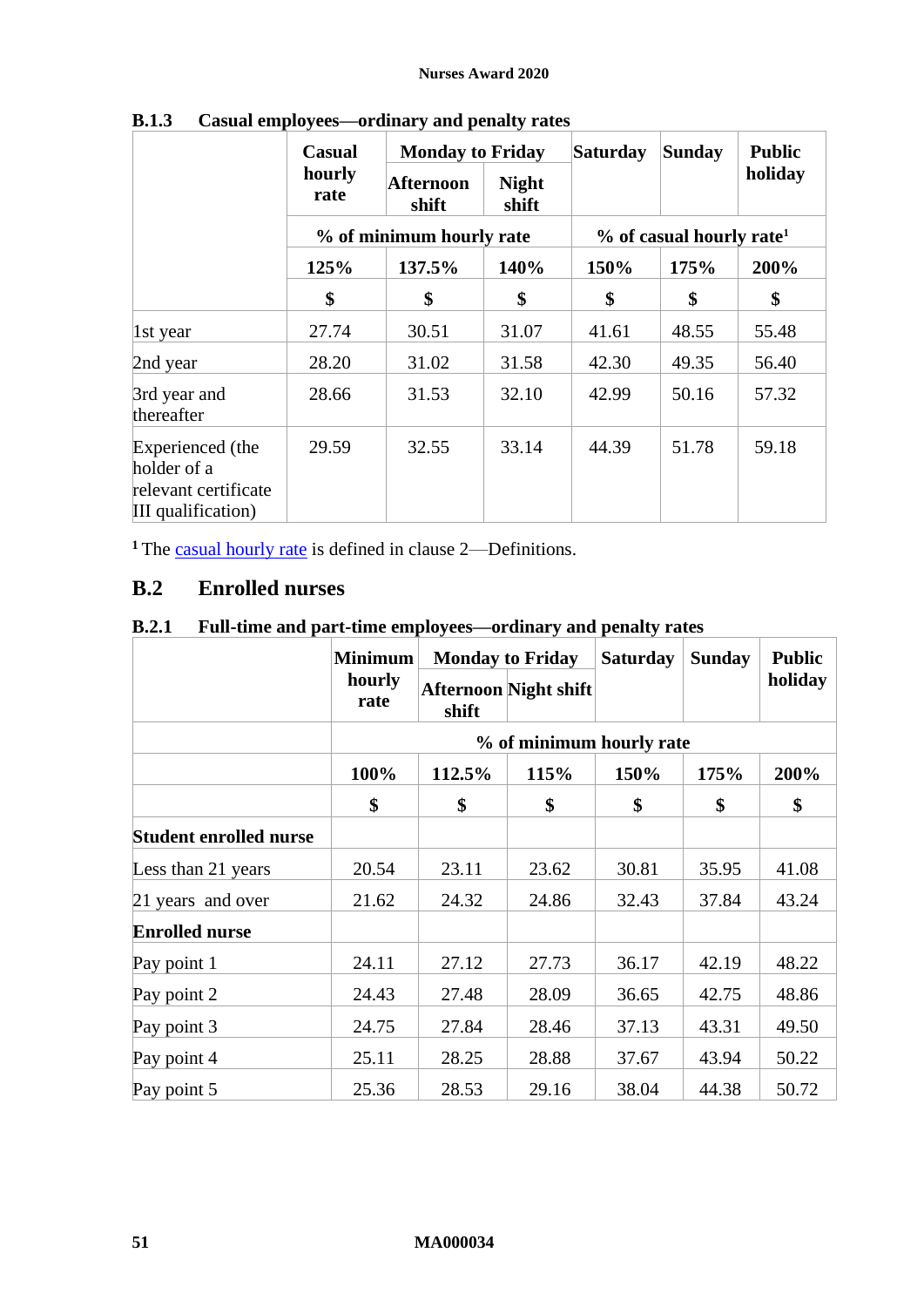|                                  |                      | <b>Monday to Saturday</b> |       | <b>Public</b> |  |
|----------------------------------|----------------------|---------------------------|-------|---------------|--|
|                                  | <b>First 2 hours</b> | <b>After 2 hours</b>      |       | holiday       |  |
|                                  |                      | % of minimum hourly rate  |       |               |  |
|                                  | 150%                 | 200%                      | 200%  | 250%          |  |
|                                  | \$                   | \$                        | \$    | \$            |  |
| <b>Student enrolled</b><br>nurse |                      |                           |       |               |  |
| Less than 21 years               | 30.81                | 41.08                     | 41.08 | 51.35         |  |
| 21 years and over                | 32.43                | 43.24                     | 43.24 | 54.05         |  |
| <b>Enrolled nurse</b>            |                      |                           |       |               |  |
| Pay point 1                      | 36.17                | 48.22                     | 48.22 | 60.28         |  |
| Pay point 2                      | 36.65                | 48.86                     | 48.86 | 61.08         |  |
| Pay point 3                      | 37.13                | 49.50                     | 49.50 | 61.88         |  |
| Pay point 4                      | 37.67                | 50.22                     | 50.22 | 62.78         |  |
| Pay point 5                      | 38.04                | 50.72                     | 50.72 | 63.40         |  |

**B.2.2 Full-time and part-time employees—overtime rates**

# **B.2.3 Casual employees—ordinary and penalty rates**

|                                  | <b>Casual</b>  |                           | <b>Monday to Friday</b><br><b>Saturday</b> |       | <b>Sunday</b>                        | <b>Public</b> |
|----------------------------------|----------------|---------------------------|--------------------------------------------|-------|--------------------------------------|---------------|
|                                  | hourly<br>rate | <b>Afternoon</b><br>shift | Night shift                                |       |                                      | holiday       |
|                                  |                | % of minimum hourly rate  |                                            |       | % of casual hourly rate <sup>1</sup> |               |
|                                  | 125%           | 137.5%                    | 140%                                       | 150%  | 175%                                 | 200%          |
|                                  | \$             | \$                        | \$                                         | \$    | \$                                   | \$            |
| <b>Student enrolled</b><br>nurse |                |                           |                                            |       |                                      |               |
| Less than 21 years               | 25.68          | 28.24                     | 28.76                                      | 38.52 | 44.94                                | 51.36         |
| 21 years and over                | 27.03          | 29.73                     | 30.27                                      | 40.55 | 47.30                                | 54.06         |
| <b>Enrolled nurse</b>            |                |                           |                                            |       |                                      |               |
| Pay point 1                      | 30.14          | 33.15                     | 33.75                                      | 45.21 | 52.75                                | 60.28         |
| Pay point 2                      | 30.54          | 33.59                     | 34.20                                      | 45.81 | 53.45                                | 61.08         |
| Pay point 3                      | 30.94          | 34.03                     | 34.65                                      | 46.41 | 54.15                                | 61.88         |
| Pay point 4                      | 31.39          | 34.53                     | 35.15                                      | 47.09 | 54.93                                | 62.78         |
| Pay point 5                      | 31.70          | 34.87                     | 35.50                                      | 47.55 | 55.48                                | 63.40         |

<sup>1</sup> The [casual hourly rate](#page-2-3) is defined in clause [2](#page-2-4)—[Definitions.](#page-2-4)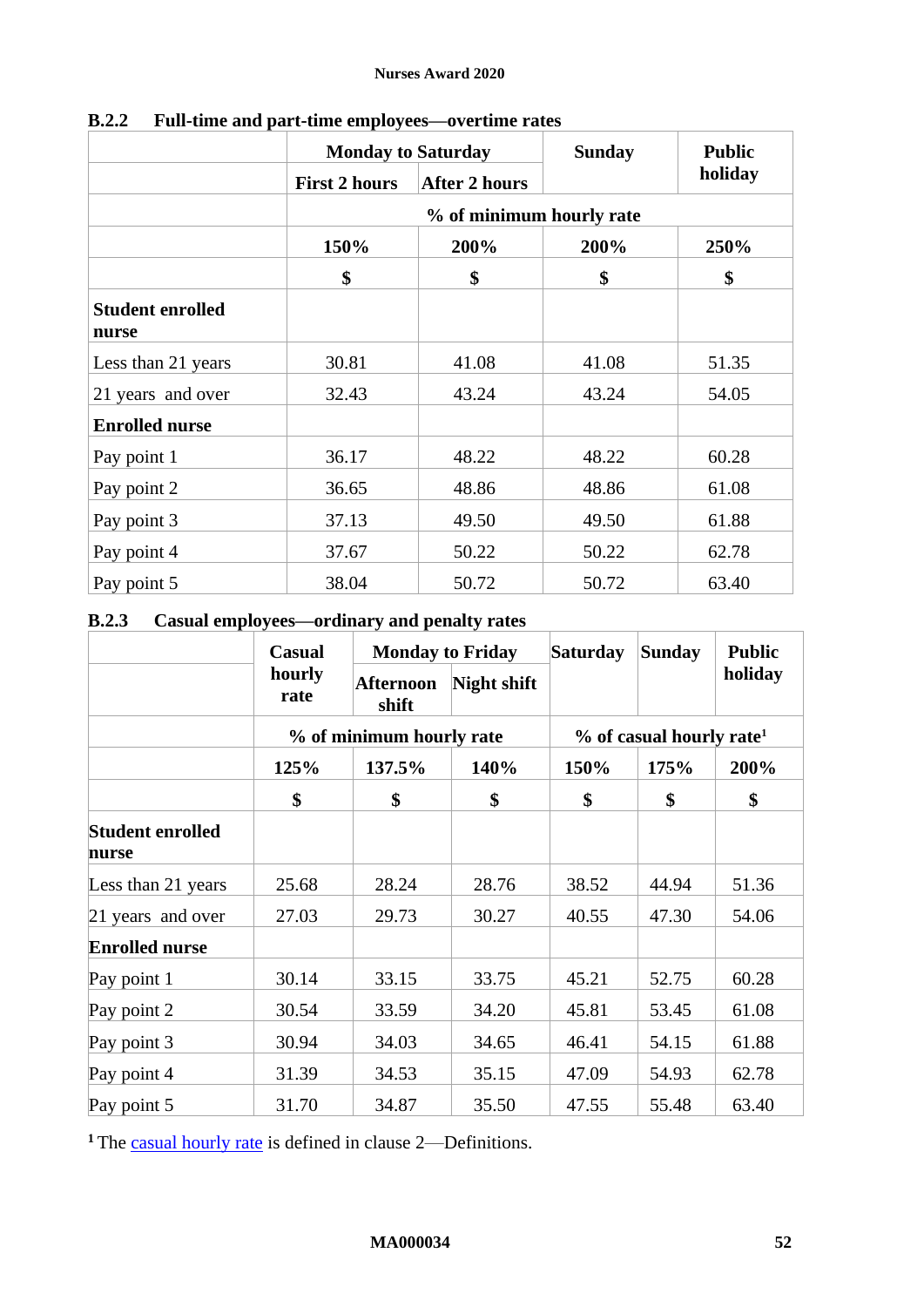# **B.3 Registered nurses**

|                                        | <b>Minimum</b> | <b>Monday to Friday</b>   |                       | <b>Saturday</b>          | Sunday | <b>Public</b> |
|----------------------------------------|----------------|---------------------------|-----------------------|--------------------------|--------|---------------|
|                                        | hourly<br>rate | <b>Afternoon</b><br>shift | <b>Night</b><br>shift |                          |        | holiday       |
|                                        |                |                           |                       | % of minimum hourly rate |        |               |
|                                        | 100%           | 112.5%                    | 115%                  | 150%                     | 175%   | 200%          |
|                                        | \$             | \$                        | \$                    | \$                       | \$     | \$            |
| <b>Registered nurse-</b><br>level 1    |                |                           |                       |                          |        |               |
| Pay point 1                            | 25.79          | 29.01                     | 29.66                 | 38.69                    | 45.13  | 51.58         |
| Pay point 2                            | 26.32          | 29.61                     | 30.27                 | 39.48                    | 46.06  | 52.64         |
| Pay point 3                            | 26.97          | 30.34                     | 31.02                 | 40.46                    | 47.20  | 53.94         |
| Pay point 4                            | 27.68          | 31.14                     | 31.83                 | 41.52                    | 48.44  | 55.36         |
| Pay point 5                            | 28.53          | 32.10                     | 32.81                 | 42.80                    | 49.93  | 57.06         |
| Pay point 6                            | 29.36          | 33.03                     | 33.76                 | 44.04                    | 51.38  | 58.72         |
| Pay point 7                            | 30.21          | 33.99                     | 34.74                 | 45.32                    | 52.87  | 60.42         |
| Pay point 8 and<br>thereafter          | 30.99          | 34.86                     | 35.64                 | 46.49                    | 54.23  | 61.98         |
| <b>Registered nurse-</b><br>level 2    |                |                           |                       |                          |        |               |
| Pay point 1                            | 31.82          | 35.80                     | 36.59                 | 47.73                    | 55.69  | 63.64         |
| Pay point 2                            | 32.32          | 36.36                     | 37.17                 | 48.48                    | 56.56  | 64.64         |
| Pay point 3                            | 32.88          | 36.99                     | 37.81                 | 49.32                    | 57.54  | 65.76         |
| Pay point 4 and<br>thereafter          | 33.42          | 37.60                     | 38.43                 | 50.13                    | 58.49  | 66.84         |
| <b>Registered nurse-</b><br>level 3    |                |                           |                       |                          |        |               |
| Pay point 1                            | 34.50          | 38.81                     | 39.68                 | 51.75                    | 60.38  | 69.00         |
| Pay point 2                            | 35.13          | 39.52                     | 40.40                 | 52.70                    | 61.48  | 70.26         |
| Pay point 3                            | 35.74          | 40.21                     | 41.10                 | 53.61                    | 62.55  | 71.48         |
| Pay point 4 and<br>thereafter          | 36.38          | 40.93                     | 41.84                 | 54.57                    | 63.67  | 72.76         |
| <b>Registered nurse-</b><br>level $41$ |                |                           |                       |                          |        |               |
| Grade 1                                | 39.38          |                           |                       | 59.07                    | 68.92  | 78.76         |

## **B.3.1 Full-time and part-time employees—ordinary and penalty rates**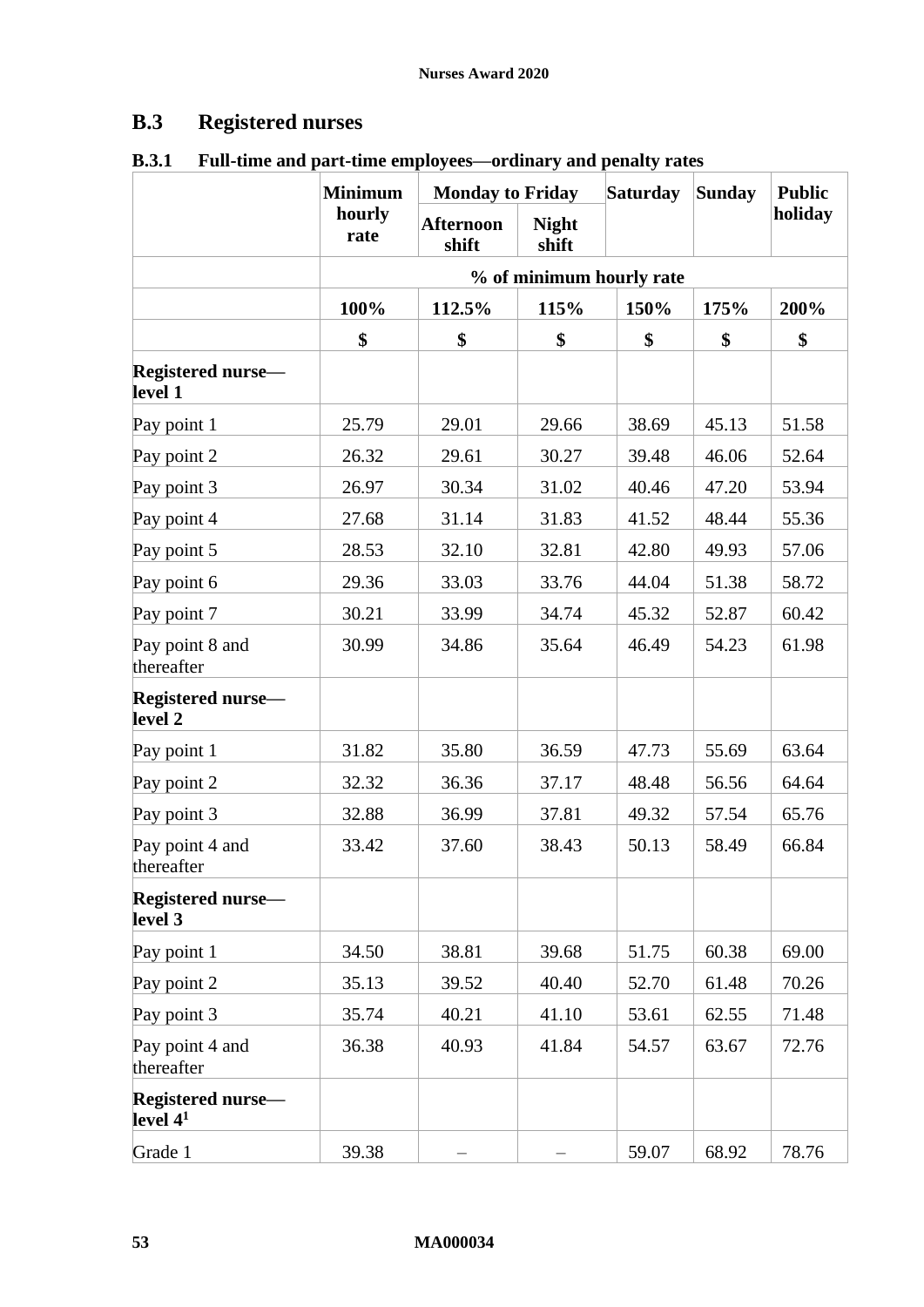|                                         | <b>Minimum</b> |                           | <b>Monday to Friday</b> |                          | Sunday | <b>Public</b> |  |
|-----------------------------------------|----------------|---------------------------|-------------------------|--------------------------|--------|---------------|--|
|                                         | hourly<br>rate | <b>Afternoon</b><br>shift | <b>Night</b><br>shift   |                          |        | holiday       |  |
|                                         |                |                           |                         | % of minimum hourly rate |        |               |  |
|                                         | 100%           | 112.5%                    | 115%                    | 150%                     | 175%   | 200%          |  |
|                                         | \$             | \$                        | \$                      | \$                       | \$     | \$            |  |
| Grade 2                                 | 42.20          |                           |                         | 63.30                    | 73.85  | 84.40         |  |
| Grade 3                                 | 44.66          |                           |                         | 66.99                    | 78.16  | 89.32         |  |
| <b>Registered nurse-</b><br>level $5^1$ |                |                           |                         |                          |        |               |  |
| Grade 1                                 | 39.73          |                           |                         | 59.60                    | 69.53  | 79.46         |  |
| Grade 2                                 | 41.84          |                           |                         | 62.76                    | 73.22  | 83.68         |  |
| Grade 3                                 | 44.66          |                           |                         | 66.99                    | 78.16  | 89.32         |  |
| Grade 4                                 | 47.44          |                           |                         | 71.16                    | 83.02  | 94.88         |  |
| Grade 5                                 | 52.33          |                           |                         | 78.50                    | 91.58  | 104.66        |  |
| Grade 6                                 | 57.25          |                           |                         | 85.88                    | 100.19 | 114.50        |  |
| <b>Minimum entry rates</b>              |                |                           |                         |                          |        |               |  |
| 4 year degree                           | 26.93          | 30.30                     | 30.97                   | 40.40                    | 47.13  | 53.86         |  |
| Masters degree                          | 27.86          | 31.34                     | 32.04                   | 41.79                    | 48.76  | 55.72         |  |

**<sup>1</sup>** Shiftwork loadings do not apply to Registered nurse levels 4 and 5 in accordance with clause [20.2\(e\).](#page-25-6)

# **B.3.2 Full-time and part-time employees—overtime rates**

|                                     | <b>Monday to Saturday</b> |                          | <b>Sunday</b> | <b>Public</b> |  |
|-------------------------------------|---------------------------|--------------------------|---------------|---------------|--|
|                                     | <b>First 2 hours</b>      | <b>After 2 hours</b>     |               | holiday       |  |
|                                     |                           | % of minimum hourly rate |               |               |  |
|                                     | 150%                      | 200%                     | 200%          | 250%          |  |
|                                     | \$                        | \$                       | \$            | \$            |  |
| <b>Registered nurse—</b><br>level 1 |                           |                          |               |               |  |
| Pay point 1                         | 38.69                     | 51.58                    | 51.58         | 64.48         |  |
| Pay point 2                         | 39.48                     | 52.64                    | 52.64         | 65.80         |  |
| Pay point 3                         | 40.46                     | 53.94                    | 53.94         | 67.43         |  |
| Pay point 4                         | 41.52                     | 55.36                    | 55.36         | 69.20         |  |
| Pay point 5                         | 42.80                     | 57.06                    | 57.06         | 71.33         |  |
| Pay point 6                         | 44.04                     | 58.72                    | 58.72         | 73.40         |  |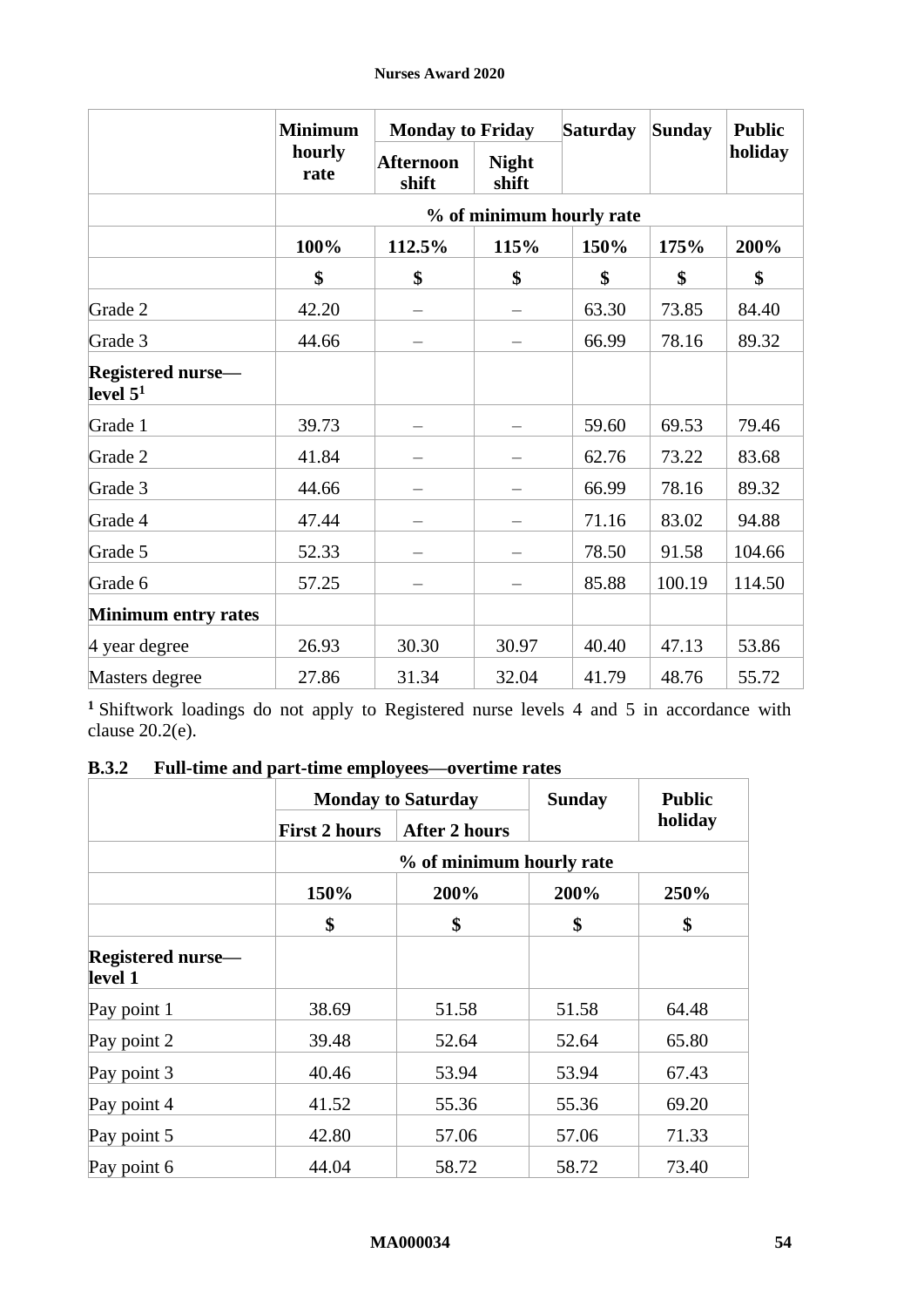|                                        |                      | <b>Monday to Saturday</b> | <b>Sunday</b> | <b>Public</b> |  |  |  |  |  |
|----------------------------------------|----------------------|---------------------------|---------------|---------------|--|--|--|--|--|
|                                        | <b>First 2 hours</b> | <b>After 2 hours</b>      |               | holiday       |  |  |  |  |  |
|                                        |                      | % of minimum hourly rate  |               |               |  |  |  |  |  |
|                                        | 150%                 | 200%                      | 200%          | 250%          |  |  |  |  |  |
|                                        | \$                   | \$                        | \$            | \$            |  |  |  |  |  |
| Pay point 7                            | 45.32                | 60.42                     | 60.42         | 75.53         |  |  |  |  |  |
| Pay point 8 and<br>thereafter          | 46.49                | 61.98                     | 61.98         | 77.48         |  |  |  |  |  |
| <b>Registered nurse-</b><br>level 2    |                      |                           |               |               |  |  |  |  |  |
| Pay point 1                            | 47.73                | 63.64                     | 63.64         | 79.55         |  |  |  |  |  |
| Pay point 2                            | 48.48                | 64.64                     | 64.64         | 80.80         |  |  |  |  |  |
| Pay point 3                            | 49.32                | 65.76                     | 65.76         | 82.20         |  |  |  |  |  |
| Pay point 4 and<br>thereafter          | 50.13                | 66.84                     | 66.84         | 83.55         |  |  |  |  |  |
| <b>Registered nurse-</b><br>level 3    |                      |                           |               |               |  |  |  |  |  |
| Pay point 1                            | 51.75                | 69.00                     | 69.00         | 86.25         |  |  |  |  |  |
| Pay point 2                            | 52.70                | 70.26                     | 70.26         | 87.83         |  |  |  |  |  |
| Pay point 3                            | 53.61                | 71.48                     | 71.48         | 89.35         |  |  |  |  |  |
| Pay point 4 and<br>thereafter          | 54.57                | 72.76                     | 72.76         | 90.95         |  |  |  |  |  |
| <b>Registered nurse-</b><br>level $41$ |                      |                           |               |               |  |  |  |  |  |
| <b>Registered nurse-</b><br>level $51$ |                      |                           |               |               |  |  |  |  |  |
| <b>Minimum entry rates</b>             |                      |                           |               |               |  |  |  |  |  |
| 4 year degree                          | 40.40                | 53.86                     | 53.86         | 67.33         |  |  |  |  |  |
| Masters degree                         | 41.79                | 55.72                     | 55.72         | 69.65         |  |  |  |  |  |

**<sup>1</sup>** Overtime rates do not apply to Registered nurse levels 4 and 5 in accordance with clause [19.1\(b\).](#page-21-6)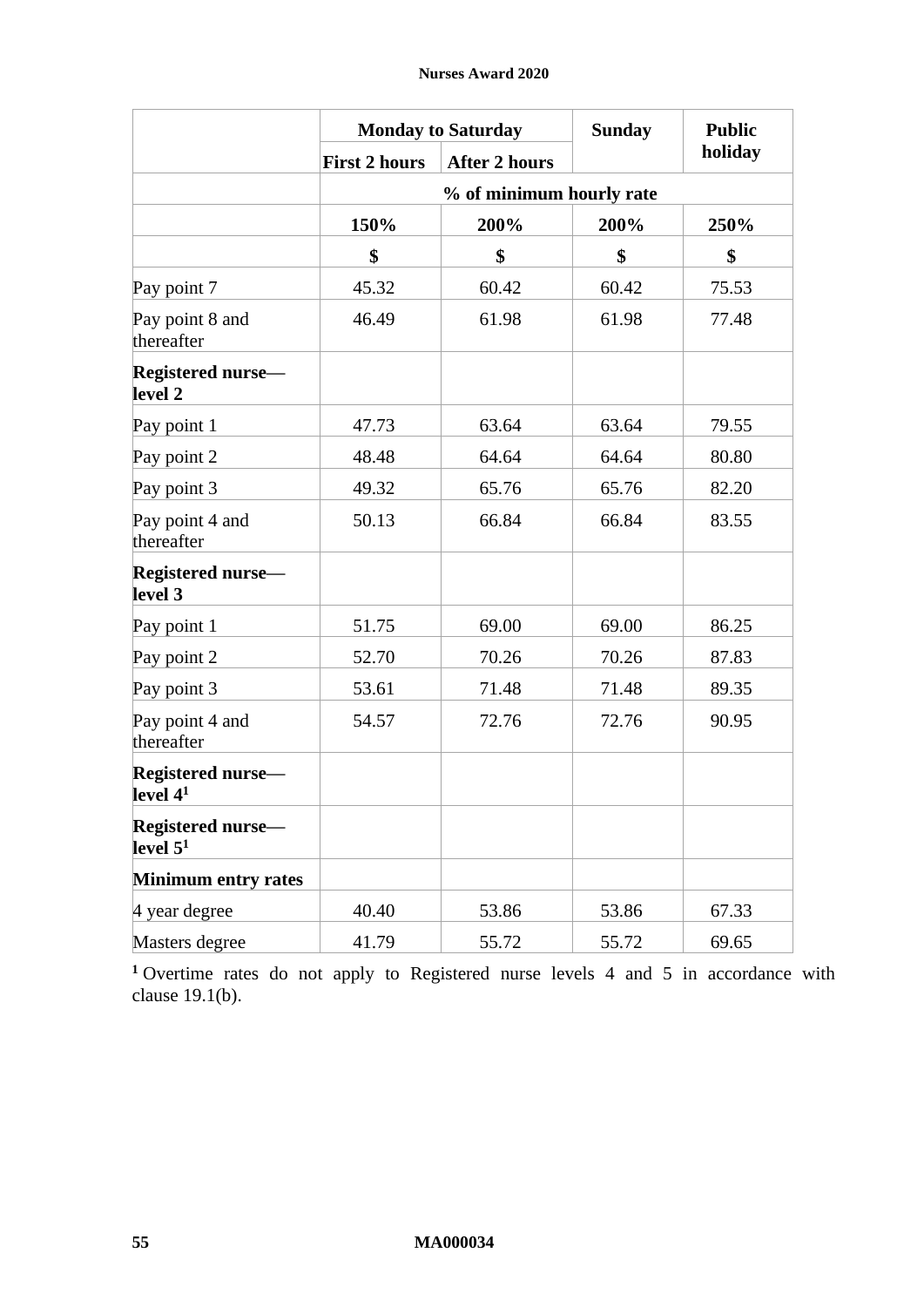|                                        | Casual         | <b>Monday to Friday</b>   |                       | <b>Saturday</b> | <b>Sunday</b>                        | <b>Public</b> |
|----------------------------------------|----------------|---------------------------|-----------------------|-----------------|--------------------------------------|---------------|
|                                        | hourly<br>rate | <b>Afternoon</b><br>shift | <b>Night</b><br>shift |                 |                                      | holiday       |
|                                        |                | % of minimum hourly rate  |                       |                 | % of casual hourly rate <sup>1</sup> |               |
|                                        | 125%           | 137.5%                    | 140%                  | 150%            | 175%                                 | 200%          |
|                                        | \$             | \$                        | \$                    | \$              | \$                                   | \$            |
| <b>Registered nurse-</b><br>level 1    |                |                           |                       |                 |                                      |               |
| Pay point 1                            | 32.24          | 35.46                     | 36.11                 | 48.36           | 56.42                                | 64.48         |
| Pay point 2                            | 32.90          | 36.19                     | 36.85                 | 49.35           | 57.58                                | 65.80         |
| Pay point 3                            | 33.71          | 37.08                     | 37.76                 | 50.57           | 58.99                                | 67.42         |
| Pay point 4                            | 34.60          | 38.06                     | 38.75                 | 51.90           | 60.55                                | 69.20         |
| Pay point 5                            | 35.66          | 39.23                     | 39.94                 | 53.49           | 62.41                                | 71.32         |
| Pay point 6                            | 36.70          | 40.37                     | 41.10                 | 55.05           | 64.23                                | 73.40         |
| Pay point 7                            | 37.76          | 41.54                     | 42.29                 | 56.64           | 66.08                                | 75.52         |
| Pay point 8 and<br>thereafter          | 38.74          | 42.61                     | 43.39                 | 58.11           | 67.80                                | 77.48         |
| <b>Registered nurse-</b><br>level 2    |                |                           |                       |                 |                                      |               |
| Pay point 1                            | 39.78          | 43.75                     | 44.55                 | 59.67           | 69.62                                | 79.56         |
| Pay point 2                            | 40.40          | 44.44                     | 45.25                 | 60.60           | 70.70                                | 80.80         |
| Pay point 3                            | 41.10          | 45.21                     | 46.03                 | 61.65           | 71.93                                | 82.20         |
| Pay point 4 and<br>thereafter          | 41.78          | 45.95                     | 46.79                 | 62.67           | 73.12                                | 83.56         |
| <b>Registered nurse</b> —<br>level 3   |                |                           |                       |                 |                                      |               |
| Pay point 1                            | 43.13          | 47.44                     | 48.30                 | 64.70           | 75.48                                | 86.26         |
| Pay point 2                            | 43.91          | 48.30                     | 49.18                 | 65.87           | 76.84                                | 87.82         |
| Pay point 3                            | 44.68          | 49.14                     | 50.04                 | 67.02           | 78.19                                | 89.36         |
| Pay point 4 and<br>thereafter          | 45.48          | 50.02                     | 50.93                 | 68.22           | 79.59                                | 90.96         |
| <b>Registered nurse-</b><br>level $41$ |                |                           |                       |                 |                                      |               |
| Grade 1                                | 49.23          |                           |                       | 73.85           | 86.15                                | 98.46         |
| Grade 2                                | 52.75          |                           |                       | 79.13           | 92.31                                | 105.50        |
| Grade 3                                | 55.83          |                           |                       | 83.75           | 97.70                                | 111.66        |

**B.3.3 Casual employees—ordinary and penalty rates**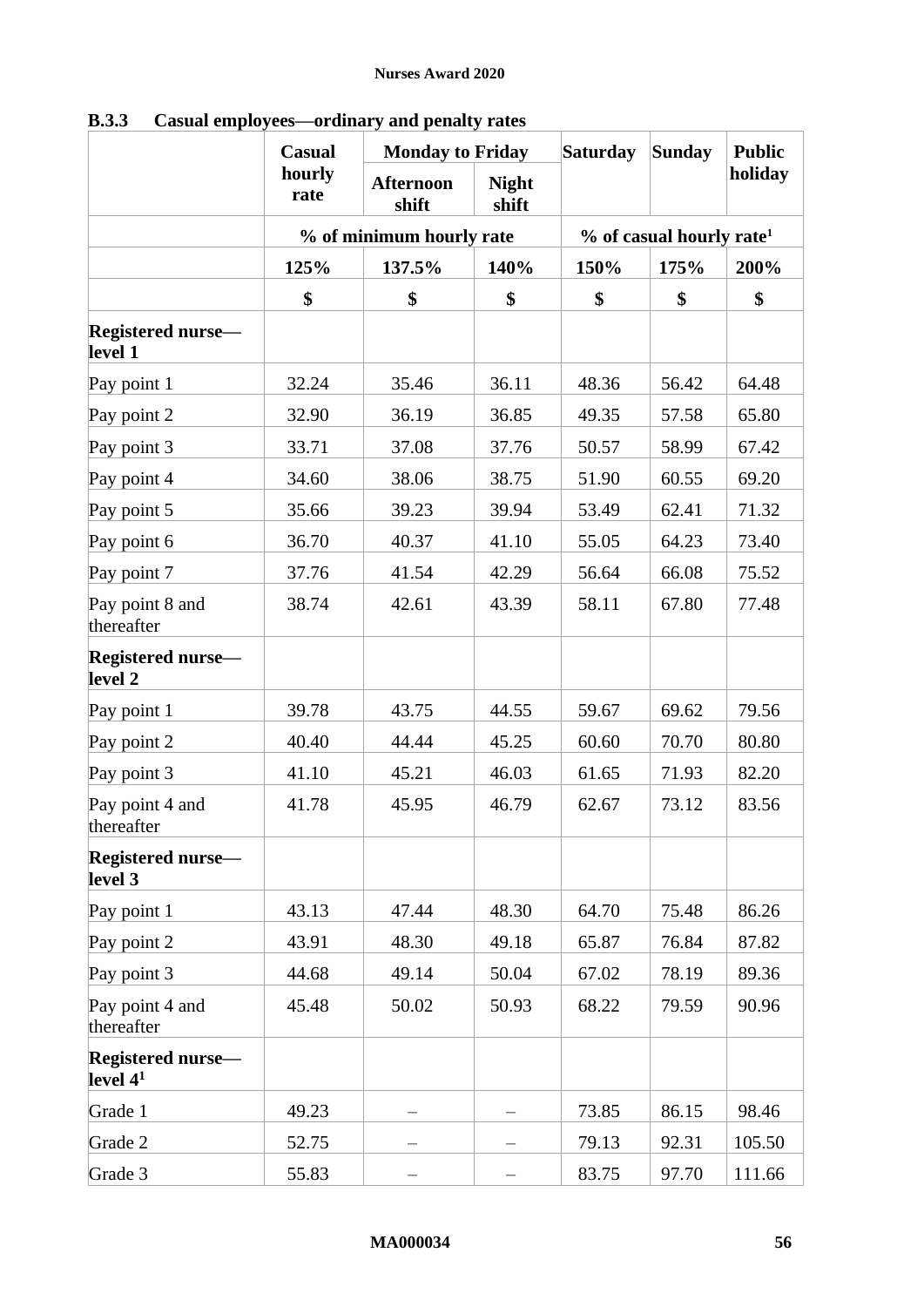|                                         | <b>Casual</b>  | <b>Monday to Friday</b>   |                       | <b>Saturday</b> | <b>Sunday</b>                        | <b>Public</b> |  |
|-----------------------------------------|----------------|---------------------------|-----------------------|-----------------|--------------------------------------|---------------|--|
|                                         | hourly<br>rate | <b>Afternoon</b><br>shift | <b>Night</b><br>shift |                 |                                      | holiday       |  |
|                                         |                | % of minimum hourly rate  |                       |                 | % of casual hourly rate <sup>1</sup> |               |  |
|                                         | 125%           | 137.5%                    | 140%                  | 150%            | 175%                                 | 200%          |  |
|                                         | \$             | \$                        | \$                    | \$              | \$                                   | \$            |  |
| <b>Registered nurse</b> —<br>level $52$ |                |                           |                       |                 |                                      |               |  |
| Grade 1                                 | 49.66          |                           |                       | 74.49           | 86.91                                | 99.32         |  |
| Grade 2                                 | 52.30          |                           |                       | 78.45           | 91.53                                | 104.60        |  |
| Grade 3                                 | 55.83          |                           |                       | 83.75           | 97.70                                | 111.66        |  |
| Grade 4                                 | 59.30          |                           |                       | 88.95           | 103.78                               | 118.60        |  |
| Grade 5                                 | 65.41          |                           |                       | 98.12           | 114.47                               | 130.82        |  |
| Grade 6                                 | 71.56          |                           |                       | 107.34          | 125.23                               | 143.12        |  |
| <b>Minimum entry</b><br>rates           |                |                           |                       |                 |                                      |               |  |
| 4 year degree                           | 33.66          | 37.03                     | 37.70                 | 50.49           | 58.91                                | 67.32         |  |
| Masters degree                          | 34.83          | 38.31                     | 39.00                 | 52.25           | 60.95                                | 69.66         |  |

<sup>1</sup> The [casual hourly rate](#page-2-3) is defined in clause [2](#page-2-4)—[Definitions](#page-2-4).

**<sup>2</sup>** Shiftwork loadings do not apply to Registered nurse levels 4 and 5 in accordance with clause [20.2\(e\).](#page-25-6)

# **B.4 Nurse practitioner**

# **B.4.1 Full-time and part-time employees—ordinary and penalty rates**

|          | <b>Minimum</b> | <b>Monday to Friday</b><br>hourly<br>Night shift<br><b>Afternoon</b><br>rate<br>shift |       | <b>Saturday</b> | <b>Sunday</b> | <b>Public</b> |  |  |
|----------|----------------|---------------------------------------------------------------------------------------|-------|-----------------|---------------|---------------|--|--|
|          |                |                                                                                       |       |                 |               | holiday       |  |  |
|          |                | % of minimum hourly rate                                                              |       |                 |               |               |  |  |
|          | 100%           | 112.5%                                                                                | 115%  | 150%            | 175%          | 200%          |  |  |
|          | \$             | \$                                                                                    | \$    | \$              | \$            | \$            |  |  |
| 1st year | 39.70          | 44.66                                                                                 | 45.66 | 59.55           | 69.48         | 79.40         |  |  |
| 2nd year | 40.88          | 45.99                                                                                 | 47.01 | 61.32           | 71.54         | 81.76         |  |  |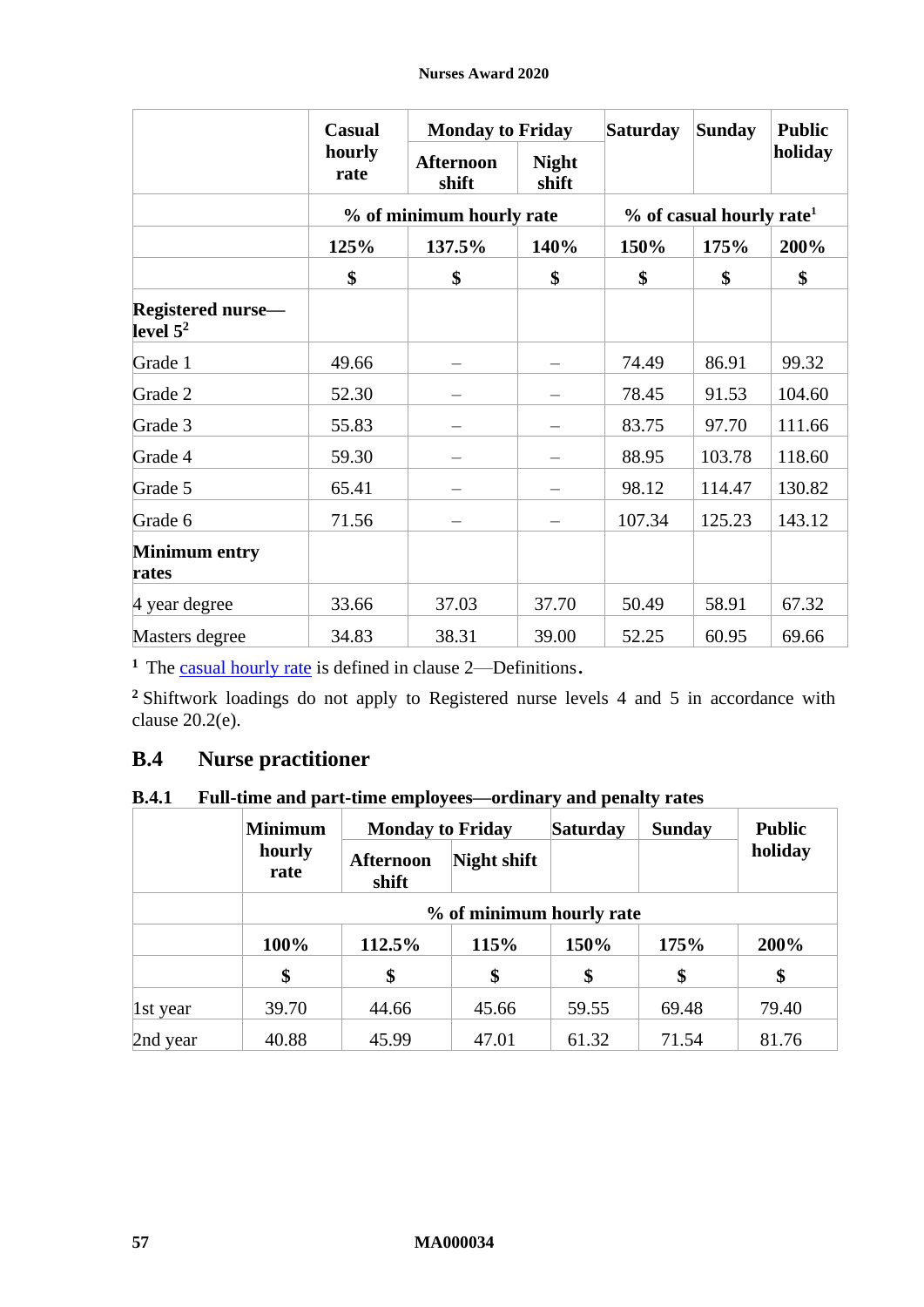|          | <b>Monday to Saturday</b> |                          | <b>Sunday</b> | <b>Public</b> |  |  |  |  |
|----------|---------------------------|--------------------------|---------------|---------------|--|--|--|--|
|          | <b>First 2 hours</b>      | <b>After 2 hours</b>     |               | holiday       |  |  |  |  |
|          |                           | % of minimum hourly rate |               |               |  |  |  |  |
|          | 150%                      | 200%                     | 200%          | 250%          |  |  |  |  |
|          | \$                        | \$                       | \$            | \$            |  |  |  |  |
| 1st year | 59.55                     | 79.40                    | 79.40         | 99.25         |  |  |  |  |
| 2nd year | 61.32                     | 81.76                    | 81.76         | 102.20        |  |  |  |  |

## **B.4.2 Full-time and part-time employees—overtime rates**

# **B.4.3 Casual employees—ordinary and penalty rates**

|          | Casual         | <b>Monday to Friday</b>   |                       | <b>Saturday</b> | <b>Sunday</b>                           | <b>Public</b> |  |
|----------|----------------|---------------------------|-----------------------|-----------------|-----------------------------------------|---------------|--|
|          | hourly<br>rate | <b>Afternoon</b><br>shift | <b>Night</b><br>shift |                 |                                         | holiday       |  |
|          |                | % of minimum hourly rate  |                       |                 | $\%$ of casual hourly rate <sup>1</sup> |               |  |
|          | 125%           | 137.5%                    | 140%                  | 150%            | 175%                                    | 200%          |  |
|          | \$             | \$                        | \$                    | \$              | \$                                      | \$            |  |
| 1st year | 49.63          | 54.59                     | 55.58                 | 74.45           | 86.85                                   | 99.26         |  |
| 2nd year | 51.10          | 56.21                     | 57.23                 | 76.65           | 89.43                                   | 102.20        |  |

<sup>1</sup> The [casual hourly rate](#page-2-3) is defined in clause [2](#page-2-4)—[Definitions.](#page-2-4)

# **B.5 Occupational health nurse**

## **B.5.1 Full-time and part-time employees—ordinary and penalty rates**

|                                          | <b>Minimum</b> |                    | <b>Monday to Friday</b><br><b>Saturday</b> |                          | Sunday | <b>Public</b> |
|------------------------------------------|----------------|--------------------|--------------------------------------------|--------------------------|--------|---------------|
|                                          | hourly<br>rate | Afternoon<br>shift | <b>Night</b><br>shift                      |                          |        | holiday       |
|                                          |                |                    |                                            | % of minimum hourly rate |        |               |
|                                          | 100%           | 112.5%             | 115%                                       | 150%                     | 175%   | 200%          |
|                                          | \$             | \$                 | \$                                         | \$                       | \$     | \$            |
| Occupational<br>health nurse—<br>level 1 |                |                    |                                            |                          |        |               |
| Pay point 1                              | 27.68          | 31.14              | 31.83                                      | 41.52                    | 48.44  | 55.36         |
| Pay point 2                              | 28.53          | 32.10              | 32.81                                      | 42.80                    | 49.93  | 57.06         |
| Pay point 3                              | 29.36          | 33.03              | 33.76                                      | 44.04                    | 51.38  | 58.72         |
| Pay point 4                              | 30.21          | 33.99              | 34.74                                      | 45.32                    | 52.87  | 60.42         |
| Pay point 5                              | 30.99          | 34.86              | 35.64                                      | 46.49                    | 54.23  | 61.98         |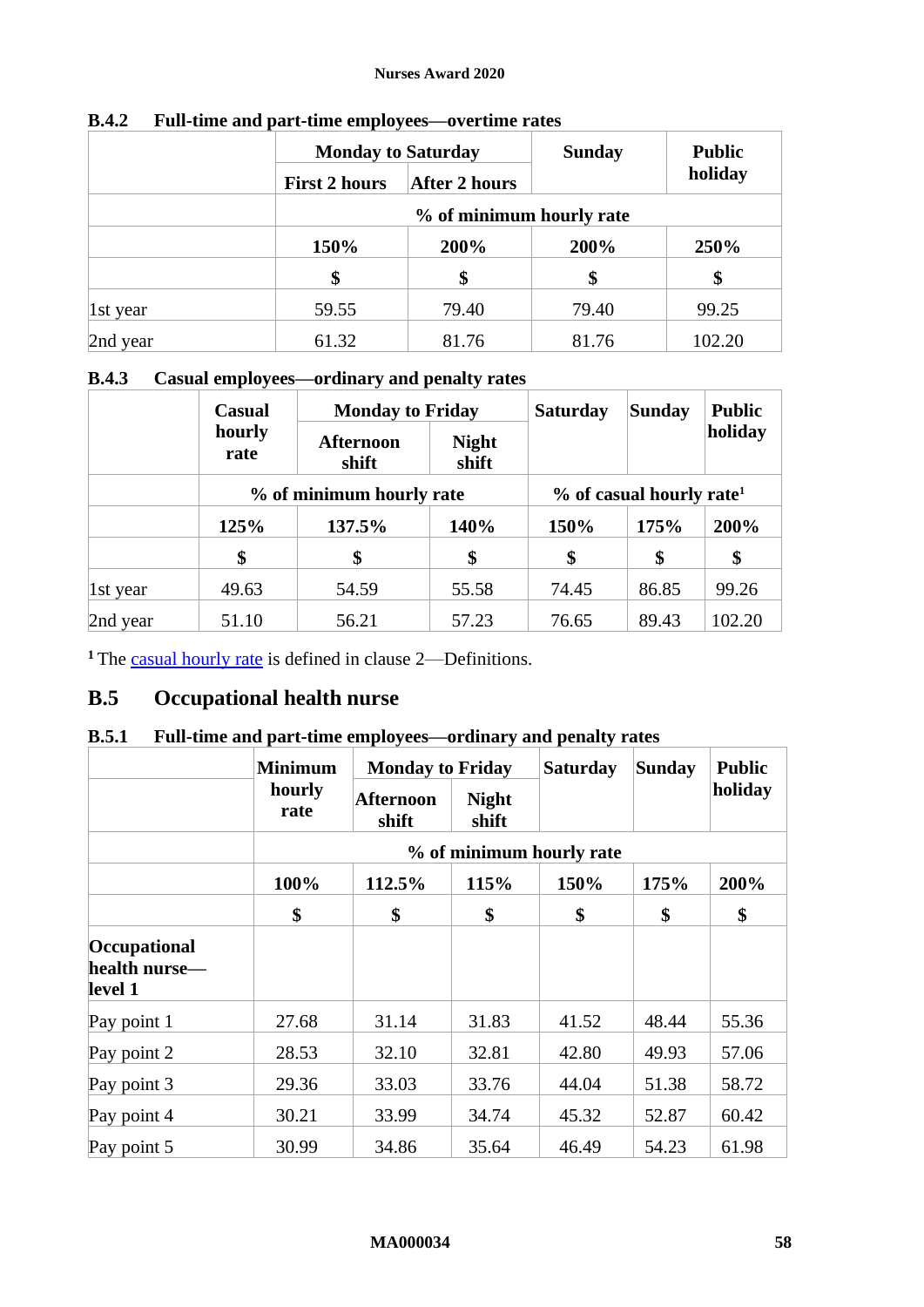|                                                           | <b>Minimum</b> | <b>Monday to Friday</b>   |                       | <b>Saturday</b>          | <b>Sunday</b> | <b>Public</b> |
|-----------------------------------------------------------|----------------|---------------------------|-----------------------|--------------------------|---------------|---------------|
|                                                           | hourly<br>rate | <b>Afternoon</b><br>shift | <b>Night</b><br>shift |                          |               | holiday       |
|                                                           |                |                           |                       | % of minimum hourly rate |               |               |
|                                                           | 100%           | 112.5%                    | 115%                  | 150%                     | 175%          | 200%          |
|                                                           | \$             | \$                        | \$                    | \$                       | \$            | \$            |
| Occupational<br>health nurse-<br>level 2                  |                |                           |                       |                          |               |               |
| Pay point 1                                               | 31.82          | 35.80                     | 36.59                 | 47.73                    | 55.69         | 63.64         |
| Pay point 2                                               | 32.32          | 36.36                     | 37.17                 | 48.48                    | 56.56         | 64.64         |
| Pay point 3                                               | 32.88          | 36.99                     | 37.81                 | 49.32                    | 57.54         | 65.76         |
| Pay point 4                                               | 33.42          | 37.60                     | 38.43                 | 50.13                    | 58.49         | 66.84         |
| <b>Senior</b><br>occupational<br>health clinical<br>nurse | 33.42          | 37.60                     | 38.43                 | 50.13                    | 58.49         | 66.84         |
| Occupational<br>health nurse—<br>level 3                  |                |                           |                       |                          |               |               |
| Pay point 1                                               | 34.50          | 38.81                     | 39.68                 | 51.75                    | 60.38         | 69.00         |
| Pay point 2                                               | 35.13          | 39.52                     | 40.40                 | 52.70                    | 61.48         | 70.26         |
| Pay point 3                                               | 35.74          | 40.21                     | 41.10                 | 53.61                    | 62.55         | 71.48         |
| Pay point 4 and<br>thereafter                             | 36.38          | 40.93                     | 41.84                 | 54.57                    | 63.67         | 72.76         |

# **B.5.2 Full-time and part-time employees—overtime rates**

|                                             | <b>Monday to Saturday</b> |                      | <b>Sunday</b> | <b>Public</b> |  |  |  |
|---------------------------------------------|---------------------------|----------------------|---------------|---------------|--|--|--|
|                                             | <b>First 2 hours</b>      | <b>After 2 hours</b> |               | holiday       |  |  |  |
|                                             | % of minimum hourly rate  |                      |               |               |  |  |  |
|                                             | 150%                      | 200%                 | 200%          | 250%          |  |  |  |
|                                             | \$                        | \$                   | \$            | \$            |  |  |  |
| <b>Occupational health</b><br>nurse-level 1 |                           |                      |               |               |  |  |  |
| Pay point 1                                 | 41.52                     | 55.36                | 55.36         | 69.20         |  |  |  |
| Pay point 2                                 | 42.80                     | 57.06                | 57.06         | 71.33         |  |  |  |
| Pay point 3                                 | 44.04                     | 58.72                | 58.72         | 73.40         |  |  |  |
| Pay point 4                                 | 45.32                     | 60.42                | 60.42         | 75.53         |  |  |  |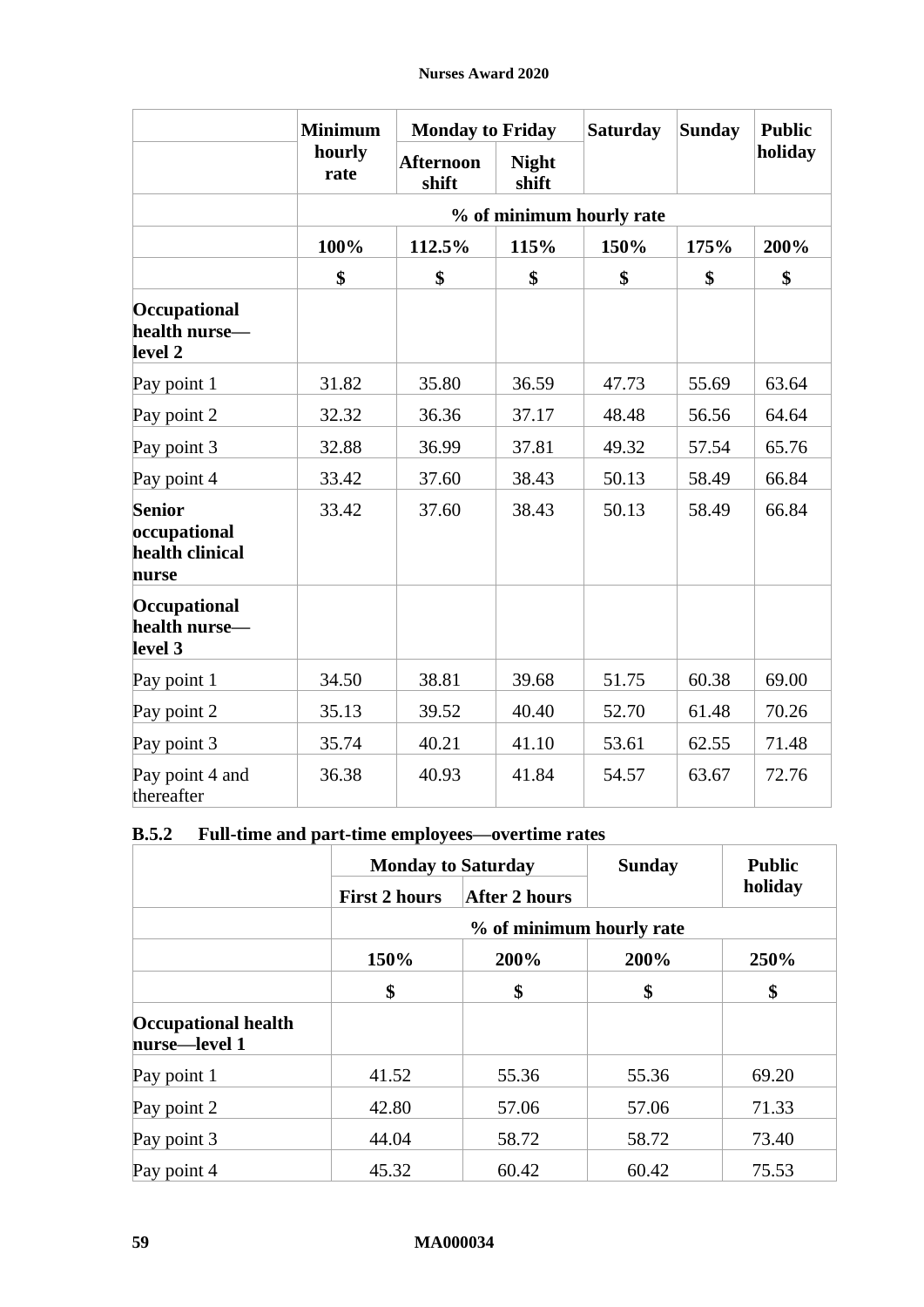|                                                     | <b>Monday to Saturday</b> |                          | <b>Sunday</b> | <b>Public</b> |
|-----------------------------------------------------|---------------------------|--------------------------|---------------|---------------|
|                                                     | <b>First 2 hours</b>      | <b>After 2 hours</b>     |               | holiday       |
|                                                     |                           | % of minimum hourly rate |               |               |
|                                                     | 150%                      | 200%                     | 200%          | 250%          |
|                                                     | \$                        | \$                       | \$            | \$            |
| Pay point 5                                         | 46.49                     | 61.98                    | 61.98         | 77.48         |
| <b>Occupational health</b><br>nurse—level 2         |                           |                          |               |               |
| Pay point 1                                         | 47.73                     | 63.64                    | 63.64         | 79.55         |
| Pay point 2                                         | 48.48                     | 64.64                    | 64.64         | 80.80         |
| Pay point 3                                         | 49.32                     | 65.76                    | 65.76         | 82.20         |
| Pay point 4                                         | 50.13                     | 66.84                    | 66.84         | 83.55         |
| <b>Senior occupational</b><br>health clinical nurse | 50.13                     | 66.84                    | 66.84         | 83.55         |
| <b>Occupational health</b><br>nurse-level 3         |                           |                          |               |               |
| Pay point 1                                         | 51.75                     | 69.00                    | 69.00         | 86.25         |
| Pay point 2                                         | 52.70                     | 70.26                    | 70.26         | 87.83         |
| Pay point 3                                         | 53.61                     | 71.48                    | 71.48         | 89.35         |
| Pay point 4 and<br>thereafter                       | 54.57                     | 72.76                    | 72.76         | 90.95         |

# **B.5.3 Casual employees—ordinary and penalty rates**

|                                             | <b>Casual</b>  | <b>Monday to Friday</b>   | <b>Saturday</b>       |       | <b>Sunday</b>                          | <b>Public</b> |  |
|---------------------------------------------|----------------|---------------------------|-----------------------|-------|----------------------------------------|---------------|--|
|                                             | hourly<br>rate | <b>Afternoon</b><br>shift | <b>Night</b><br>shift |       |                                        | holiday       |  |
|                                             |                | % of minimum hourly rate  |                       |       | $%$ of casual hourly rate <sup>1</sup> |               |  |
|                                             | 125%           | 137.5%                    | 140%                  | 150%  | 175%                                   | 200%          |  |
|                                             | \$             | \$                        | \$                    | \$    | \$                                     | \$            |  |
| <b>Occupational health</b><br>nurse-level 1 |                |                           |                       |       |                                        |               |  |
| Pay point 1                                 | 34.60          | 38.06                     | 38.75                 | 51.90 | 60.55                                  | 69.20         |  |
| Pay point 2                                 | 35.66          | 39.23                     | 39.94                 | 53.49 | 62.41                                  | 71.32         |  |
| Pay point 3                                 | 36.70          | 40.37                     | 41.10                 | 55.05 | 64.23                                  | 73.40         |  |
| Pay point 4                                 | 37.76          | 41.54                     | 42.29                 | 56.64 | 66.08                                  | 75.52         |  |
| Pay point 5                                 | 38.74          | 42.61                     | 43.39                 | 58.11 | 67.80                                  | 77.48         |  |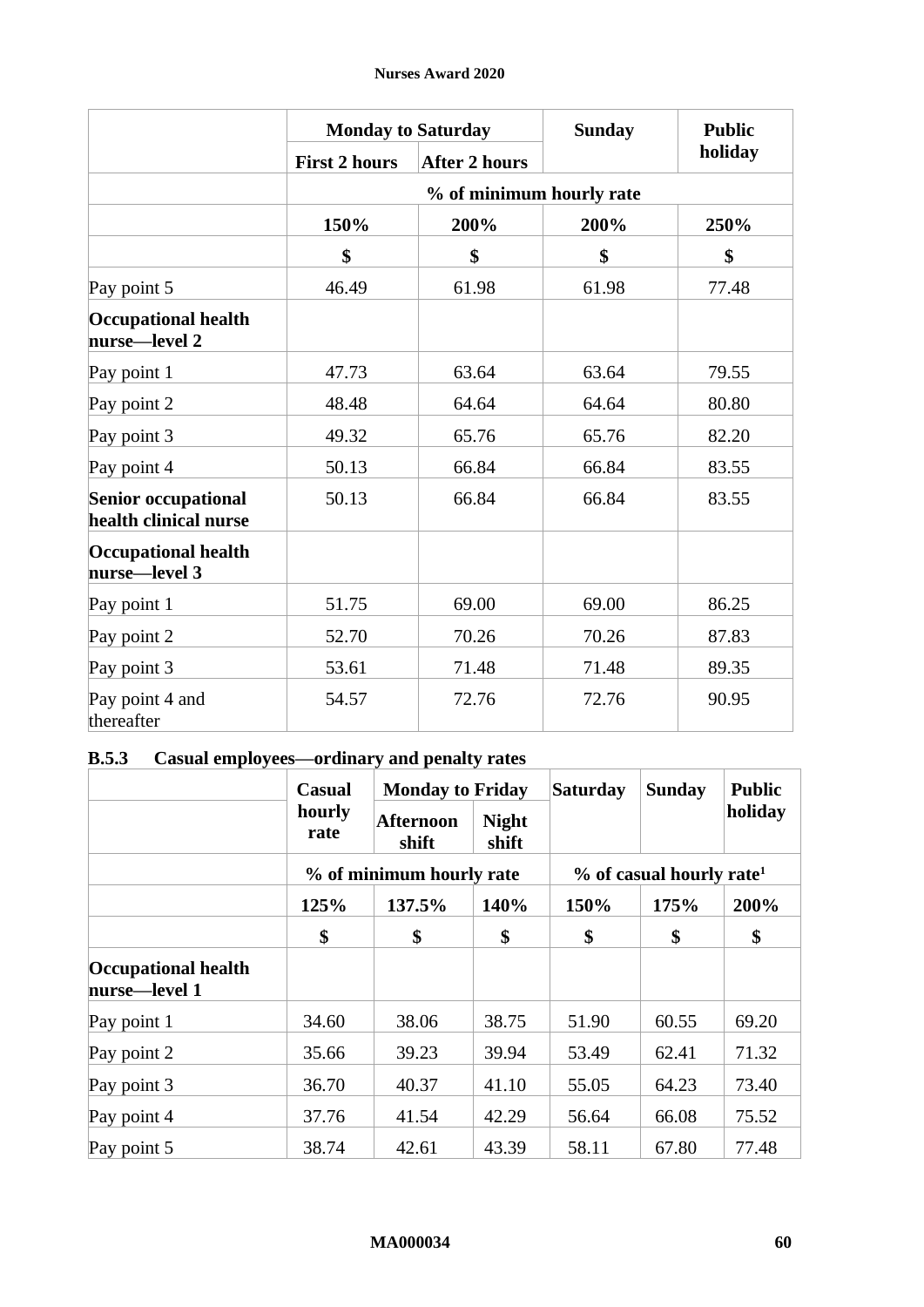|                                                     | <b>Casual</b>  | <b>Monday to Friday</b>   |                       | <b>Saturday</b> | <b>Sunday</b>                        | <b>Public</b> |  |
|-----------------------------------------------------|----------------|---------------------------|-----------------------|-----------------|--------------------------------------|---------------|--|
|                                                     | hourly<br>rate | <b>Afternoon</b><br>shift | <b>Night</b><br>shift |                 |                                      | holiday       |  |
|                                                     |                | % of minimum hourly rate  |                       |                 | % of casual hourly rate <sup>1</sup> |               |  |
|                                                     | 125%           | 137.5%                    | 140%                  | 150%            | 175%                                 | 200%          |  |
|                                                     | \$             | \$                        | \$                    | \$              | \$                                   | \$            |  |
| <b>Occupational health</b><br>nurse-level 2         |                |                           |                       |                 |                                      |               |  |
| Pay point 1                                         | 39.78          | 43.75                     | 44.55                 | 59.67           | 69.62                                | 79.56         |  |
| Pay point 2                                         | 40.40          | 44.44                     | 45.25                 | 60.60           | 70.70                                | 80.80         |  |
| Pay point 3                                         | 41.10          | 45.21                     | 46.03                 | 61.65           | 71.93                                | 82.20         |  |
| Pay point 4                                         | 41.78          | 45.95                     | 46.79                 | 62.67           | 73.12                                | 83.56         |  |
| <b>Senior occupational</b><br>health clinical nurse | 41.78          | 45.95                     | 46.79                 | 62.67           | 73.12                                | 83.56         |  |
| <b>Occupational health</b><br>nurse-level 3         |                |                           |                       |                 |                                      |               |  |
| Pay point 1                                         | 43.13          | 47.44                     | 48.30                 | 64.70           | 75.48                                | 86.26         |  |
| Pay point 2                                         | 43.91          | 48.30                     | 49.18                 | 65.87           | 76.84                                | 87.82         |  |
| Pay point 3                                         | 44.68          | 49.14                     | 50.04                 | 67.02           | 78.19                                | 89.36         |  |
| Pay point 4 and<br>thereafter                       | 45.48          | 50.02                     | 50.93                 | 68.22           | 79.59                                | 90.96         |  |

<sup>1</sup> The [casual hourly rate](#page-2-3) is defined in clause [2](#page-2-4)—[Definitions.](#page-2-4)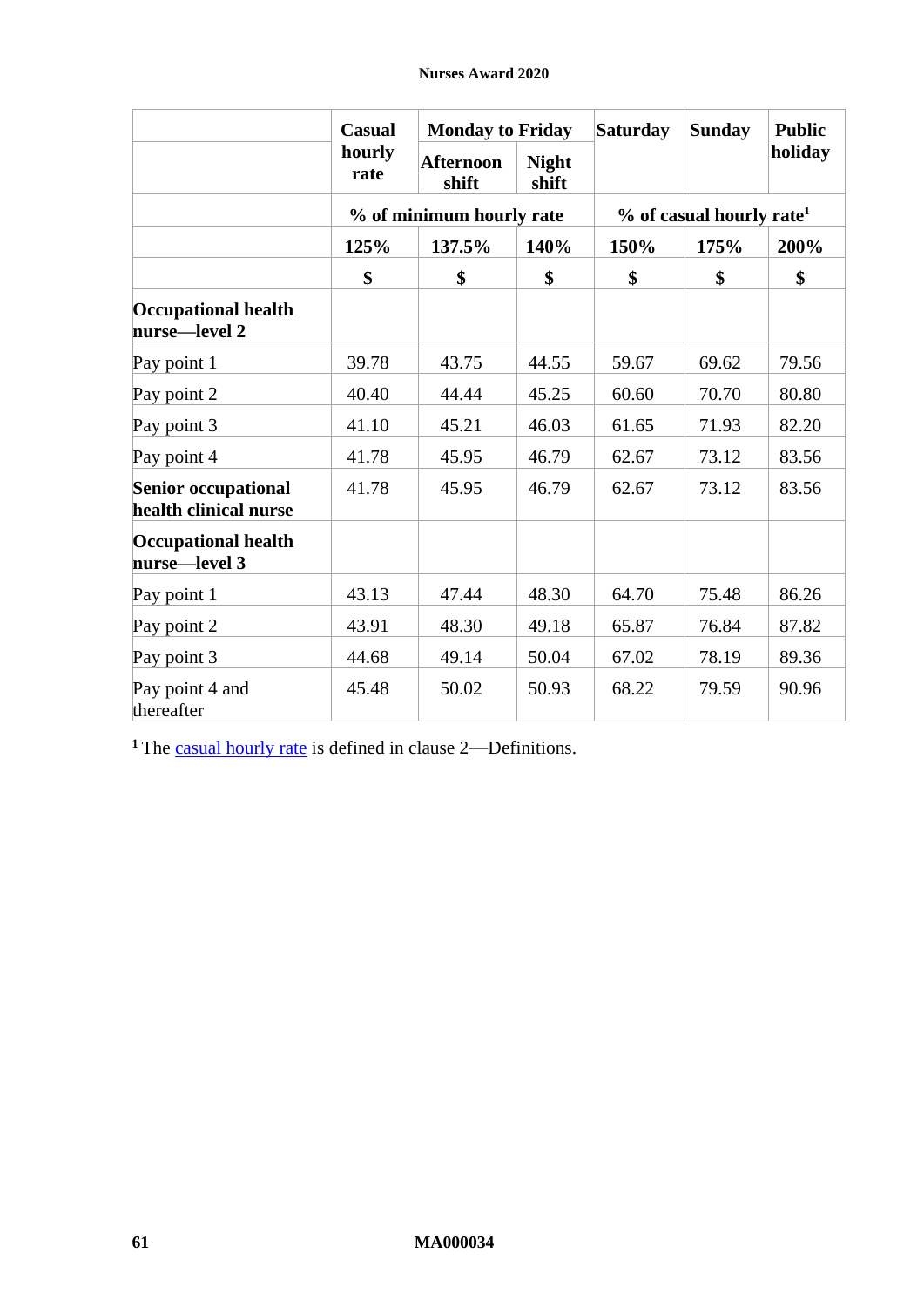# <span id="page-61-1"></span><span id="page-61-0"></span>**Schedule C—Summary of Monetary allowances**

See clause [17](#page-17-1)—[Allowances](#page-17-1) for full details of allowances payable under this award.

# **C.1 Wage-related allowances**

**C.1.1** The wage-related allowances in this award are based on the standard rate as defined in clause [2](#page-2-4)—[Definitions](#page-2-4) as the minimum weekly rate for a Registered nurse–level 1, pay point 1 in clause [15.4](#page-13-1) = **\$980.10**.

| <b>Allowance</b>                                                                                                        | <b>Clause</b> | $%$ of<br>standard<br>rate | \$    | Payable                                  |
|-------------------------------------------------------------------------------------------------------------------------|---------------|----------------------------|-------|------------------------------------------|
| On-call allowance-<br>between rostered shifts or<br>ordinary hours on-<br>Monday to Friday<br>inclusive                 | 17.2(a)(i)    | 2.35                       | 23.03 | per 24-hour<br>period or part<br>thereof |
| On-call allowance—<br>between rostered shifts or<br>ordinary hours on-<br>Saturday                                      | 17.2(a)(i)    | 3.54                       | 34.70 | per 24-hour<br>period or part<br>thereof |
| On-call allowance—<br>between rostered shifts or<br>ordinary hours on-<br>Sunday, public holiday or<br>non-rostered day | 17.2(a)(i)    | 4.13                       | 40.48 | per 24-hour<br>period or part<br>thereof |

## **C.1.2 Adjustment of wage-related allowances**

Wage-related allowances are adjusted in accordance with increases to wages and are based on a percentage of the **standard rate** as specified.

## **C.2 Expense-related allowances**

**C.2.1** The following expense-related allowances will be payable to employees in accordance with clause [17.3:](#page-18-2)

| <b>Allowance</b>                                               | <b>Clause</b> | \$    | <b>Payable</b>               |
|----------------------------------------------------------------|---------------|-------|------------------------------|
| Uniform allowance, the lesser of-<br>per shift or part thereof | 17.3(a)(ii)   | 1.23  | per shift or part<br>thereof |
| Uniform allowance, the lesser of-<br>per week                  | 17.3(a)(ii)   | 6.24  | per week                     |
| Laundry allowance, the lesser of-<br>per shift or part thereof | 17.3(a)(iii)  | 0.32  | per shift or part<br>thereof |
| Laundry allowance, the lesser of—<br>per week                  | 17.3(a)(iii)  | 1.49  | per week                     |
| Meal allowances—overtime                                       | 17.3(b)(i)    | 13.78 | per occasion                 |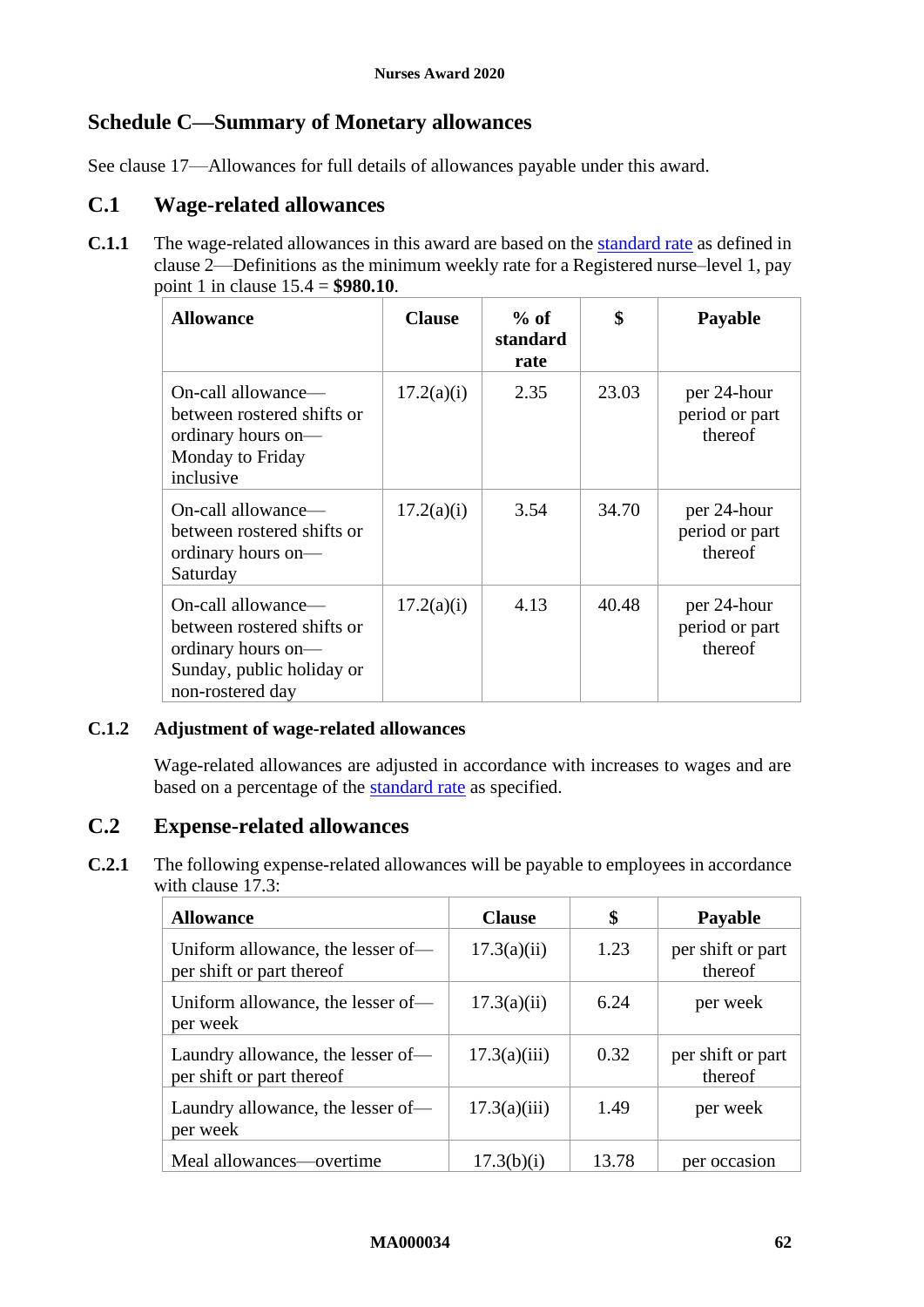| <b>Allowance</b>                                                            | <b>Clause</b> |       | <b>Payable</b> |
|-----------------------------------------------------------------------------|---------------|-------|----------------|
| Meal allowances—further meal<br>allowance where overtime exceeds<br>4 hours | 17.3(b)(ii)   | 12.42 | per occasion   |
| Travelling, transport and fares—<br>own vehicle                             | 17.3(c)(i)    | 0.80  | per km         |

## **C.2.2 Adjustment of expense-related allowances**

- **(a)** At the time of any adjustment to the standard rate, each expense-related allowance will be increased by the relevant adjustment factor. The relevant adjustment factor for this purpose is the percentage movement in the applicable index figure most recently published by the Australian Bureau of Statistics since the allowance was last adjusted.
- **(b)** The applicable index figure is the index figure published by the Australian Bureau of Statistics for the Eight Capitals Consumer Price Index (Cat No. 6401.0), as follows:

| <b>Allowance</b>                    | <b>Applicable Consumer Price Index figure</b> |
|-------------------------------------|-----------------------------------------------|
| Meal allowance                      | Take-away and fast foods sub-group            |
| Clothing and equipment<br>allowance | Clothing and footwear group                   |
| Vehicle allowance                   | Private motoring sub-group                    |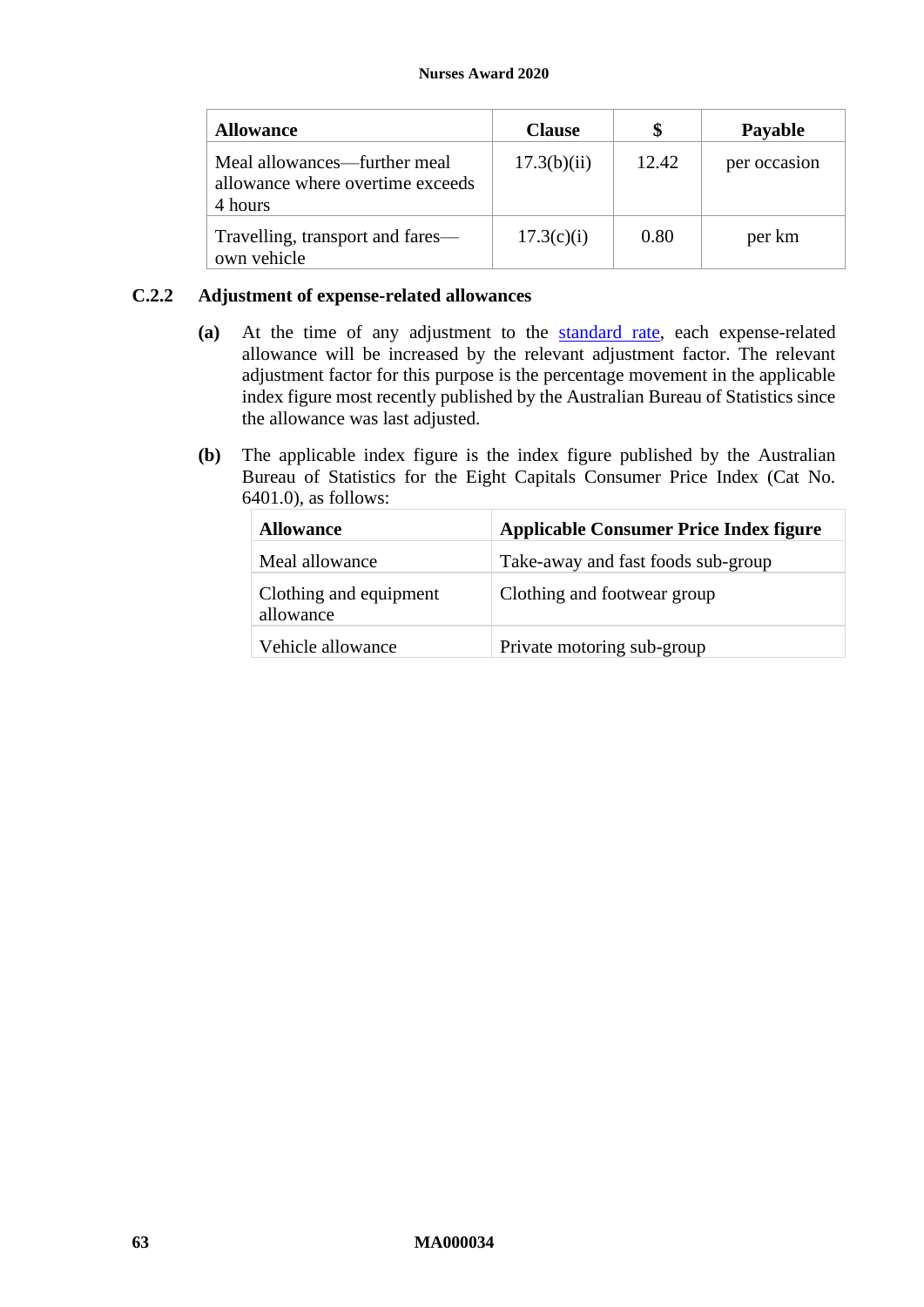# <span id="page-63-1"></span><span id="page-63-0"></span>**Schedule D—Agreement to Take Annual Leave in Advance**

Link to PDF copy of [Agreement to Take Annual Leave in Advance.](http://www.fwc.gov.au/documents/documents/modern_awards/leave-in-advance-agreement.pdf)

| The employer and employee agree that the employee will take a period of paid annual leave<br>before the employee has accrued an entitlement to the leave:                                                                                                                                                                                                                                                                                           |
|-----------------------------------------------------------------------------------------------------------------------------------------------------------------------------------------------------------------------------------------------------------------------------------------------------------------------------------------------------------------------------------------------------------------------------------------------------|
| The amount of leave to be taken in advance is: ____ hours/days                                                                                                                                                                                                                                                                                                                                                                                      |
| The leave in advance will commence on: $\frac{1}{20}$ /20                                                                                                                                                                                                                                                                                                                                                                                           |
|                                                                                                                                                                                                                                                                                                                                                                                                                                                     |
|                                                                                                                                                                                                                                                                                                                                                                                                                                                     |
| Date signed: $\_\_\_\_\_\/20$                                                                                                                                                                                                                                                                                                                                                                                                                       |
|                                                                                                                                                                                                                                                                                                                                                                                                                                                     |
|                                                                                                                                                                                                                                                                                                                                                                                                                                                     |
|                                                                                                                                                                                                                                                                                                                                                                                                                                                     |
| Date signed: $\angle 20$                                                                                                                                                                                                                                                                                                                                                                                                                            |
|                                                                                                                                                                                                                                                                                                                                                                                                                                                     |
| [If the employee is under 18 years of age - include:]                                                                                                                                                                                                                                                                                                                                                                                               |
| I agree that:                                                                                                                                                                                                                                                                                                                                                                                                                                       |
| if, on termination of the employee's employment, the employee has not accrued an<br>entitlement to all of a period of paid annual leave already taken under this agreement, then<br>the employer may deduct from any money due to the employee on termination an amount<br>equal to the amount that was paid to the employee in respect of any part of the period of<br>annual leave taken in advance to which an entitlement has not been accrued. |
|                                                                                                                                                                                                                                                                                                                                                                                                                                                     |
|                                                                                                                                                                                                                                                                                                                                                                                                                                                     |
| Date signed: $\frac{1}{20}$                                                                                                                                                                                                                                                                                                                                                                                                                         |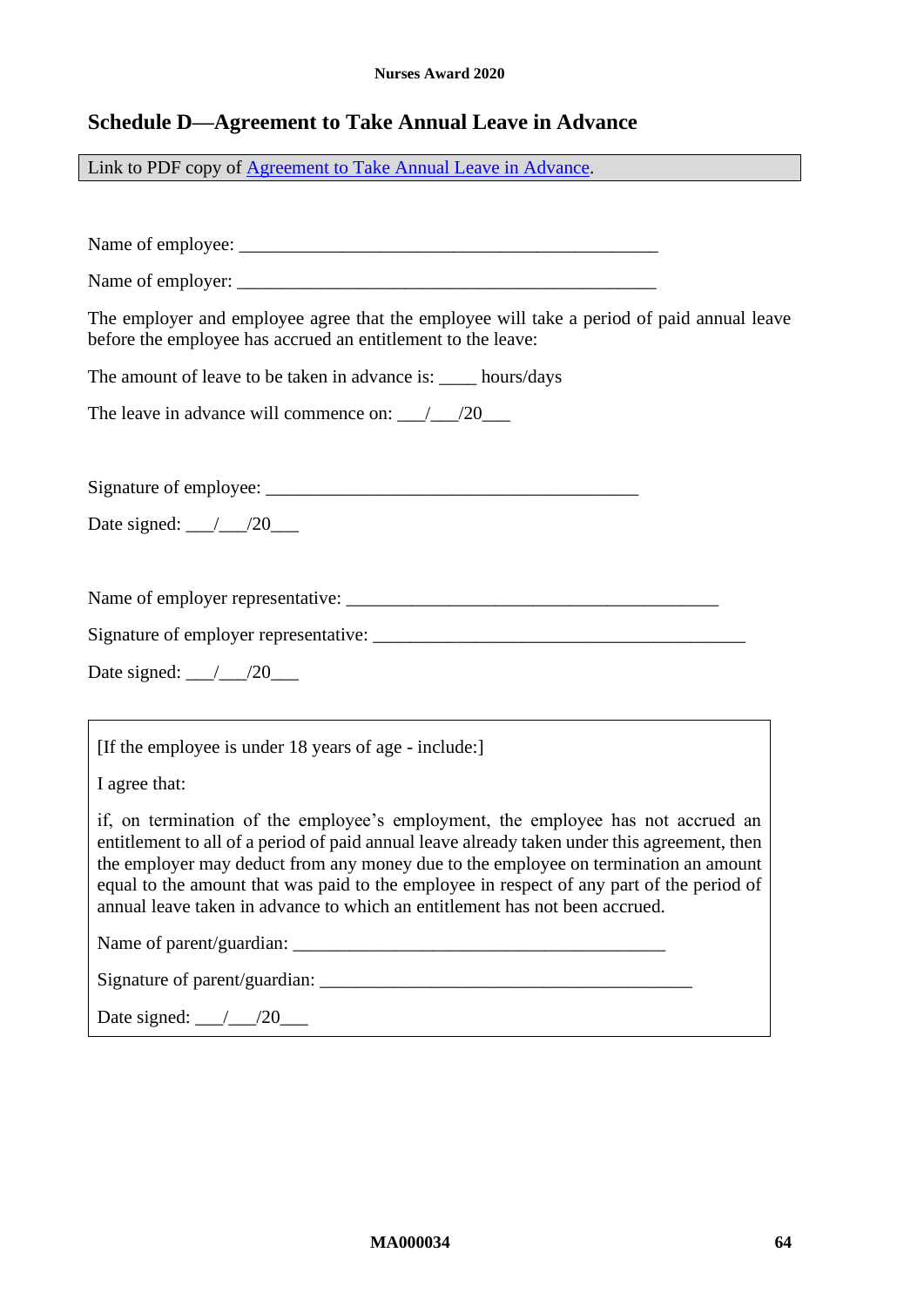## <span id="page-64-1"></span><span id="page-64-0"></span>**Schedule E—Agreement to Cash Out Annual Leave**

Link to PDF copy of [Agreement to Cash Out Annual Leave.](http://www.fwc.gov.au/documents/documents/modern_awards/cash-out-agreement.pdf)

Name of employee: \_\_\_\_\_\_\_\_\_\_\_\_\_\_\_\_\_\_\_\_\_\_\_\_\_\_\_\_\_\_\_\_\_\_\_\_\_\_\_\_\_\_\_\_\_

Name of employer:

The employer and employee agree to the employee cashing out a particular amount of the employee's accrued paid annual leave:

The amount of leave to be cashed out is: \_\_\_\_ hours/days

The payment to be made to the employee for the leave is: \$ \_\_\_\_\_\_ subject to deduction of income tax/after deduction of income tax (strike out where not applicable)

The payment will be made to the employee on:  $\qquad$  /20

Signature of employee: \_\_\_\_\_\_\_\_\_\_\_\_\_\_\_\_\_\_\_\_\_\_\_\_\_\_\_\_\_\_\_\_\_\_\_\_\_\_\_\_

Date signed:  $\frac{\ }{\ }$  /20

Name of employer representative: \_\_\_\_\_\_\_\_\_\_\_\_\_\_\_\_\_\_\_\_\_\_\_\_\_\_\_\_\_\_\_\_\_\_\_\_\_\_\_\_

Signature of employer representative: \_\_\_\_\_\_\_\_\_\_\_\_\_\_\_\_\_\_\_\_\_\_\_\_\_\_\_\_\_\_\_\_\_\_\_\_\_\_\_\_

Date signed: \_\_\_/\_\_\_/20\_\_\_

Include if the employee is under 18 years of age:

Name of parent/guardian:

Signature of parent/guardian: \_\_\_\_\_\_\_\_\_\_\_\_\_\_\_\_\_\_\_\_\_\_\_\_\_\_\_\_\_\_\_\_\_\_\_\_\_\_\_\_

Date signed:  $\frac{20}{\sqrt{20}}$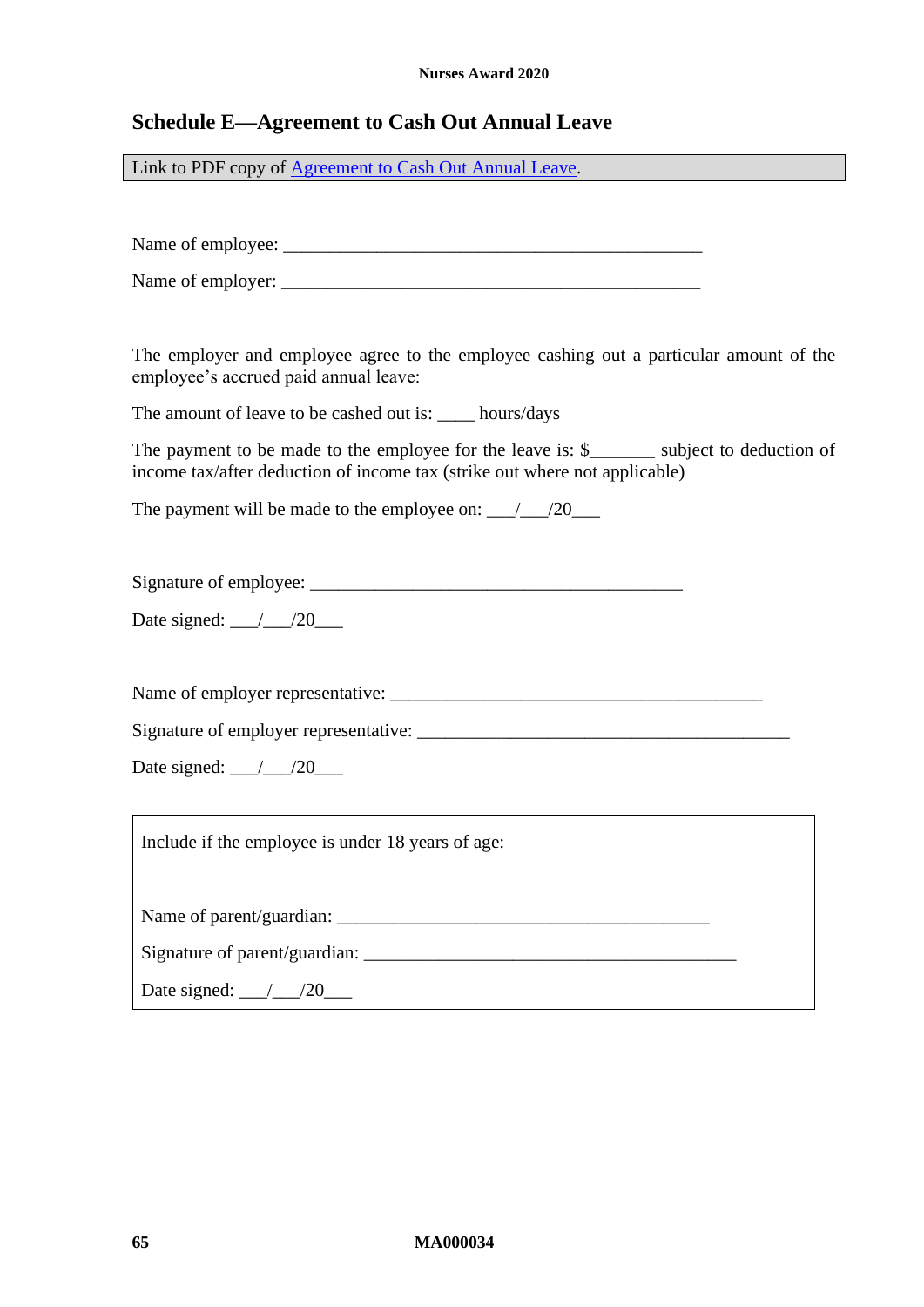# <span id="page-65-1"></span><span id="page-65-0"></span>**Schedule F—Part-day Public Holidays**

- **F.1** This schedule operates where this award otherwise contains provisions dealing with public holidays that supplement the [NES.](https://www.fwc.gov.au/documents/awardmod/download/nes.pdf)
- <span id="page-65-3"></span><span id="page-65-2"></span>**F.2** Where a part-day public holiday is declared or prescribed between 6.00 pm and midnight, or 7.00 pm and midnight on Christmas Eve (24 December in each year) or New Year's Eve (31 December in each year) the following will apply on Christmas Eve and New Year's Eve and will override any provision in this award relating to public holidays to the extent of the inconsistency:
	- **(a)** All employees will have the right to refuse to work on the part-day public holiday if the request to work is not reasonable or the refusal is reasonable as provided for in the [NES.](https://www.fwc.gov.au/documents/awardmod/download/nes.pdf)
	- **(b)** Where a part-time or full-time employee is usually rostered to work ordinary hours on the declared or prescribed part-day public holiday but as a result of exercising their right under the [NES](https://www.fwc.gov.au/documents/awardmod/download/nes.pdf) does not work, they will be paid their ordinary rate of pay for such hours not worked.
	- **(c)** Where a part-time or full-time employee is usually rostered to work ordinary hours on the declared or prescribed part-day public holiday but as a result of being on annual leave does not work, they will be taken not to be on annual leave during the hours of the declared or prescribed part-day public holiday that they would have usually been rostered to work and will be paid their ordinary rate of pay for such hours.
	- **(d)** Where a part-time or full-time employee is usually rostered to work ordinary hours on the declared or prescribed part-day public holiday, but as a result of having a rostered day off (RDO) provided under this award, does not work, the employee will be taken to be on a public holiday for such hours and paid their ordinary rate of pay for those hours.
	- **(e)** Excluding annualised salaried employees to whom clause [F.2\(f\)](#page-65-2) applies, where an employee works any hours on the declared or prescribed part-day public holiday they will be entitled to the appropriate public holiday penalty rate (if any) in this award for those hours worked.
	- **(f)** Where an employee is paid an annualised salary under the provisions of this award and is entitled under this award to time off in lieu or additional annual leave for work on a public holiday, they will be entitled to time off in lieu or prorata annual leave equivalent to the time worked on the declared or prescribed part-day public holiday.
	- **(g)** An employee not rostered to work on the declared or prescribed part-day public holiday, other than an employee who has exercised their right in accordance with clause [F.2\(a\),](#page-65-3) will not be entitled to another day off, another day's pay or another day of annual leave as a result of the part-day public holiday.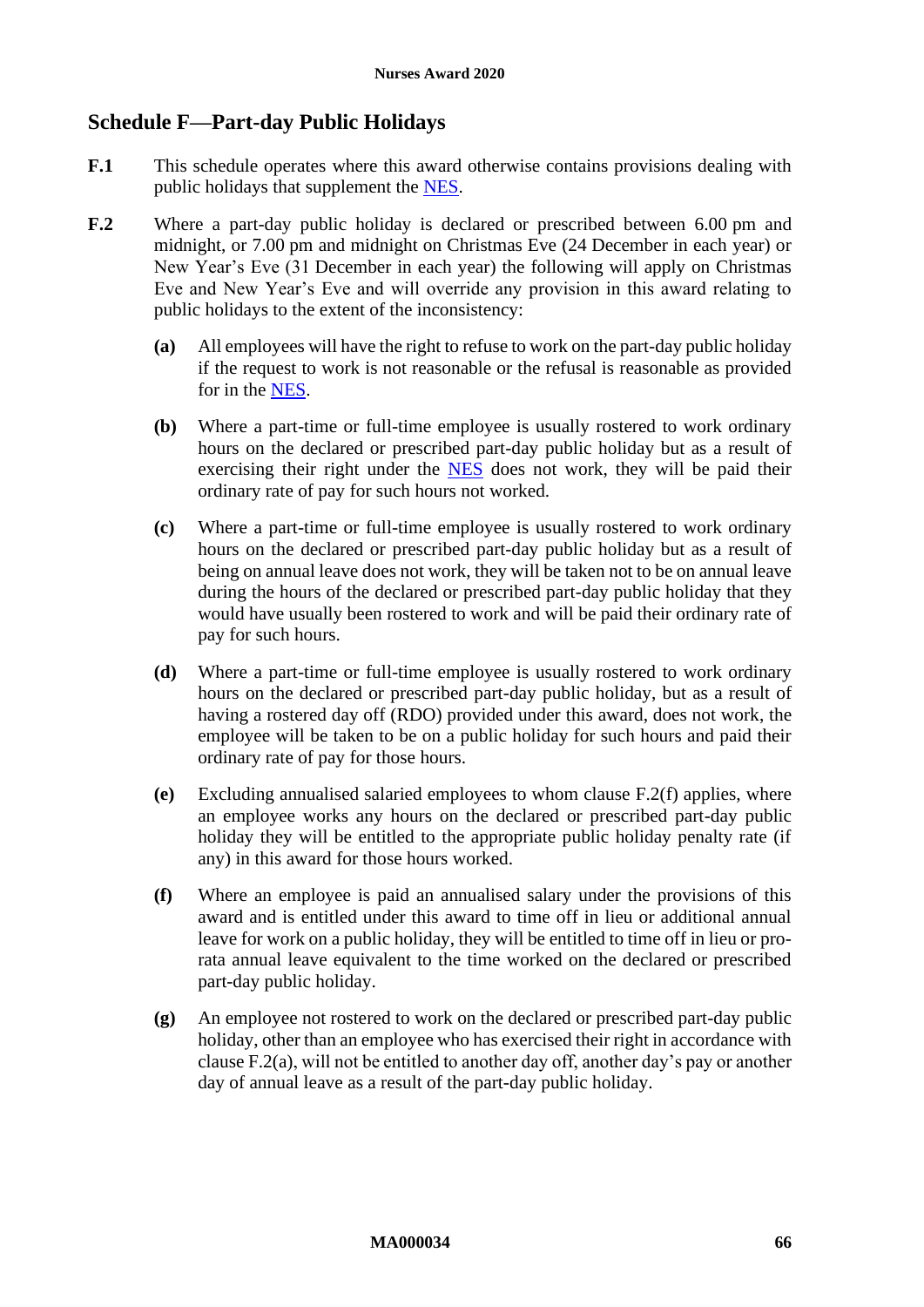- **F.3** An employer and employee may agree to substitute another part-day for a part-day that would otherwise be a part-day public holiday under the **NES**.
- F.4 This schedule is not intended to detract from or supplement the [NES.](https://www.fwc.gov.au/documents/awardmod/download/nes.pdf)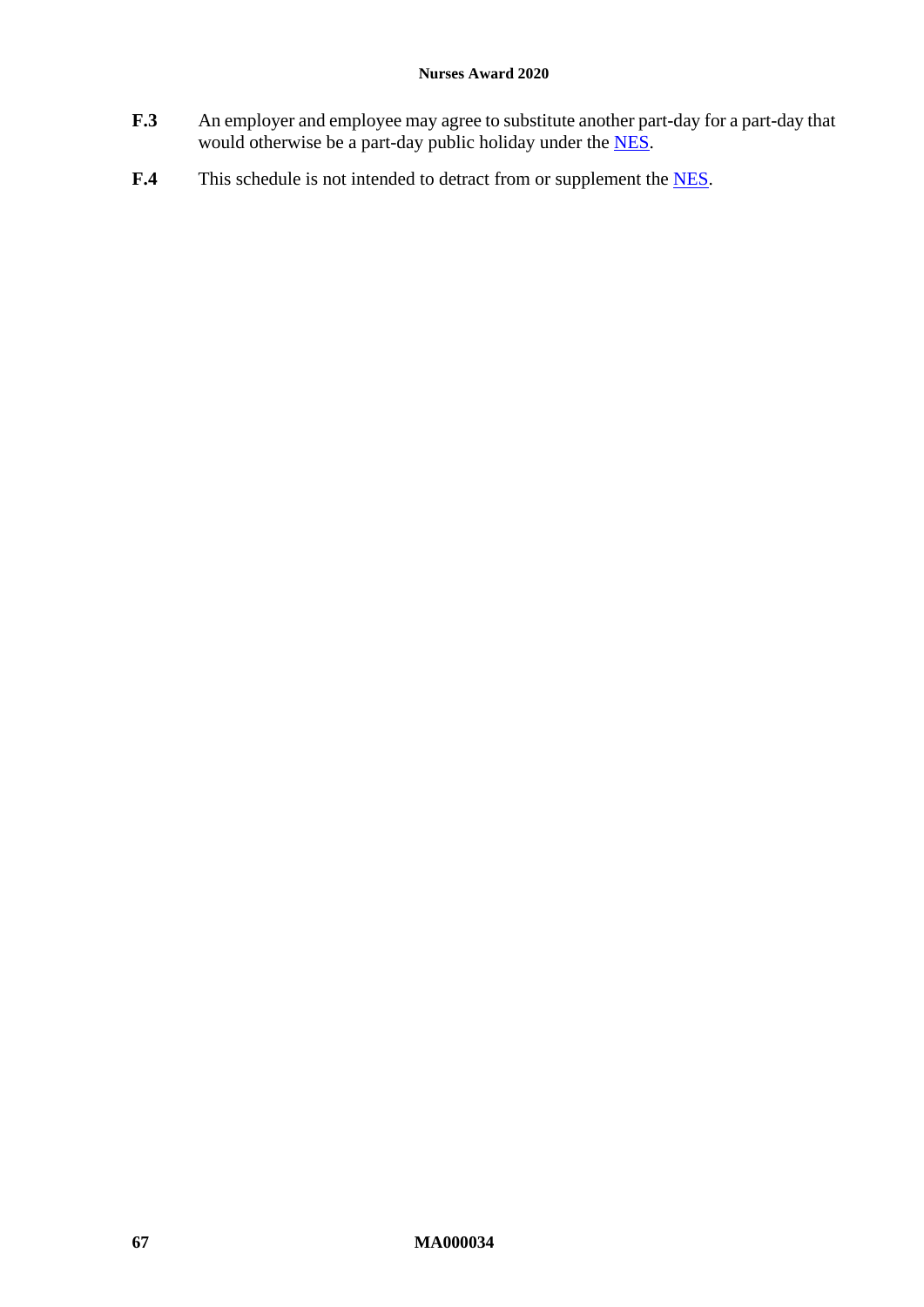# <span id="page-67-3"></span><span id="page-67-0"></span>**Schedule X—Additional Measures During the COVID-19 Pandemic**

[Varied by [PR736911\]](https://www.fwc.gov.au/documents/awardsandorders/html/pr736911.htm)

[X.1 varied by  $PR736911$  ppc 01Jan22]

- **X.1** Subject to clauses [X.2.1\(d\)](#page-67-1) and [X.2.2\(c\),](#page-67-2) [Schedule X](#page-67-3) operates from 8 April 2020 until 30 June 2022. The period of operation can be extended on application.
- **X.2** During the operation of [Schedule X,](#page-67-3) the following provisions apply:

## <span id="page-67-8"></span><span id="page-67-6"></span>**X.2.1 Unpaid pandemic leave**

- **(a)** Subject to clauses [X.2.1\(b\),](#page-67-4) [\(c\)](#page-67-5) and [\(d\),](#page-67-1) any employee is entitled to take up to 2 weeks' unpaid leave if the employee is required by government or medical authorities or on the advice of a medical practitioner to self-isolate and is consequently prevented from working, or is otherwise prevented from working by measures taken by government or medical authorities in response to the COVID-19 pandemic.
- <span id="page-67-4"></span>**(b)** The employee must give their employer notice of the taking of leave under clause [X.2.1\(a\)](#page-67-6) and of the reason the employee requires the leave, as soon as practicable (which may be a time after the leave has started).
- <span id="page-67-5"></span>**(c)** An employee who has given their employer notice of taking leave under clause [X.2.1\(a\)](#page-67-6) must, if required by the employer, give the employer evidence that would satisfy a reasonable person that the leave is taken for a reason given in clause  $X.2.1(a)$ .

<span id="page-67-1"></span>[X.2.1(d) varied by [PR736911](https://www.fwc.gov.au/documents/awardsandorders/html/pr736911.htm) ppc 01Jan22]

- **(d)** A period of leave under clause [X.2.1\(a\)](#page-67-6) must start before 30 June 2022, but may end after that date.
- **(e)** Leave taken under clause [X.2.1\(a\)](#page-67-6) does not affect any other paid or unpaid leave entitlement of the employee and counts as service for the purposes of entitlements under this award and the [NES.](https://www.fwc.gov.au/documents/awardmod/download/nes.pdf)

NOTE: The employer and employee may agree that the employee may take more than 2 weeks' unpaid pandemic leave.

## <span id="page-67-9"></span><span id="page-67-7"></span>**X.2.2 Annual leave at half pay**

- **(a)** Instead of an employee taking paid annual leave on full pay, the employee and their employer may agree to the employee taking twice as much leave on half pay.
- **(b)** Any agreement to take twice as much annual leave at half pay must be recorded in writing and retained as an employee record.
- <span id="page-67-2"></span>**(c)** A period of leave under clause [X.2.2\(a\)](#page-67-7) must start before 31 December 2021, but may end after that date.